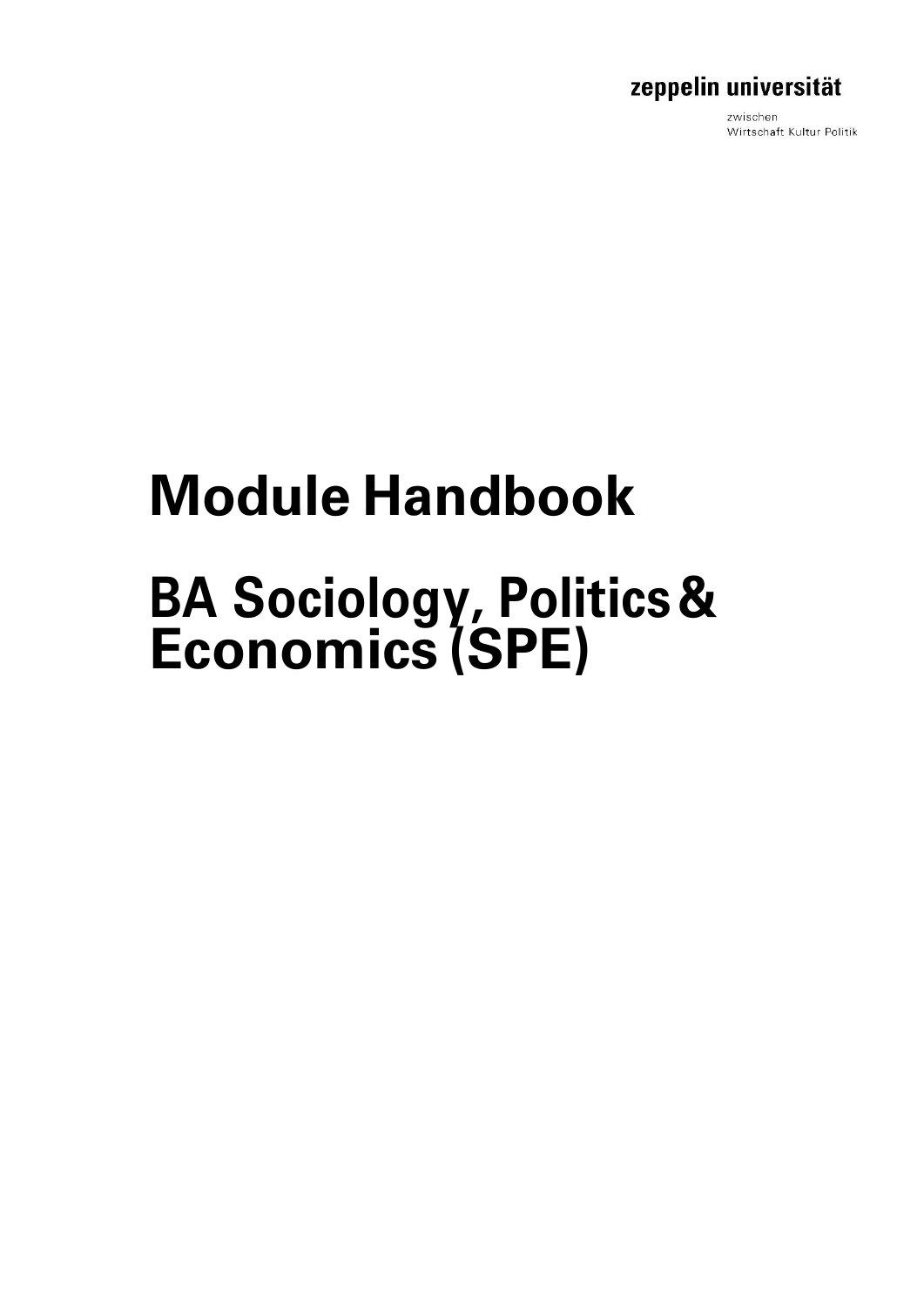### As of: July 2021

### **Content**

| The Zeppelin Year                                                                                                                                                                                                                                                                                                                                                                                                                                                                                                                                                                                                                                                                                                                                                                                                                                                                                                                                                                                                                                                                            | 4                                                                                                                                      |
|----------------------------------------------------------------------------------------------------------------------------------------------------------------------------------------------------------------------------------------------------------------------------------------------------------------------------------------------------------------------------------------------------------------------------------------------------------------------------------------------------------------------------------------------------------------------------------------------------------------------------------------------------------------------------------------------------------------------------------------------------------------------------------------------------------------------------------------------------------------------------------------------------------------------------------------------------------------------------------------------------------------------------------------------------------------------------------------------|----------------------------------------------------------------------------------------------------------------------------------------|
| Module 10000   Interdisciplinary Module   Zeppelin Project<br>Module 10001   Interdisciplinary Module   Introduction to Science<br>Module 10002   Methods<br>Module 10006   Program Module SPE                                                                                                                                                                                                                                                                                                                                                                                                                                                                                                                                                                                                                                                                                                                                                                                                                                                                                               | $\overline{4}$<br>$\,6$<br>8<br>$\boldsymbol{9}$                                                                                       |
| Module 10014   Interdisciplinary Perspectives                                                                                                                                                                                                                                                                                                                                                                                                                                                                                                                                                                                                                                                                                                                                                                                                                                                                                                                                                                                                                                                | 11                                                                                                                                     |
| Major Phase SPE   Mandatory Modules                                                                                                                                                                                                                                                                                                                                                                                                                                                                                                                                                                                                                                                                                                                                                                                                                                                                                                                                                                                                                                                          | 12                                                                                                                                     |
| Module 11416   Methods<br>Module 11417   Sociology<br>Module 11418   Politics                                                                                                                                                                                                                                                                                                                                                                                                                                                                                                                                                                                                                                                                                                                                                                                                                                                                                                                                                                                                                | 12<br>14<br>16                                                                                                                         |
| Module 11419   Economics                                                                                                                                                                                                                                                                                                                                                                                                                                                                                                                                                                                                                                                                                                                                                                                                                                                                                                                                                                                                                                                                     | 18                                                                                                                                     |
| Major Phase SPE   Elective Modules                                                                                                                                                                                                                                                                                                                                                                                                                                                                                                                                                                                                                                                                                                                                                                                                                                                                                                                                                                                                                                                           | 20                                                                                                                                     |
| Module 123111   Theories of the State & Democracy<br>Module 114093   Political Economics<br>Module 124024   Urbanisation in Global Society<br>Module 124025   Global Culture & Communication<br>Module 124032   Sustainability - Concepts, Practices, Policies<br>Module 124041   Behavioural Business Ethics<br>Module 124042   Corporate Responsibility & Compliance<br>Module 124043   Theory of the Firm<br>Module 124052   Safety & Risk<br>Module 123131   Decision & Game Theory<br>Module 124053   Psychology of Judgment and Decision Making<br>Modul 124071   Work & Society<br>Module 124072   Social Change & Social Movements<br>Module 123121   Law of Market Control<br>Module 123122   Political & Economic Aspects of Regulation<br>Module 124081   Political Communication & Public Sphere<br>Module 124082   Strategic Political Communication<br>Module 124091   European Integration<br>Module 123182   European Law<br>Module 124101   Money & Capital<br>Module 124102   Markets & Society<br>Module 12344   Advanced Methods  <br>Module 12345   Advanced Methods II | 20<br>22<br>24<br>26<br>28<br>30<br>32<br>34<br>35<br>36<br>37<br>39<br>41<br>43<br>44<br>46<br>47<br>48<br>50<br>51<br>53<br>55<br>57 |
| Module 124401   Selected Topics in SPE I                                                                                                                                                                                                                                                                                                                                                                                                                                                                                                                                                                                                                                                                                                                                                                                                                                                                                                                                                                                                                                                     | 59                                                                                                                                     |
| Module 124401   Selected Topics in SPE II                                                                                                                                                                                                                                                                                                                                                                                                                                                                                                                                                                                                                                                                                                                                                                                                                                                                                                                                                                                                                                                    | 60                                                                                                                                     |
| The Humboldt Year                                                                                                                                                                                                                                                                                                                                                                                                                                                                                                                                                                                                                                                                                                                                                                                                                                                                                                                                                                                                                                                                            | 61                                                                                                                                     |
| Module 114711   Research Project<br>Module 11454   Specialisation Field                                                                                                                                                                                                                                                                                                                                                                                                                                                                                                                                                                                                                                                                                                                                                                                                                                                                                                                                                                                                                      | 61<br>63                                                                                                                               |
| <b>Bachelor Phase</b>                                                                                                                                                                                                                                                                                                                                                                                                                                                                                                                                                                                                                                                                                                                                                                                                                                                                                                                                                                                                                                                                        | 64                                                                                                                                     |
| Module 11280   Final Module                                                                                                                                                                                                                                                                                                                                                                                                                                                                                                                                                                                                                                                                                                                                                                                                                                                                                                                                                                                                                                                                  | 64                                                                                                                                     |
| <b>ZU Plus</b>                                                                                                                                                                                                                                                                                                                                                                                                                                                                                                                                                                                                                                                                                                                                                                                                                                                                                                                                                                                                                                                                               | 65                                                                                                                                     |
| Workshop 110012   Creativity & Performativity<br>Workshop 110011   Fundamentals of Entrepreneurship                                                                                                                                                                                                                                                                                                                                                                                                                                                                                                                                                                                                                                                                                                                                                                                                                                                                                                                                                                                          | 65<br>66                                                                                                                               |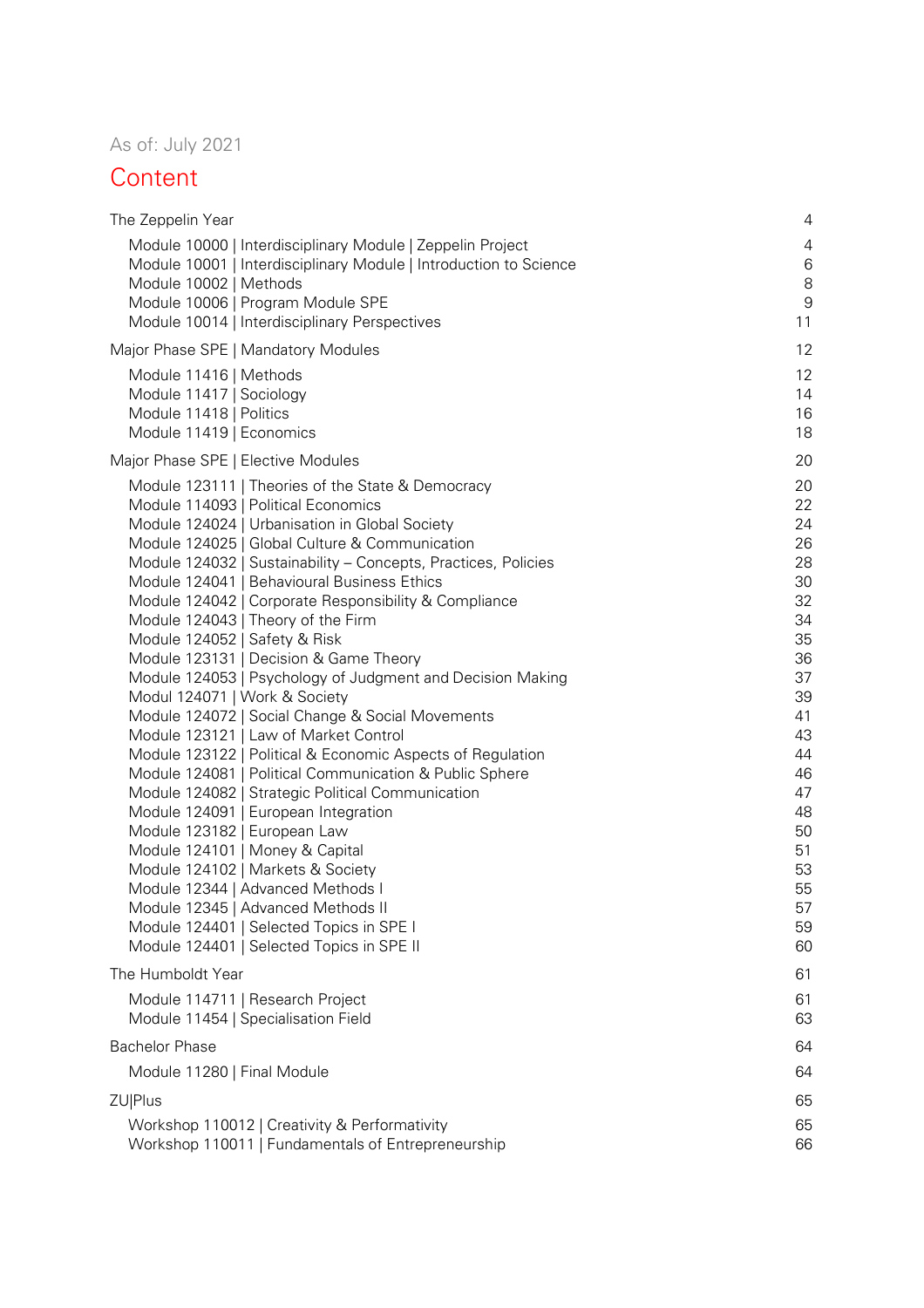Note on the correctness of the module descriptions

Current information on contents and examinations that can vary with the allocation of lecturers to courses can be found by looking for the courses online via the intranet ZU|hause.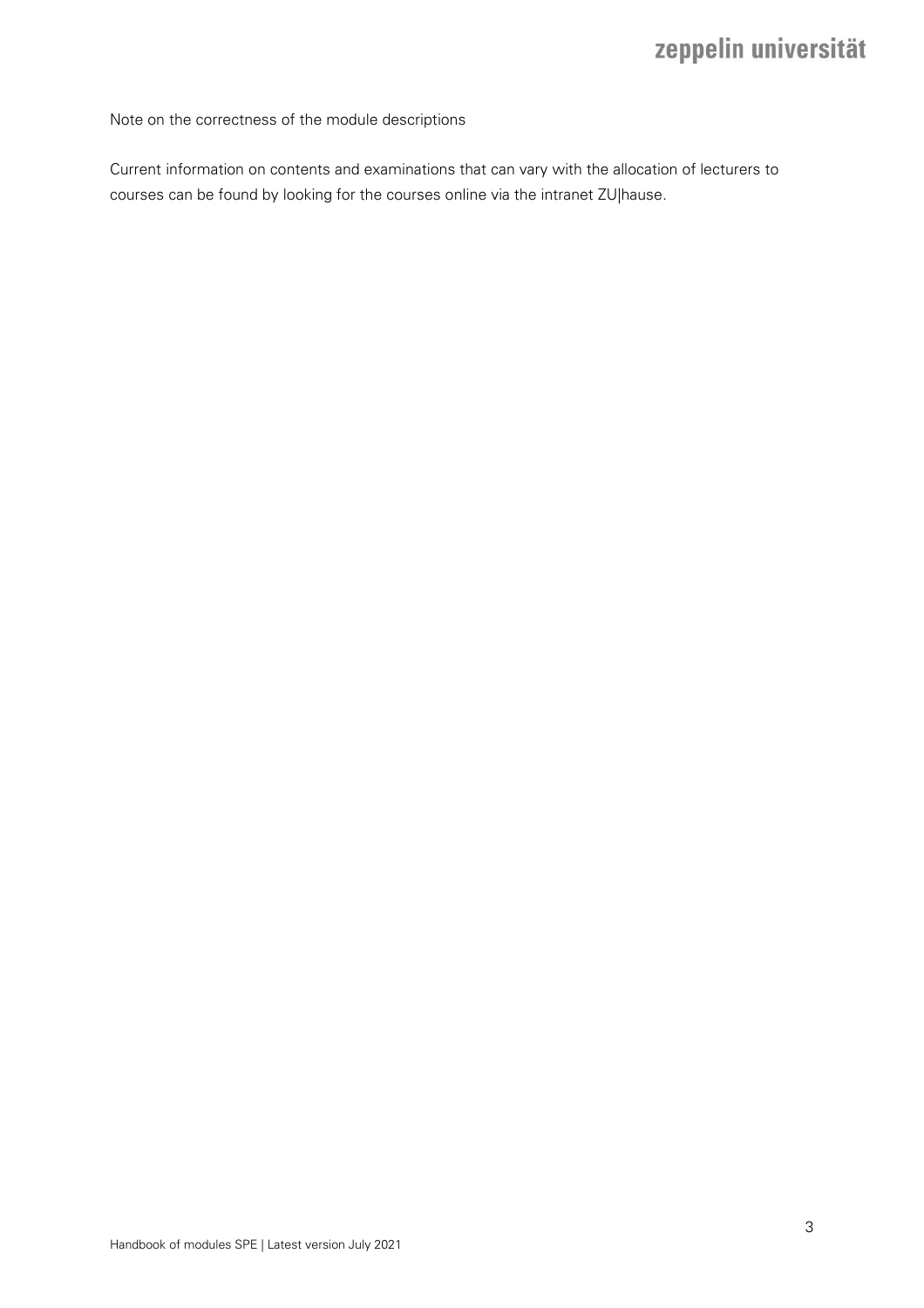# <span id="page-3-0"></span>The Zeppelin Year

<span id="page-3-1"></span>

|                                  | Module 10000   Interdisciplinary Module   Zeppelin Project |                 |                                       |                                                  |  |  |
|----------------------------------|------------------------------------------------------------|-----------------|---------------------------------------|--------------------------------------------------|--|--|
| <b>BA SPE</b>                    | Semester 1-2                                               | 7 Contact Hours | 14 ECTS                               | Contact Time/Self Study (in Weekly lec-          |  |  |
|                                  |                                                            |                 |                                       | ture hours): 63/287                              |  |  |
| <b>Teaching Methods</b>          |                                                            |                 |                                       | lecture, workshop, project coaching              |  |  |
| Event Type                       |                                                            |                 |                                       | elective $\Box$<br>mandatory $\boxtimes$         |  |  |
| Duration                         |                                                            |                 |                                       | 2 semesters                                      |  |  |
| Rotation                         |                                                            |                 |                                       | $\vee$ vearly $\Box$<br>per semester $\boxtimes$ |  |  |
| Examinations                     |                                                            |                 |                                       | paper, presentation, research project and        |  |  |
|                                  |                                                            |                 | project documentation in groups       |                                                  |  |  |
| Scope and Length of Examinations |                                                            |                 | approx. 20.000 characters; approx. 60 |                                                  |  |  |
|                                  |                                                            |                 |                                       | min.; scope of the final paper defined in        |  |  |
|                                  |                                                            |                 |                                       | consultation with supervisor depending           |  |  |
|                                  |                                                            |                 |                                       | on topic and size of the group. Workload         |  |  |
|                                  |                                                            |                 |                                       | of 8 ECTS in taken into account.                 |  |  |
| Module Responsibility            |                                                            |                 |                                       | Prof. Dr. Maren Lehmann                          |  |  |
|                                  |                                                            |                 |                                       | Prof. Dr. Jarko Fidrmuc                          |  |  |
|                                  |                                                            |                 |                                       | Prof. Dr. Joachim Behnke                         |  |  |
| Prerequisites                    |                                                            |                 |                                       |                                                  |  |  |
| Use of Module                    |                                                            |                 |                                       | mandatory module in semester 1 and 2             |  |  |

### **Content**

The objective of this module is the independent work on study-relevant contents and the ability to carry out academic work. The students will be encouraged to independently formulate a scientific research question, to apply theories and scientific methods and to interpret research results. The results are presented in a final conference open to the whole university. This research project is supplemented by an interdisciplinary seminar and courses on methods. The students are supported in their work by an academic supervisor.

### Learning objectives

The students are enabled to ask and work on academic questions in the framework of an individual paper. They learn to work on academic questions in a project format by accessing and using expert knowledge from various disciplines. The content and methodological support of the students will take place within the framework of the seminar "Disciplinary Perspectives" and the Methods Workshops. Through multi- and transdisciplinary research methods, the students are in a position to reveal themselves to a research field or to a social field of problems.

Furthermore, the focus lies on defining and monitoring the processes of cooperation and coordination within a project team. In this module the students learn to observe and contain a current social problem area. They learn to carry out a research project and present this at the conference "Zeppelin Project" from the Zeppelin University. In order to accomplish that, the students are taught the necessary forms of academic work and the appropriate methods.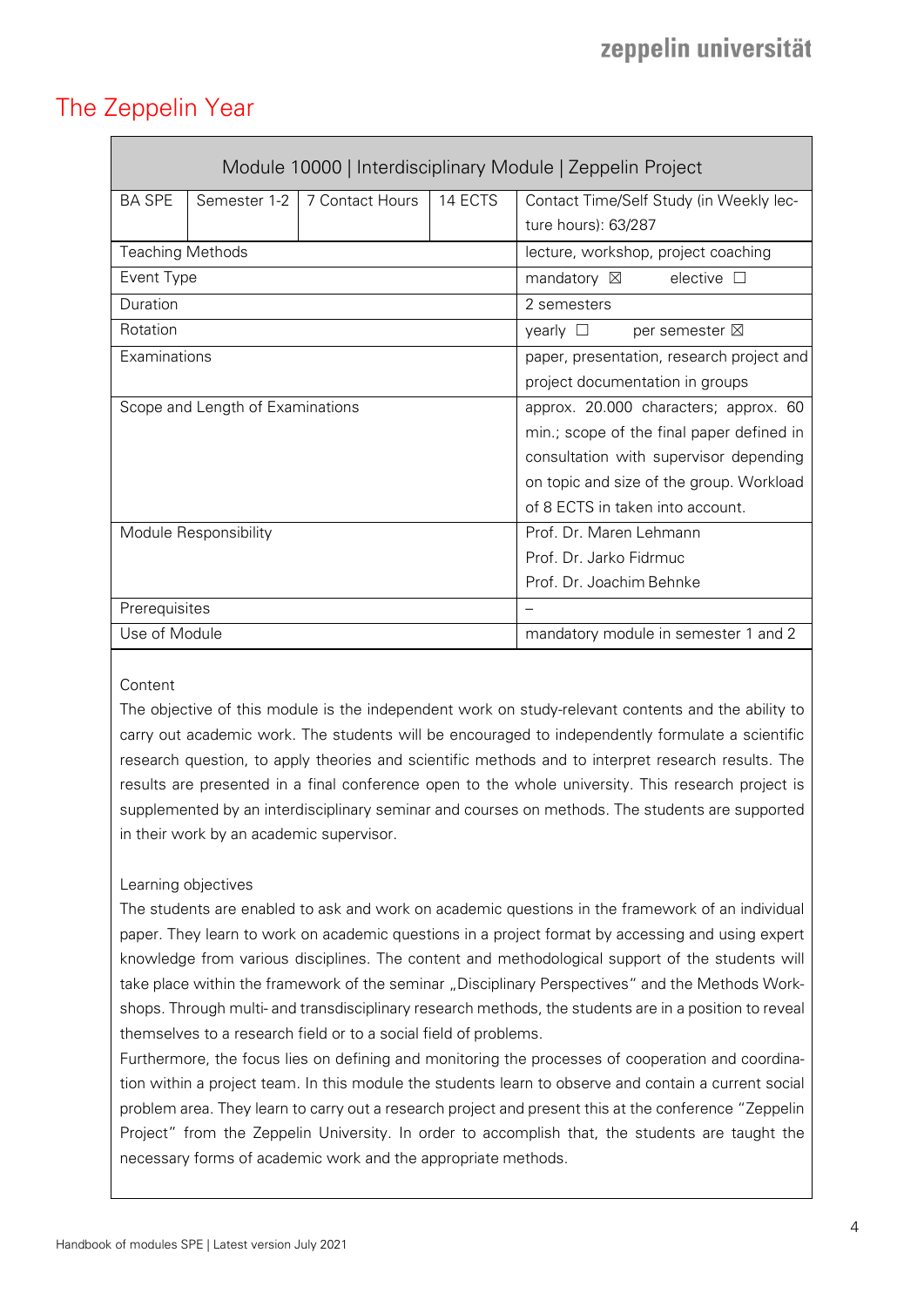| Literature |
|------------|
|------------|

Depending on the course.

| Courses in the module                | <b>ECTS</b> | Contact |
|--------------------------------------|-------------|---------|
|                                      |             | hours   |
|                                      |             | p. w.   |
| C 100006   Disciplinary Perspectives | 4           | 3       |
| C 100007   A-K   Methods Workshop I  |             | 1,5     |
| C 100007   A-K   Methods Workshop II |             | 1,5     |
| C 100008   Project work in Groups    | 8           |         |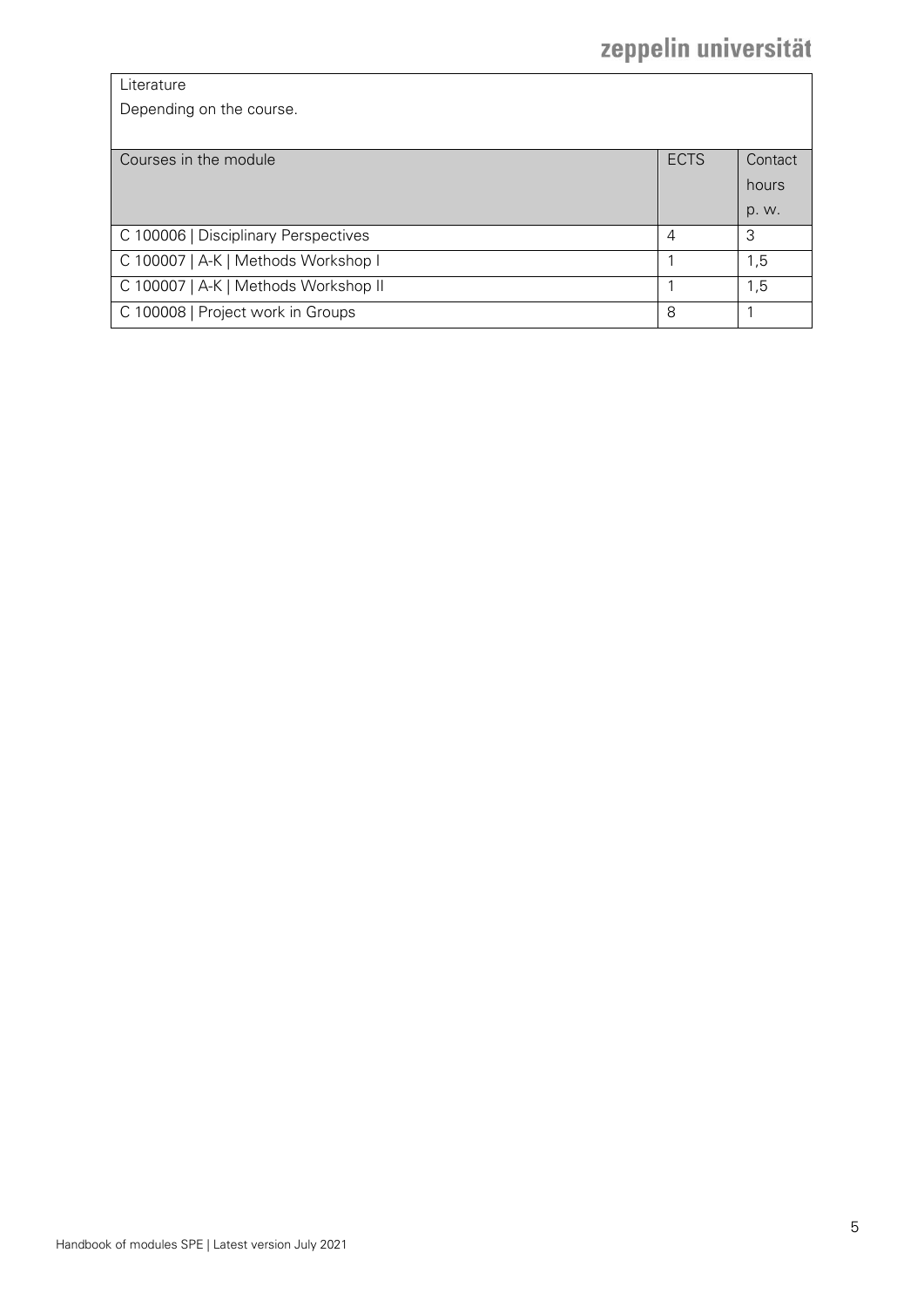<span id="page-5-0"></span>

|                                  |            | Module 10001   Interdisciplinary Module   Introduction to Science |                          |                                              |  |
|----------------------------------|------------|-------------------------------------------------------------------|--------------------------|----------------------------------------------|--|
| <b>BA SPE</b>                    | Semester 1 | 5 Contact Hours                                                   | 4 ECTS                   | Contact Hours /Self Study (in weekly lec-    |  |
|                                  |            |                                                                   |                          | ture hours): 45/55                           |  |
| <b>Teaching Methods</b>          |            |                                                                   |                          | seminar                                      |  |
| Event Type                       |            |                                                                   |                          | elective $\Box$<br>mandatory $\boxtimes$     |  |
| Duration                         |            |                                                                   |                          | semester                                     |  |
| Rotation                         |            |                                                                   |                          | yearly $\square$<br>per semester $\boxtimes$ |  |
| Examinations                     |            |                                                                   |                          | written exam   homework in the seminar       |  |
| Scope and Length of Examinations |            |                                                                   |                          | approx. 90 min.                              |  |
| Module Responsibility            |            |                                                                   | Prof. Dr. Joachim Behnke |                                              |  |
|                                  |            |                                                                   |                          | Prof. Dr. Dr. Manfred Moldaschl              |  |
|                                  |            |                                                                   |                          | Prof. Dr. Udo Göttlich                       |  |
| Prerequisites                    |            |                                                                   |                          |                                              |  |
| Use of Module                    |            |                                                                   |                          | mandatory module in semester 1               |  |

### **Content**

The module deals with fundamental questions of the theory of science. It encompasses concepts of the theory of science, its fundamental theories and controversies with regard to economics, social science and cultural science. Furthermore, a special emphasis is placed on interdisciplinary research. An introduction to the principles of research is given as well.

The topics discussed in this module include, among others:

- | What is science?
- | Theories, methods, hypotheses
- | What is economics, social science, and cultural science?
- | Concepts of interdisciplinarity
- | Weber's idea of the study of science (objectivity and value-free sociology)
- | Popper's critical rationalism
- | Kuhn's theory of paradigm shift
- | Lakatos' research program
- | Feyerabend's plurality of methods
- | Lyotard and the postmodern knowledge
- | Geertz and the thick description
- | Science and scientific theories as societal constructs

### Learning objectives

After completion of this module, the students are able to distinguish theories of science and epistemology with regard to economics, social sciences, and cultural sciences. They are able to differentiate them in a critical manner. Furthermore, they are able to evaluate scientific approaches against the backdrop of recent developments in the theory of science.

### **Literature**

Adorno, Th. W. u.a. (1972). Der Positivismusstreit in der deutschen Soziologie. Darmstadt, Neuwied: Luchterhand.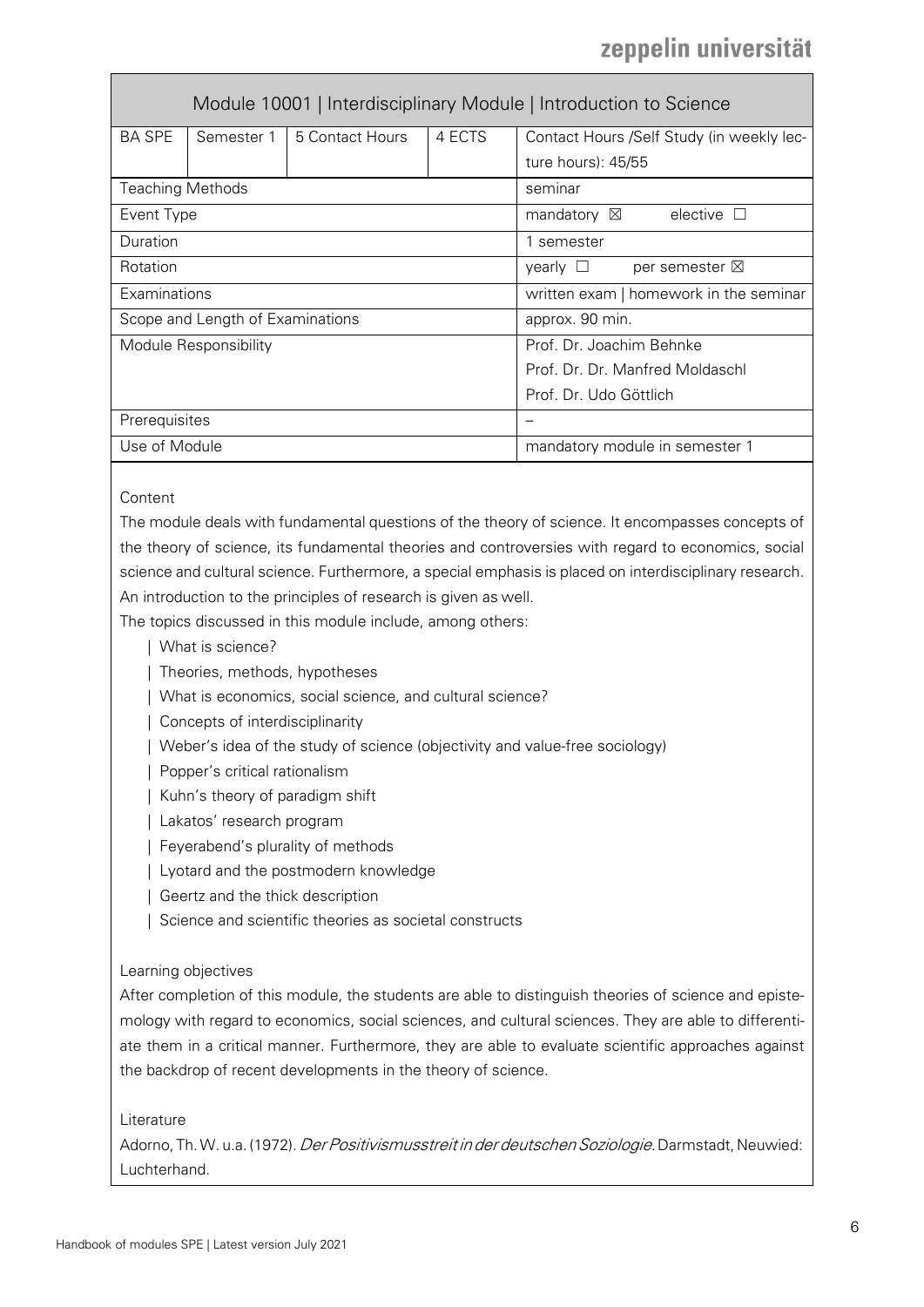Chalmers, A. F. (2001). Wege der Wissenschaft: Einführung in die Wissenschaftstheorie. Berlin: Springer.

Geertz, C. (2003). Dichte Beschreibung. Beiträgezum Verstehen kultureller Systeme. Frankfurta.M.: Suhrkamp.

Hollis, M. (1994). The Philosophy of Social Science. Cambridge: Cambridge University Press.

Giere, R. N. (1991). Understanding Scientific Reasoning. Fort Worth: Harcourt Brace Jovanovich.

Moses, J. W. & Knutsen, T. L. (2007). Ways of Knowing. Competing Methodologies in Social and Political Research. New York: Palgrave Macmillan.

Weber, M. (1988). Gesammelte Aufsätze zur Wissenschaftslehre. Tübingen: Mohr Siebeck. Wright, G. H. von (1991). Erklären und Verstehen. Frankfurt a. M.: Hain.

| Courses in the module                        | ECTS | Contact |
|----------------------------------------------|------|---------|
|                                              |      | hours   |
|                                              |      | p. w.   |
| C 100014   Philosophy of Science             |      | P       |
| C 100015   Introduction to Academic Research |      |         |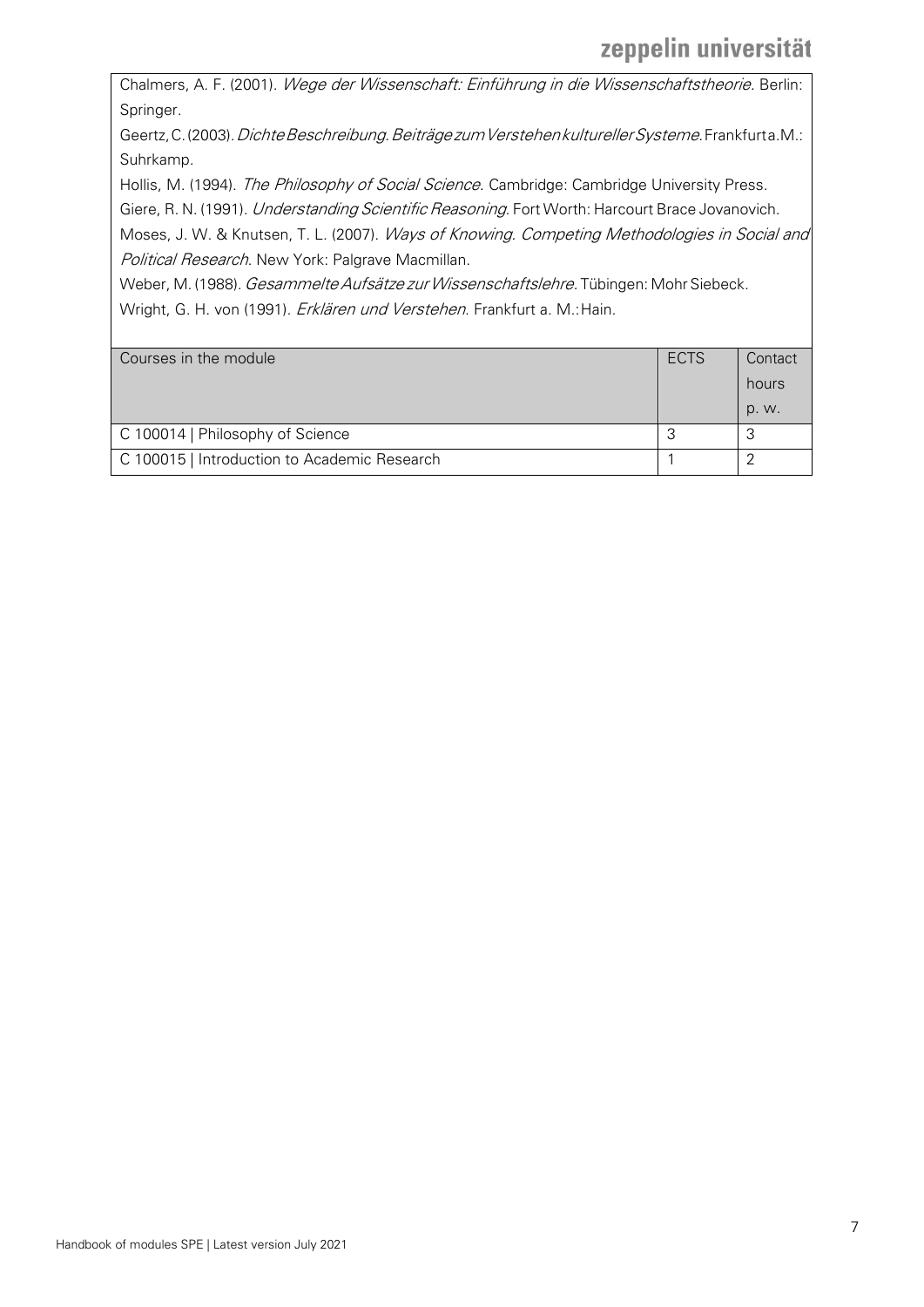<span id="page-7-0"></span>

|                                  | Module 10002   Methods |                 |                                                  |                                              |  |  |
|----------------------------------|------------------------|-----------------|--------------------------------------------------|----------------------------------------------|--|--|
| <b>BA SPE</b>                    | Semester 1-2           | 6 Contact Hours | 12 ECTS                                          | Contact Time/Self Study (in weekly lec-      |  |  |
|                                  |                        |                 |                                                  | ture hours): 54/246                          |  |  |
| <b>Teaching Methods</b>          |                        |                 |                                                  | lecture, tutorials                           |  |  |
| Event Type                       |                        |                 |                                                  | elective<br>mandatory $\boxtimes$<br>$\perp$ |  |  |
| Duration                         |                        |                 | 2 semesters                                      |                                              |  |  |
| Rotation                         |                        |                 | $\mathsf{year} \cup$<br>per semester $\boxtimes$ |                                              |  |  |
| Examinations                     |                        |                 | written exam (Midterm and Endterm)               |                                              |  |  |
| Scope and Length of Examinations |                        |                 | approx. 45 min.                                  |                                              |  |  |
| Module Responsibility            |                        |                 | Prof. Dr. Franziska Peter                        |                                              |  |  |
|                                  |                        |                 | Dr. Kilian Seng                                  |                                              |  |  |
| Prerequisites                    |                        |                 |                                                  |                                              |  |  |
| Use of Module                    |                        |                 | mandatory in semester 1 and 2                    |                                              |  |  |

### **Content**

The course "Empirical Social Research" introduces basic principles and methodological terms. The topics of research design, sampling and measurement will be also covered. Different data collection procedures like qualitative interviews and quantitative surveys, observational studies and content analysis will be introduced. Practical aspects like questionnaire design and problems of data collection like reactivity will be discussed, too.

The course "Statistics" provides an introduction to basic principles of probability theory, descriptive and inference statistics. Starting with univariate and bivariate statistics, the course will successively expand to measures of association and tests for variables with different scale levels.

### Learning objectives

Goal of the module is to go through the steps of a research project from the theoretical foundations, the planning, the data collection to the analysis. Furthermore, students will be sensitized for an appropriate use of statistical measures and they will get an overview over descriptive and inductive statistics.

### Literature

Diekmann, A. (2010). Empirische Sozialforschung. Grundlagen, Methoden, Anwendungen. Reinbek: Hamburg.

Porst, R. (2011). Fragebogen. Ein Arbeitsbuch. Wiesbaden: VS Verlag.

Jann, B. (2005). Einführung in die Statistik. 2. Auflage, München: Oldenbourg.

Kühnel, S. M. & Krebs, D. (2012). Statistik für die Sozialwissenschaften. Grundlagen, Methoden, Anwendungen. Reinbek: Rowohlt

| Courses in the module                | ECTS | Contact      |
|--------------------------------------|------|--------------|
|                                      |      | hours        |
|                                      |      | p. w.        |
| C 100024   Empirical Social Research | 6    | $\mathbf{r}$ |
| C 100025   Statistics                | 6    | $\sim$       |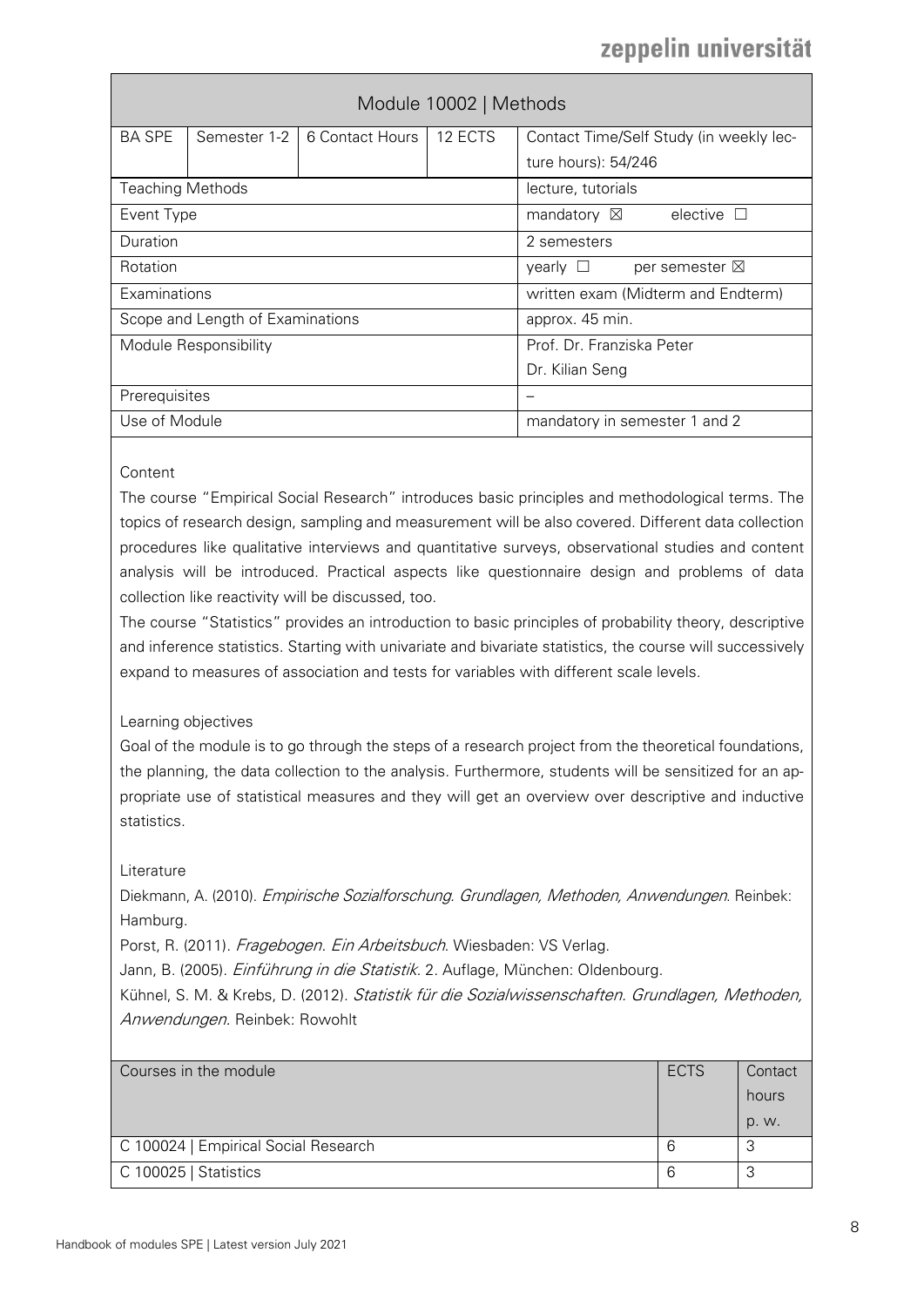<span id="page-8-0"></span>

| Module 10006   Program Module SPE |              |       |                                           |                                           |  |
|-----------------------------------|--------------|-------|-------------------------------------------|-------------------------------------------|--|
| <b>BA SPE</b>                     | Semester 1-2 | 9 SWS | 15 ECTS                                   | Contact Time/Self Study (in Weekly lec-   |  |
|                                   |              |       |                                           | ture hours): 81/294                       |  |
| <b>Teaching Methods</b>           |              |       |                                           | lecture, seminar, tutorials               |  |
| Event Type                        |              |       |                                           | mandatory $\boxtimes$<br>elective $\Box$  |  |
| Duration                          |              |       |                                           | 2 semesters                               |  |
| Rotation                          |              |       |                                           | yearly $\Box$<br>per semester $\boxtimes$ |  |
| Examinations                      |              |       |                                           | written exam, presentation, paper         |  |
| Scope and Length of Examinations  |              |       | approx. 60 min., approx. 20 min., approx. |                                           |  |
|                                   |              |       |                                           | 20.000 characters                         |  |
| Module Responsibility             |              |       | Prof. Dr. Maren Lehmann                   |                                           |  |
|                                   |              |       |                                           | Prof. Dr. Joachim Behnke                  |  |
|                                   |              |       |                                           | Prof. Dr. Alexander Eisenkopf             |  |
| Prerequisites                     |              |       |                                           |                                           |  |
| Use of Module                     |              |       | mandatory module in semester 1 and 2      |                                           |  |

### **Content**

The module provides basic knowledge in sociology, politics and economics.

"Foundations of sociology" is about the basic concepts and theories of sociology in their French (from Comte through Durkheim to Latour), German (from Tönnies through Weber and Simmel to Luhmann), Russian (Sorokin), English (Giddens) and American (from Mead through Goffman and Parsons to White) traditions. Theories and terms will also be understood as diagnostic concepts of present time observations, so that the foundations of sociology at the same time reflect social history since the French Revolution.

In the course "Polity, Politics, Policy", students will be introduced into the fundamental concepts of the Public-Policy-Making process. Also, an insight into democratic input structures as well as the implementation of State Programmes in modern democratic states will be offered. The course gives specific attention to a comparative perspective on the working of political institutions.

The course "Introduction to Economics" discusses the main topics of economics like:

- | Introduction to methodology of economics
- | Fundamentals of microeconomic modelling: consumption, production, price and market theory
- | Fundamentals of macroeconomic modelling: overall economic demand and national income, goods and money market
- Functioning of markets: market forms, competition and state interventions
- Monetary and fiscal policy
- Economic policy
- Concepts of economic thought

### Learning objectives

In this module, the students learn to analyse various social issues through the different disciplines of their program of study. They get to know disciplinary approaches and methodologies. The students acquire critical reflection skills of social situations on the basis of historical backgrounds.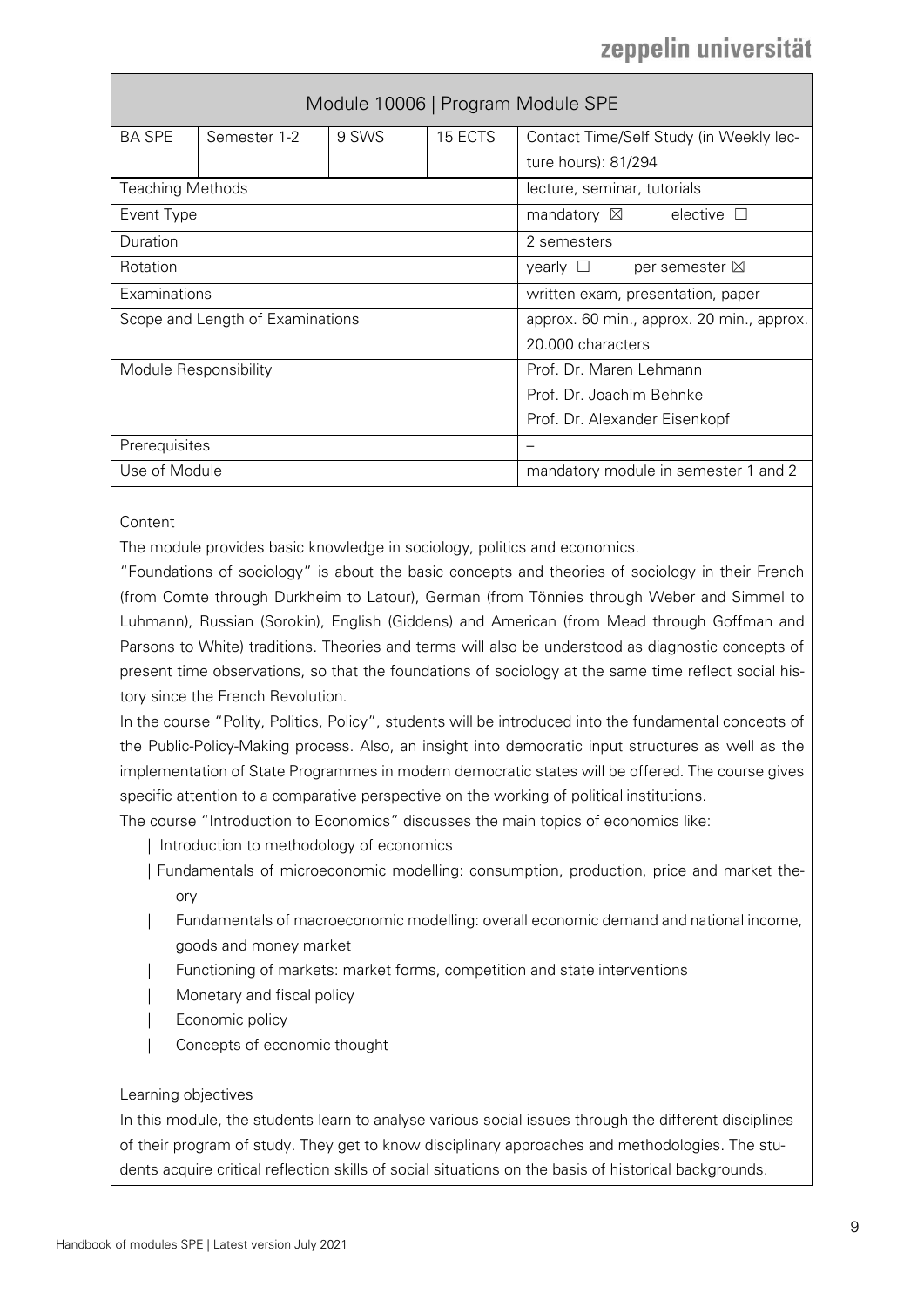The students are able to analyse and interpret how political institutions work depending on their respective design. In addition, they learn to categorize political phenomena in the Public-Policy-Making process as well as to recognize and critically analyse functional, organizational and personal overlaps between politics and administration.

The course is aimed at making the students aware of issues and fundamental topics of economics. Through the course, the students will be able to analyse overall economy on the basis of micro- and macroeconomic methodology. Furthermore, they acquire fundamentals of economic methodology as well as concepts of economic thought.

### Literature

Schneider, W. L. (2002-4). Grundlagen der soziologischen Theorie 1-3. Wiesbaden: Springer VS. Ball, A. R. & Peters, B. G. (2000). Modern Politics and Government. 6<sup>th</sup> Edition. New York, London. Chatham House.

Glaessner, G.-J. (2005). *Demokratie in Deutschland.* Wiesbaden: VS Verlag.

Mankiw, N. G. & Taylor, M. P. (2012). Grundzüge der Volkswirtschaftslehre. Stuttgart: Schäffer-Poeschel.

| Courses in the module                | <b>ECTS</b> | Contact |
|--------------------------------------|-------------|---------|
|                                      |             | hours   |
|                                      |             | p. w.   |
| C 100151   Foundations of Sociology  | 5           | っ       |
| C 100091   Polity, Politics, Policy  | 5           | ◠       |
| C 100072   Introduction to Economics | 5           |         |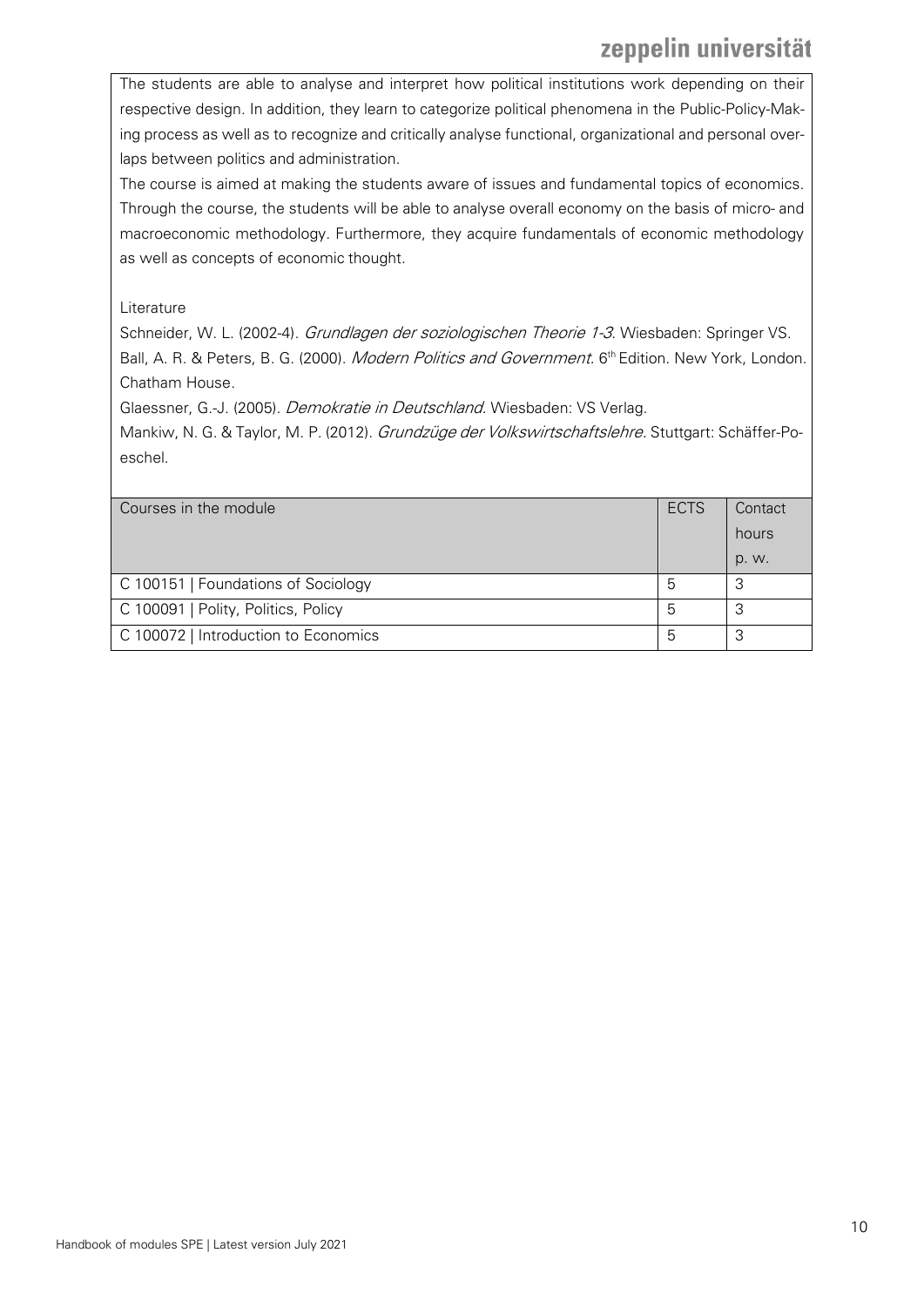<span id="page-10-0"></span>

|                                                                                                                                                                                                                                                                                                                                                                                                                                               | Module 10014   Interdisciplinary Perspectives |                                                   |                                      |                                             |                          |       |
|-----------------------------------------------------------------------------------------------------------------------------------------------------------------------------------------------------------------------------------------------------------------------------------------------------------------------------------------------------------------------------------------------------------------------------------------------|-----------------------------------------------|---------------------------------------------------|--------------------------------------|---------------------------------------------|--------------------------|-------|
| <b>BA SPE</b>                                                                                                                                                                                                                                                                                                                                                                                                                                 | Semester 1-2                                  | 9 Contact Hours                                   | 15 ECTS                              | Contact Time/Self Study (in Weekly lec-     |                          |       |
|                                                                                                                                                                                                                                                                                                                                                                                                                                               |                                               |                                                   |                                      | ture hours): 81/294                         |                          |       |
| <b>Teaching Methods</b>                                                                                                                                                                                                                                                                                                                                                                                                                       |                                               |                                                   |                                      | lecture, seminar, tutorials                 |                          |       |
| Event Type                                                                                                                                                                                                                                                                                                                                                                                                                                    |                                               |                                                   |                                      | mandatory $\boxtimes$                       | elective $\square$       |       |
| Duration                                                                                                                                                                                                                                                                                                                                                                                                                                      |                                               |                                                   |                                      | 2 semesters                                 |                          |       |
| Rotation                                                                                                                                                                                                                                                                                                                                                                                                                                      |                                               |                                                   |                                      | yearly $\Box$                               | per semester $\boxtimes$ |       |
| Examinations                                                                                                                                                                                                                                                                                                                                                                                                                                  |                                               |                                                   |                                      | written exam   presentation   paper         |                          |       |
|                                                                                                                                                                                                                                                                                                                                                                                                                                               | Scope and Length of Examinations              |                                                   |                                      | approx. 60 to 90 min.; approx. 20 min.; ap- |                          |       |
|                                                                                                                                                                                                                                                                                                                                                                                                                                               |                                               |                                                   |                                      | prox. 20.000 characters                     |                          |       |
|                                                                                                                                                                                                                                                                                                                                                                                                                                               | Module Responsibility                         |                                                   |                                      | Academic Program Management SPE             |                          |       |
|                                                                                                                                                                                                                                                                                                                                                                                                                                               |                                               |                                                   |                                      | (Prof. Dr. Martin Elff)                     |                          |       |
|                                                                                                                                                                                                                                                                                                                                                                                                                                               |                                               |                                                   |                                      | Academic Program Management CCM             |                          |       |
|                                                                                                                                                                                                                                                                                                                                                                                                                                               |                                               |                                                   |                                      | (Prof. Dr. Udo Göttlich)                    |                          |       |
|                                                                                                                                                                                                                                                                                                                                                                                                                                               |                                               |                                                   |                                      | Academic Program Management PAIR            |                          |       |
|                                                                                                                                                                                                                                                                                                                                                                                                                                               |                                               |                                                   |                                      | (Prof. Dr. Joachim Behnke)                  |                          |       |
|                                                                                                                                                                                                                                                                                                                                                                                                                                               |                                               |                                                   |                                      | Academic Program Management CME             |                          |       |
| Prerequisites                                                                                                                                                                                                                                                                                                                                                                                                                                 |                                               |                                                   |                                      |                                             |                          |       |
| Use of Module                                                                                                                                                                                                                                                                                                                                                                                                                                 |                                               |                                                   | mandatory module in semester 1 and 2 |                                             |                          |       |
| Content<br>This module is composed of the mandatory courses from the program specific modules of all BA<br>Programs. The students are free to choose three courses out of seven.<br>Learning objectives<br>Starting from the first semester, students can focus on additional areas beside their mandatory<br>courses and get insights into theoretical heuristic and methods of other disciplines.<br>Literature<br>Depending on the course. |                                               |                                                   |                                      |                                             |                          |       |
| Courses in the module                                                                                                                                                                                                                                                                                                                                                                                                                         |                                               |                                                   |                                      | <b>ECTS</b>                                 | Contact                  |       |
|                                                                                                                                                                                                                                                                                                                                                                                                                                               |                                               |                                                   |                                      |                                             |                          | hours |
|                                                                                                                                                                                                                                                                                                                                                                                                                                               |                                               |                                                   |                                      |                                             |                          | p. w. |
|                                                                                                                                                                                                                                                                                                                                                                                                                                               |                                               | C 100071   Introduction to Business Management    |                                      |                                             | 5                        | 3     |
|                                                                                                                                                                                                                                                                                                                                                                                                                                               | C 100073   Company Accounting                 |                                                   |                                      |                                             | 5                        | 3     |
|                                                                                                                                                                                                                                                                                                                                                                                                                                               |                                               | C 100081   Introduction to Communication Sciences |                                      |                                             | 5                        | 3     |
| C 100082   Introduction to Cultural Science                                                                                                                                                                                                                                                                                                                                                                                                   |                                               |                                                   |                                      | 5                                           | 3                        |       |

C 100083 | Cultural History 5 3 C 100092 | Public Administration 5 3 C 100093 | Fundamentals of Law 5 3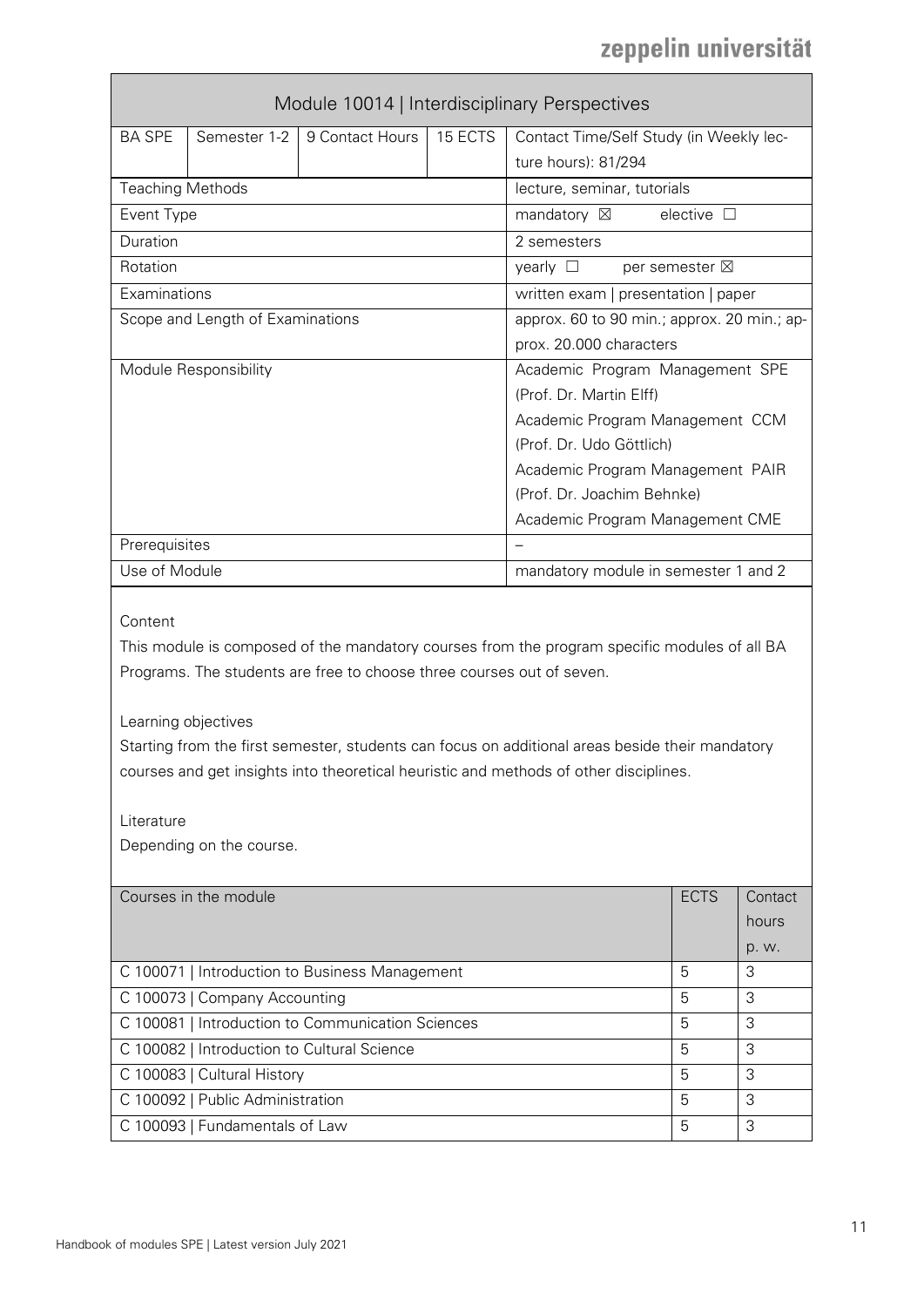### <span id="page-11-0"></span>Major Phase SPE | Mandatory Modules

<span id="page-11-1"></span>

|                                  | Module 11416   Methods |                 |                                           |                                             |  |  |
|----------------------------------|------------------------|-----------------|-------------------------------------------|---------------------------------------------|--|--|
| <b>BA SPE</b>                    | Semester 3-4           | 9 Contact Hours | 18 ECTS                                   | Contact Time/Self Study (in Weekly lec-     |  |  |
|                                  |                        |                 |                                           | ture hours): 81/369                         |  |  |
| <b>Teaching Methods</b>          |                        |                 |                                           | lecture, exercise, workshop, tutorials      |  |  |
| Event Type                       |                        |                 |                                           | mandatory $\boxtimes$<br>elective $\square$ |  |  |
| Duration                         |                        |                 |                                           | 2 semesters                                 |  |  |
| Rotation                         |                        |                 | yearly $\Box$<br>per semester $\boxtimes$ |                                             |  |  |
| Examinations                     |                        |                 | written exam   paper                      |                                             |  |  |
| Scope and Length of Examinations |                        |                 |                                           |                                             |  |  |
| Module Responsibility            |                        |                 | Prof. Dr. Carmen Tanner                   |                                             |  |  |
|                                  |                        |                 | Dr. Kilian Seng                           |                                             |  |  |
|                                  |                        |                 |                                           | Prof. Dr. Dr. Manfred Moldaschl             |  |  |
| Prerequisites                    |                        |                 |                                           |                                             |  |  |
| Use of Module                    |                        |                 | mandatory module in semester 3 and 4      |                                             |  |  |

### Content

The module builds on the methods and statistics skills acquired during the Zeppelin Year.

The course "Applied Statistics" introduces statistical software and enables the participants to perform their own analyses. Contents are reading data in and data management, descriptive statistics and data visualization as well as measures and tests for association and multivariate analyses.

The course "Applied Research" gives an insight into the planning and process of research projects. Important aspects are the theoretical foundation and the development of a research question as well as the planning of the following steps within a given time frame. Real applications will be discussed with regard to research standards.

The course "Advanced Methods" allows specialization in different methods. The topics are alternating from semester to semester with a different focus on qualitative and quantitative methods.

The course "Advanced Methods"can be replaced by the course 112044 "Econometrics". Prerequisite for the attendance of the course 112044 "Econometrics" is that the course 112041 "Business Mathematics" within the scope of the multidisciplinary modules from the CME Program has been attended in advance.

### Learning objectives

The goal of this module is to enable students to work on their own empirical research questions by applying appropriate research methods and using software. Scientific standards as well as practical guidance will be provided. Furthermore, the previous method skills will be deepened and there is the possibility for specialization.

### **Literature**

Hellbrück, R. (2011). Angewandte Statistik mit R. Eine Einführung für Ökonomen und Sozialwissenschaftler. Wiesbaden: Gabler.

King, G., Keohane R. & Verba S. (1994). *Designing Social Inquiry. Scientific Inference in Qualitative* Research. Princeton: Princeton University Press.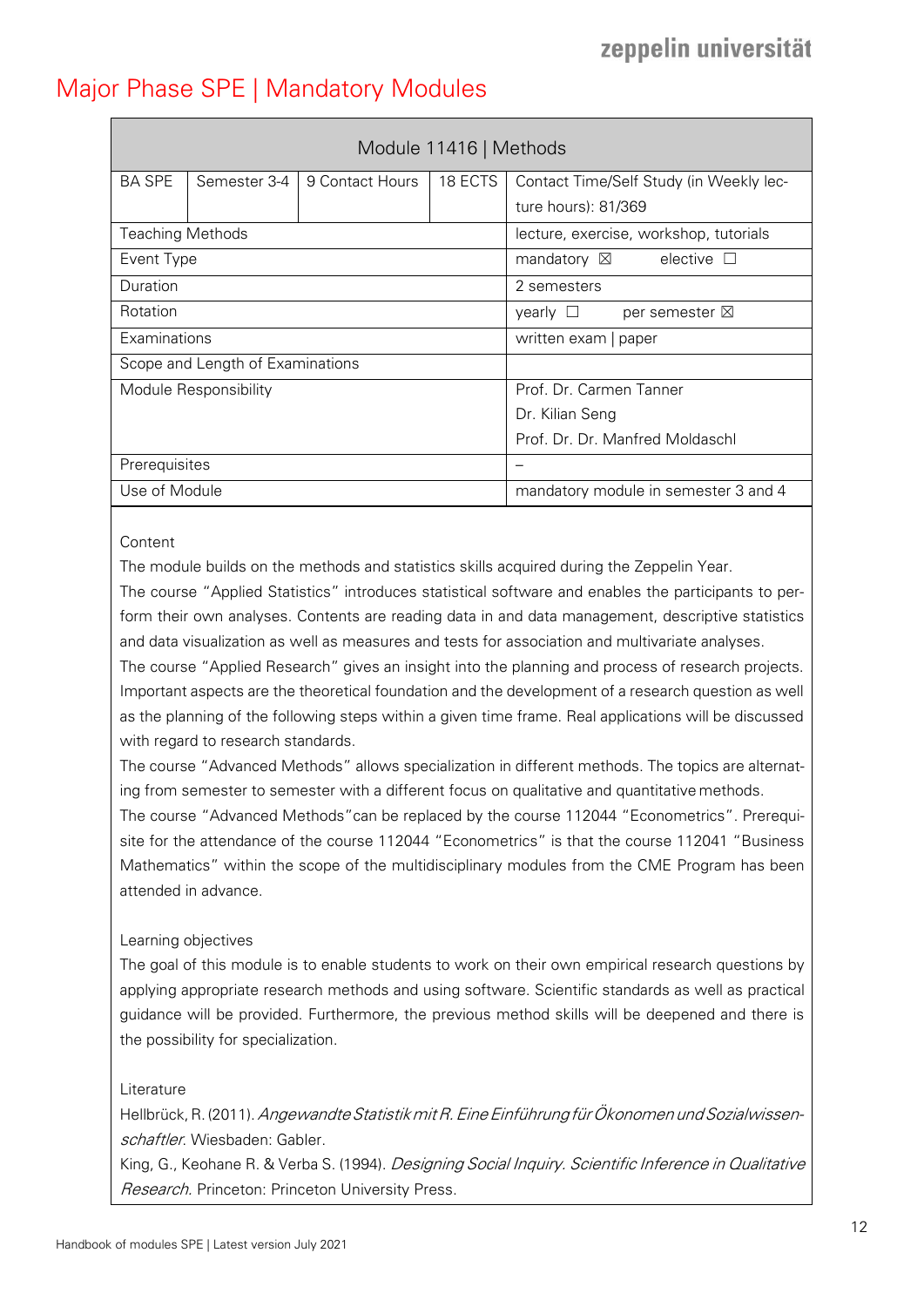Wooldridge, J. M. (20126. Introductory Econometrics: A Modern Approach. Boston MA: Cengage Learning

| Courses in the module                                     | <b>ECTS</b> | Contact |
|-----------------------------------------------------------|-------------|---------|
|                                                           |             | hours   |
|                                                           |             | p. w.   |
| C 114161   Applied Statistics (with statistical software) | 6           | 3       |
| C 114162   Applied Research                               | 6           | 3       |
| C 12346   Advanced Methods                                | 6           |         |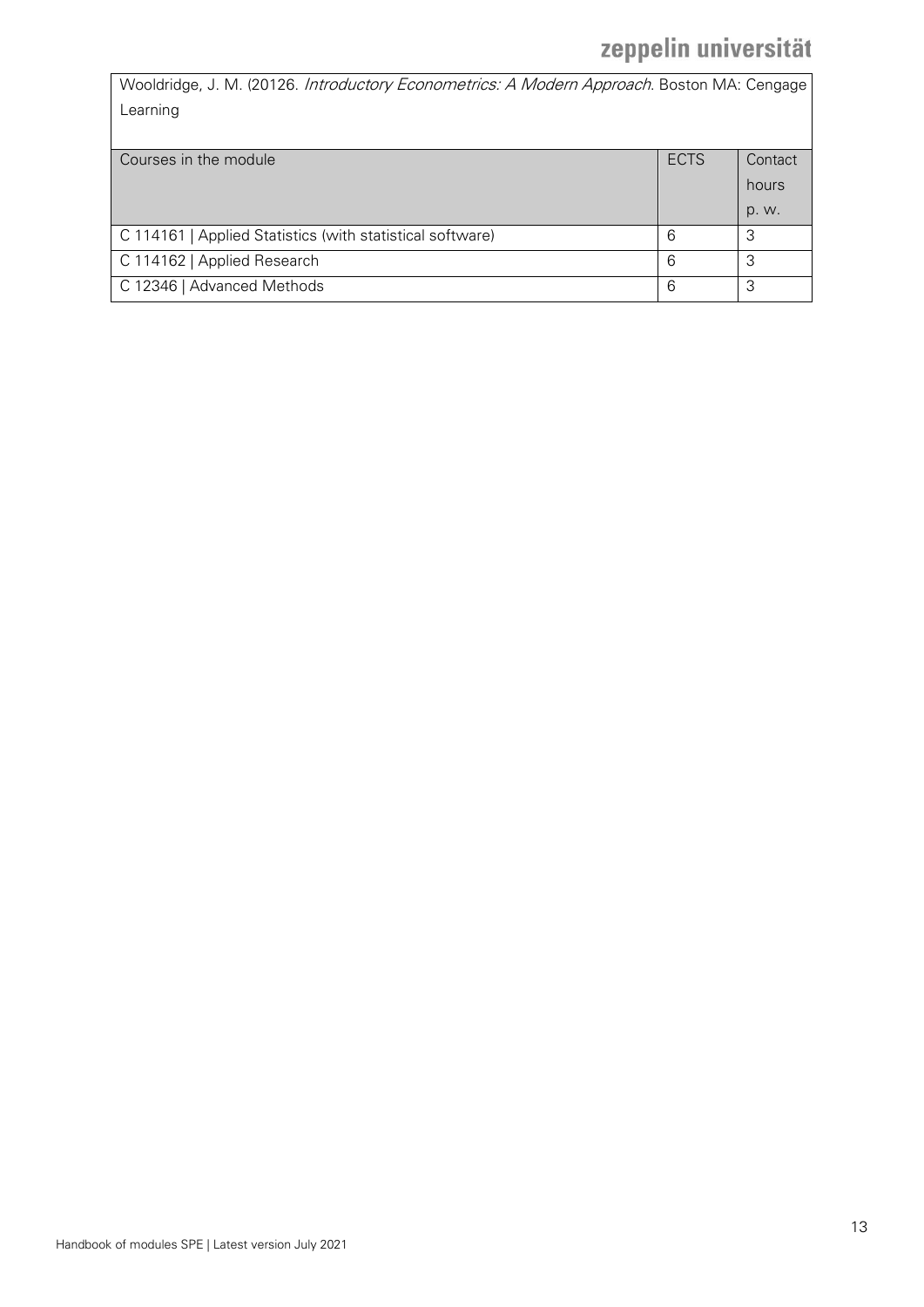<span id="page-13-0"></span>

|                                  | Module 11417   Sociology |                 |                                            |                                           |  |  |
|----------------------------------|--------------------------|-----------------|--------------------------------------------|-------------------------------------------|--|--|
| <b>BA SPE</b>                    | Semester 3-4             | 6 Contact Hours | 12 ECTS                                    | Contact Hours/Self Study (in Weekly lec-  |  |  |
|                                  |                          |                 |                                            | ture hours): 54/246                       |  |  |
| <b>Teaching Methods</b>          |                          |                 |                                            | seminar                                   |  |  |
| Event Type                       |                          |                 | elective $\Box$<br>mandatory $\boxtimes$   |                                           |  |  |
| Duration                         |                          |                 | 2 semesters                                |                                           |  |  |
| Rotation                         |                          |                 |                                            | yearly $\Box$<br>per semester $\boxtimes$ |  |  |
| Examinations                     |                          |                 |                                            | presentation, paper                       |  |  |
| Scope and Length of Examinations |                          |                 | approx. 40 min.; approx. 20.000 characters |                                           |  |  |
| Module Responsibility            |                          |                 | Prof. Dr. Maren Lehmann                    |                                           |  |  |
| Prerequisites                    |                          |                 |                                            |                                           |  |  |
| Use of Module                    |                          |                 |                                            | mandatory in semester 3 and 4             |  |  |

### **Content**

The module addresses classical and current questions of sociological theory. Action is a basic concept of sociology, in contrast to (physical) behaviour or (psychological) motives, oriented to norms, roles, and institutions. The concepts of systems and networks put sociology onto a deeper analytical level to allow for the description of the constitution, conditions of action, communication, identity, and control. The opening question is in all three cases (action, system and network), how social order and disorder are possible and what their social function is.

Two out of the three courses must be chosen.

It is recommended to complete the courses in the following order:

114071 "Theory of Action" (3rd semester)

114073 "Organizational & Network Theory" (3rd semester)

100115 "Social Theory" (4th semester)

### Learning objectives

The qualification objectives of the module are establishing familiarity with sociological questions in an interdisciplinary discourse and analytical competences in dealing with current as well as historical problems of society.

### Literature

Weber, M. (2002). Wirtschaft und Gesellschaft: Grundriss der verstehenden Soziologie. Tübingen: Mohr Siebeck.

Simmel, G. (1992). Soziologie: Untersuchungen über die Formen der Vergesellschaftung. Frankfurt am Main: Suhrkamp.

Parsons, T. & Shils E. A. (1951). *Toward a General Theory of Action*. Cambridge: Harvard University Press.

Luhmann, N. (1984). Soziale Systeme: Grundriß einer allgemeinen Theorie. Frankfurt am Main: Suhrkamp.

White, H. C. (1992). Identity and Control: A Structural Theory of Action. Princeton: Princeton University Press.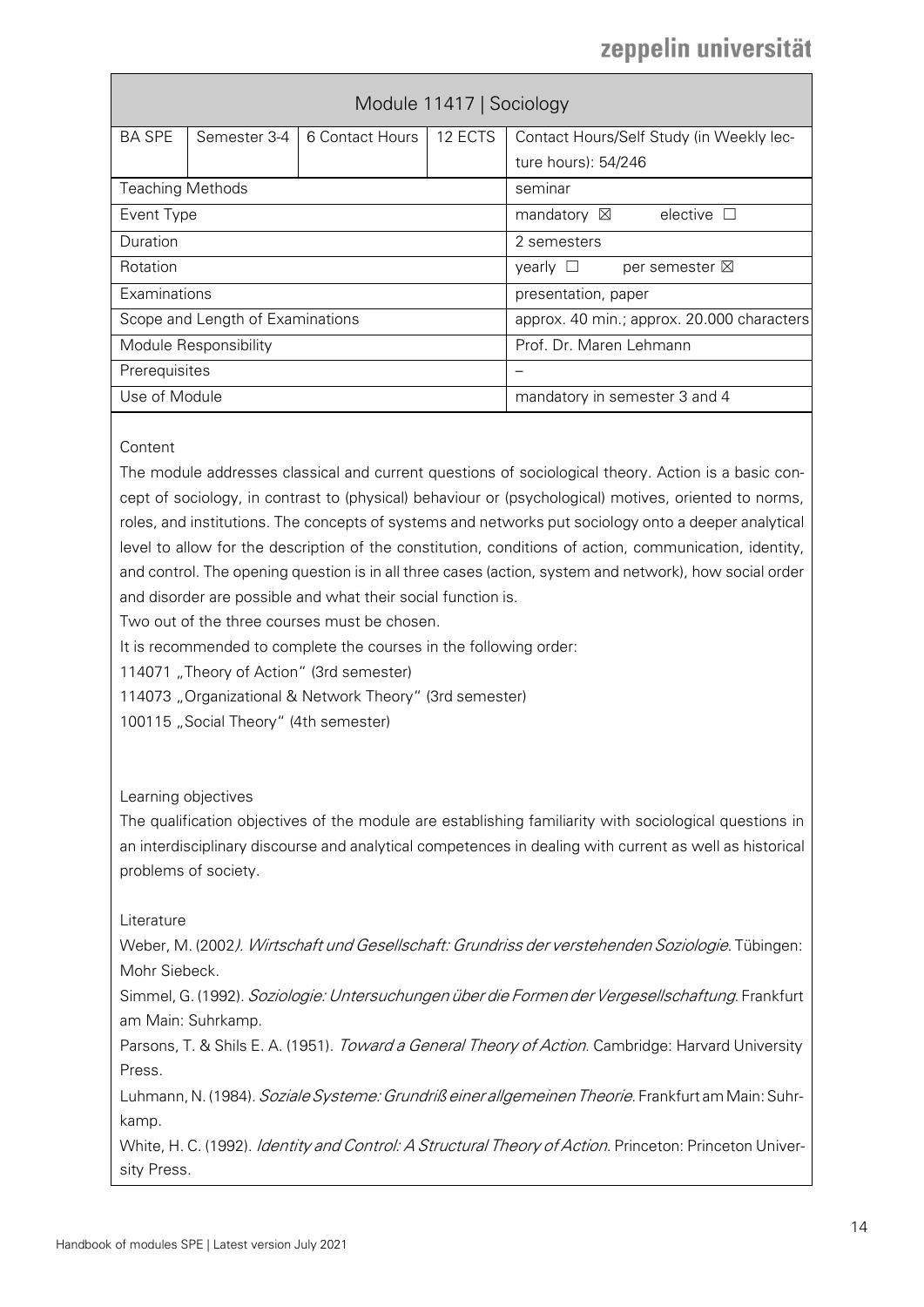| Courses in the module                      | <b>ECTS</b> | Contact |
|--------------------------------------------|-------------|---------|
|                                            |             | hours   |
|                                            |             | p. w.   |
| C 114071   Theory of Action                | 6           | 3       |
| C 100115   Social Theory                   | 6           | 3       |
| C 114073   Organizational & Network Theory | 6           | 3       |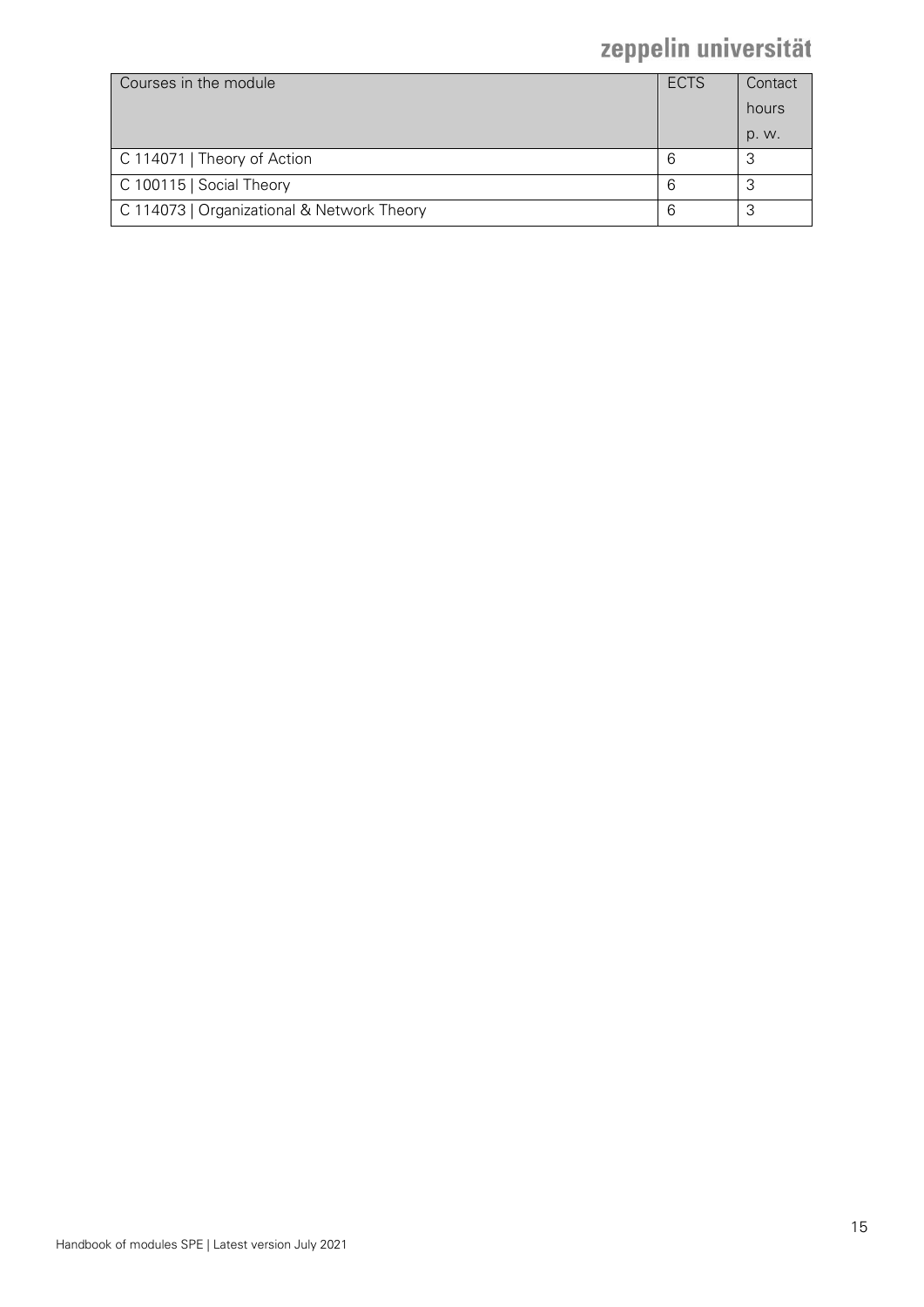<span id="page-15-0"></span>

| Module 11418   Politics          |              |                 |                                            |                                             |
|----------------------------------|--------------|-----------------|--------------------------------------------|---------------------------------------------|
| <b>BA SPE</b>                    | Semester 3-4 | 6 Contact Hours | 12 ECTS                                    | Contact Hours/Self Study (in weekly lec-    |
|                                  |              |                 |                                            | ture hours): 54/246                         |
| <b>Teaching Methods</b>          |              |                 |                                            | seminar                                     |
| Event Type                       |              |                 |                                            | mandatory $\boxtimes$<br>elective $\square$ |
| Duration                         |              |                 |                                            | 2 semesters                                 |
| Rotation                         |              |                 | yearly $\Box$<br>per semester $\boxtimes$  |                                             |
| Examinations                     |              |                 | presentation, paper or written exam        |                                             |
| Scope and Length of Examinations |              |                 | approx. 40 min.; approx. 20.000 characters |                                             |
|                                  |              |                 | or approx. 90 min.                         |                                             |
| Module Responsibility            |              |                 | Prof. Dr. Joachim Behnke                   |                                             |
|                                  |              |                 | <b>Chair of Empirical Policy Studies</b>   |                                             |
|                                  |              |                 | Chair of Global Governance                 |                                             |
| Prerequisites                    |              |                 |                                            |                                             |
| Use of Module                    |              |                 | mandatory in semester 3 and 4              |                                             |

### **Content**

The module takes up central problems of politics by paying particular attention to a comparative analysis of governance-systems in national and global contexts, on the basis of their policy-influence and their normative basis in the idea-historical and philosophical-political discourses.

A comprehension of the basics of political control in national state and the analysis of processes and control models of public policies will be provided.

In political philosophy, power shapes and conditions are crucial. Basic definitions of political philosophy like Justice, Rights and Duties will be explained and debated as well as relations of conflicts and cooperation within a society and between groups of society.

Moreover, the module will focus on challenges and conflict situations which globalization and social integration process bring and on how multilateral institutions and social movements canalize and deal with them.

From the three courses two must be chosen.

Learning objectives

Based on the chosen focus, upon the successful completion of the module the students are able

- to understand the problems of the control of nationalstates;
- to compare government systems in their basic components;
- to critically compare and evaluate the scope and the content orientation of modern government activity – considering especially welfare state politics – in an international comparison;
- to recognize basic concepts of political philosophy, as well as to evaluate and assess political institutions based on these concepts;
- to apply politico-economic hypotheses to questions resulting both structurally and institutionally from globalization.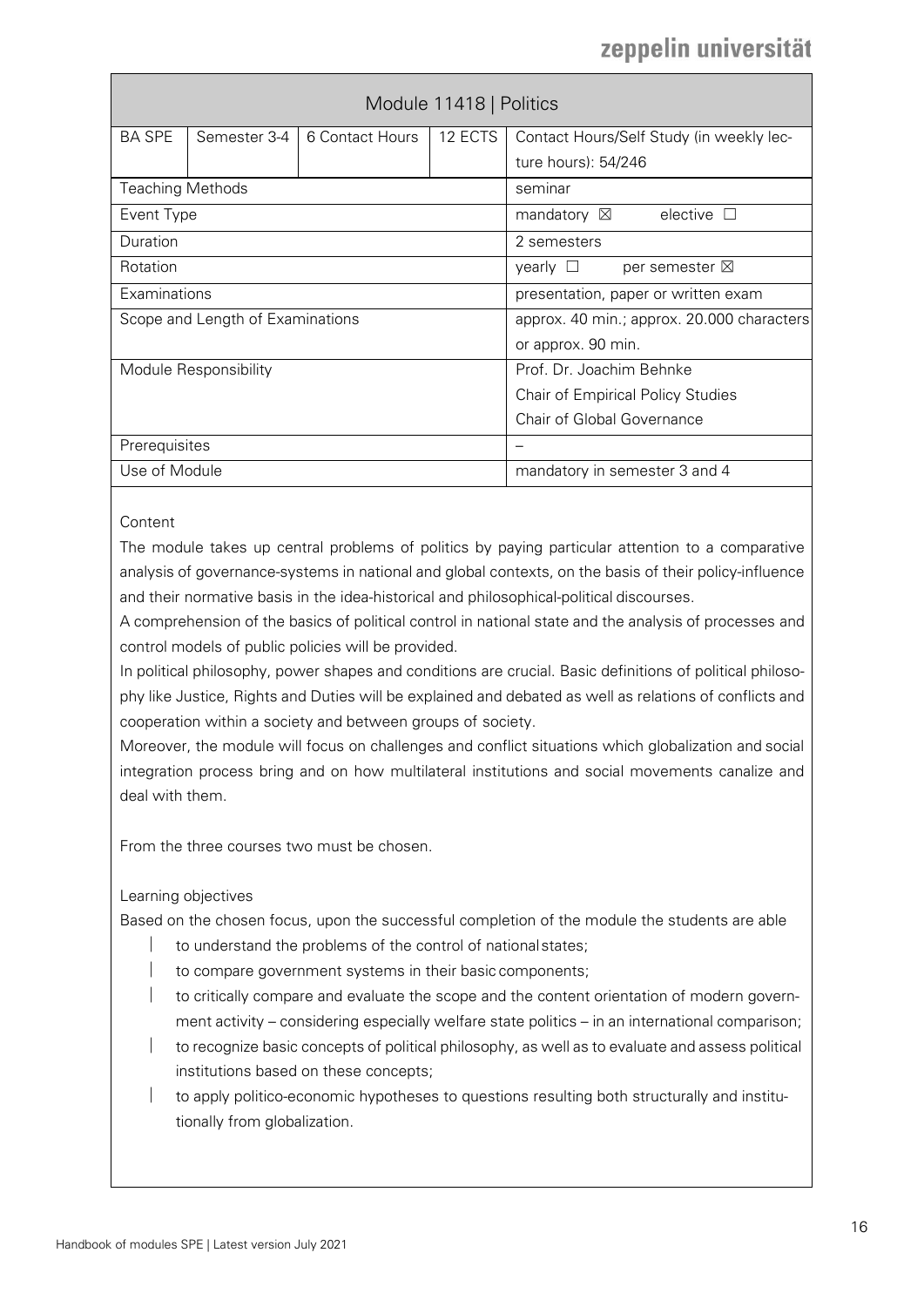Literature

Nye, J. & Donahue, J. (Eds.) (2000). Governance in a globalizing world. Washington, D. C.: Brookings Press.

Hill, M. (2012). The Public Policy Process. Prentice Hall: Pearson.

Hampton, J. (1997). Political Philosophy. Boulder: Westview Press.

Chhotray, V., & Stoker, G. (2010). Governance Theory and Practice: A Cross-Disciplinary Approach. New York: Palgrave MacMillan.

Stichweh, R. (2000). Die Weltgesellschaft. Soziologische Analysen. Frankfurt: Suhrkamp.

Willke, H. (2007). Smart governance. Governing the global knowledge society. Frankfurt, New York: Campus.

| Courses in the module                             | <b>ECTS</b> | Contact |
|---------------------------------------------------|-------------|---------|
|                                                   |             |         |
|                                                   |             | hours   |
|                                                   |             | p. w.   |
|                                                   |             |         |
| C 114081   Comparative Governance & Public Policy | 6           | 3       |
|                                                   |             |         |
| C 114082   Political Philosophy                   | 6           | 3       |
|                                                   |             |         |
| C 114083   Global Society & Integration           | 6           |         |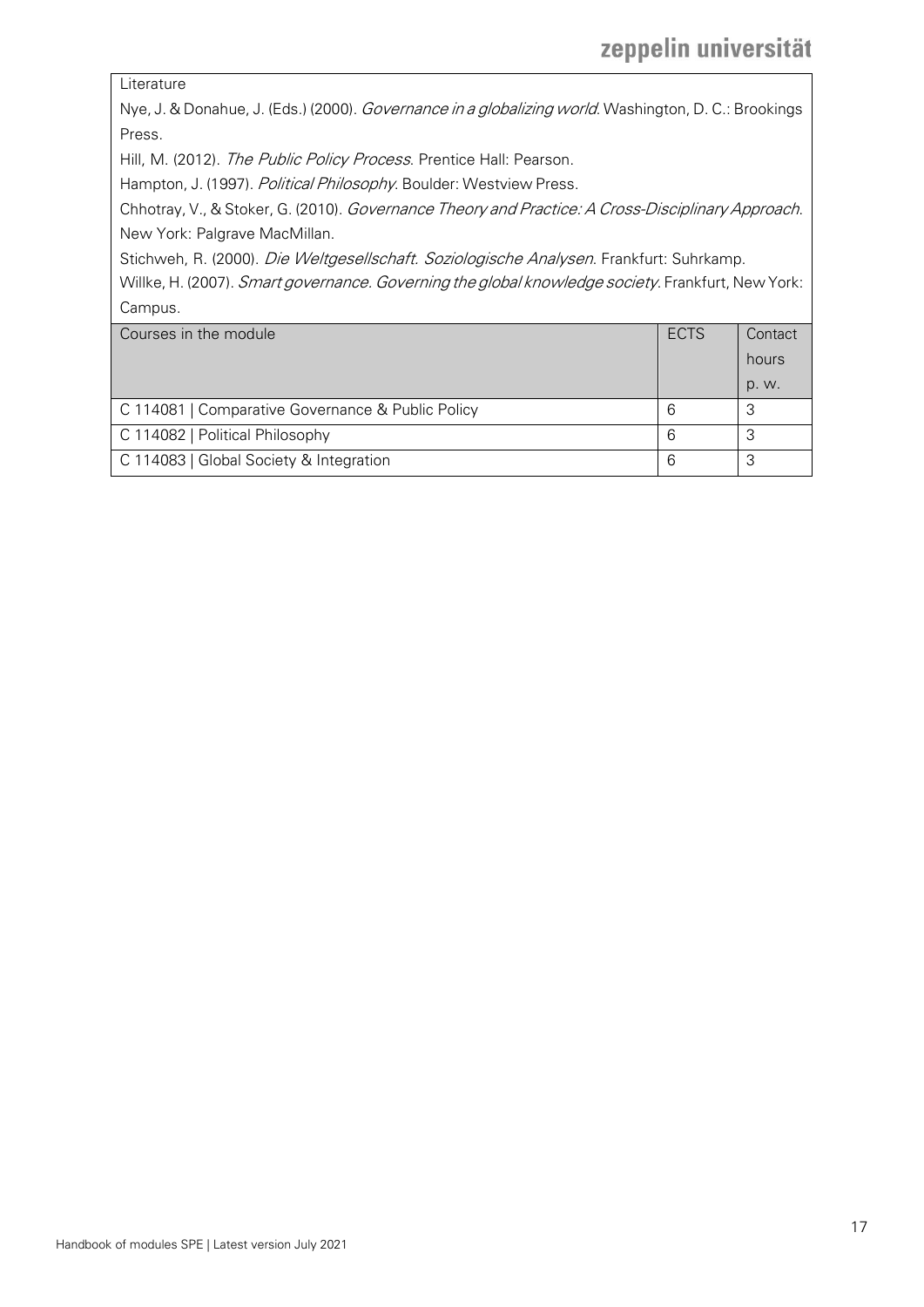<span id="page-17-0"></span>

| Module 11419   Economics         |              |                 |                                         |                                                                  |  |
|----------------------------------|--------------|-----------------|-----------------------------------------|------------------------------------------------------------------|--|
| <b>BA SPE</b>                    | Semester 3-4 | 6 Contact Hours | 12 ECTS                                 | Contact Hours/Self Study (in weekly lec-                         |  |
|                                  |              |                 |                                         | ture hours): 54/246                                              |  |
| <b>Teaching Methods</b>          |              |                 |                                         | seminar, tutorial                                                |  |
| Event Type                       |              |                 |                                         | mandatory $\boxtimes$<br>elective $\Box$                         |  |
| Duration                         |              |                 |                                         | 2 semesters                                                      |  |
| Rotation                         |              |                 |                                         | $\mathsf{v}$ earl $\mathsf{v} \perp$<br>per semester $\boxtimes$ |  |
| Examinations                     |              |                 | presentation, paper or written exam     |                                                                  |  |
| Scope and Length of Examinations |              |                 | approx. 20 min.; approx. 20.000 charac- |                                                                  |  |
|                                  |              |                 | ters, approx. 60 min.                   |                                                                  |  |
| Module Responsibility            |              |                 | Prof. Dr. Fidrmuc, Jarko                |                                                                  |  |
|                                  |              |                 | Prof. Dr. Dr. Moldaschl, Manfred        |                                                                  |  |
|                                  |              |                 | Prof. Dr. Wieland, Josef                |                                                                  |  |
| Prerequisites                    |              |                 | $\overline{\phantom{0}}$                |                                                                  |  |
| Use of Module                    |              |                 |                                         | mandatory in semester 3 and 4                                    |  |

### **Content**

| Change of thinking economic added value;

| From the Economics of Aristotle to industry firms in modern markets;

| Theory of the firm in capitalistic management;

| Advanced models of microeconomic consumer, production, and market theory;

| Application of microeconomic concepts to current problems of economic policy;

| Regulation and deregulation of markets;

| Decisions in uncertainty, markets with asymmetrical information;

| Fundamentals of national accounting;

| Classical-neoclassical and Keynesian basic model of macroeconomics;

| Modern concepts of political economics.

From the three courses two must be chosen.

It is recommended to complete the courses in the following order:

114091 "Microeconomics" (3rd semester)

114092 "Macroeconomics" (4th semester)

100111 "History of Economic Theory" (4th semester)

Learning objectives

The students

- understand categories and objects of economics at their origin;
- get to know the basics of organisational economics;
- work out the theory of the firm based on relevant texts on their own;
- are able to carry out a micro- and macroeconomic analysis of coordination and market processes based on the division of labour;
- gain the ability to evaluate the functioning of markets and the role of governmental market interventions;
- learn to understand the principles of designing incentive systems and institutions;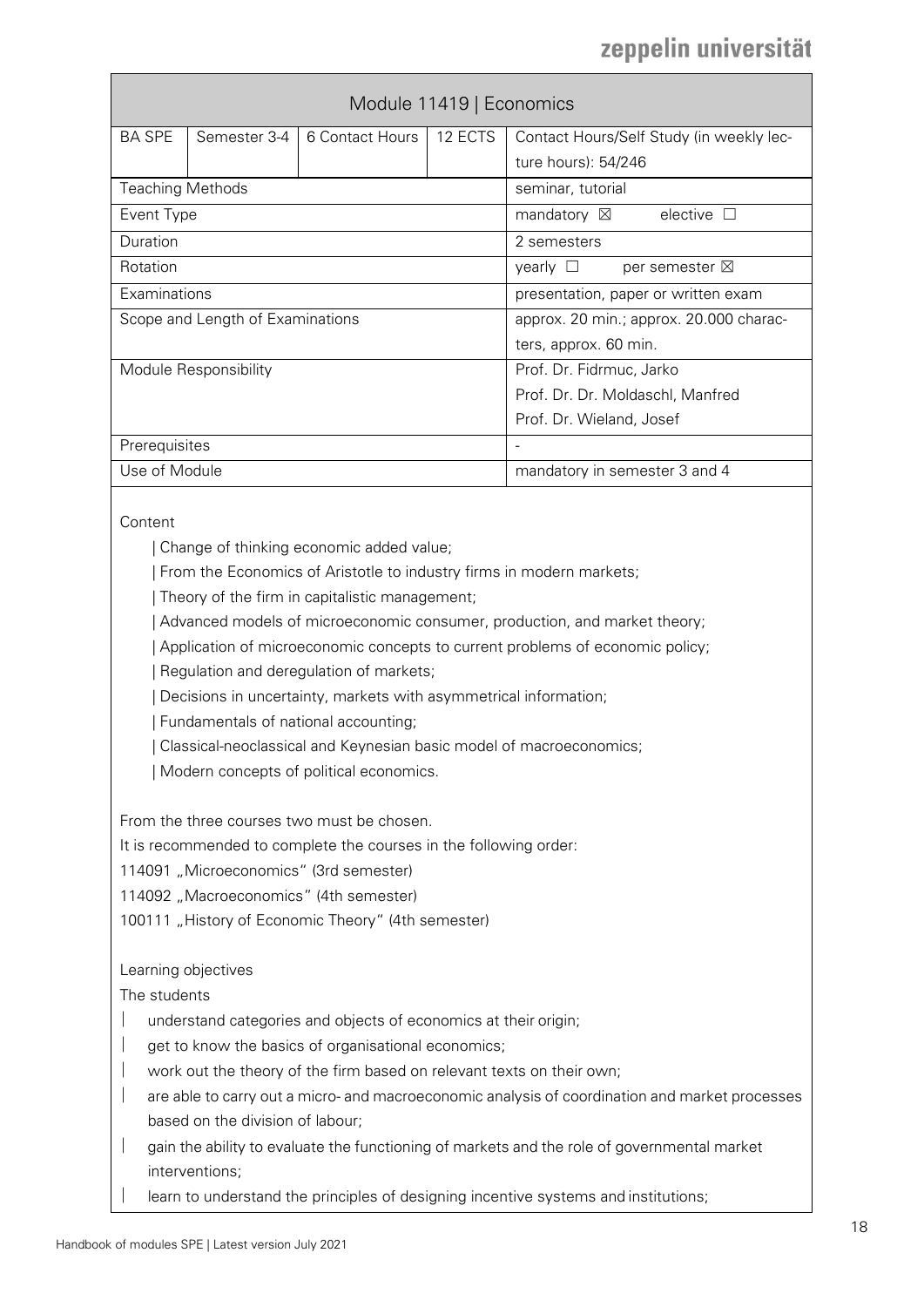discuss the effects of fiscal and monetary policy on the economy and;

 understand the macroeconomic and politico-economic models and learn to apply them to current questions and problems of global economic policy.

Literature

Schumpeter, J.A. (1965). Geschichte der ökonomischen Analyse. Göttingen: Vandenhoeck und Ruprecht.

Wieland, J. (2012). Die Entdeckung der Ökonomie. Kategorien, Gegenstandsbereiche und Rationalitätstypen der Ökonomie an ihrem Ursprung. Bern, Stuttgart: Metropolis.

Blanchard, O. & Illing, G. (2014). Makroökonomik. München: Pearson.

Pindyck, R. S. & Rubinfeld, D. L.(2013). Mikroökonomie. 8. Aufl. München: Pearson.

| Courses in the module                 | <b>ECTS</b> | Contact |
|---------------------------------------|-------------|---------|
|                                       |             | hours   |
|                                       |             | p. w.   |
| C 114091   Microeconomics             | 6           | 3       |
| C 114092   Macroeconomics             | 6           |         |
| C 100111   History of Economic Theory | 6           | 3       |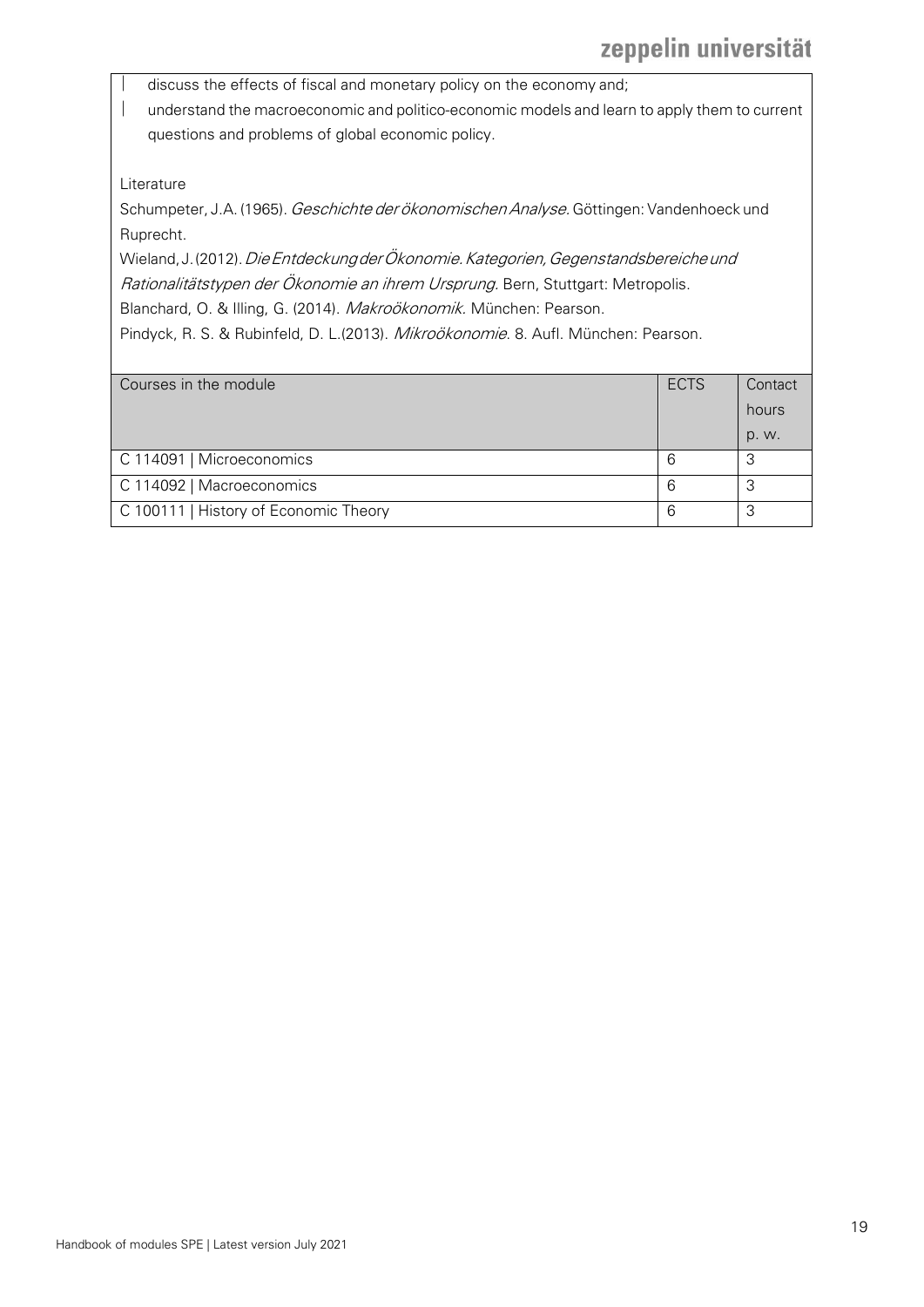### <span id="page-19-0"></span>Major Phase SPE | Elective Modules

<span id="page-19-1"></span>

|                                  | Module 123111   Theories of the State & Democracy |                   |                                                  |                                          |  |  |
|----------------------------------|---------------------------------------------------|-------------------|--------------------------------------------------|------------------------------------------|--|--|
| <b>BA SPE</b>                    | Semester 3-7                                      | 3 Contact Hours I | 6 FCTS                                           | Contact Time/Self Study (in Weekly lec-  |  |  |
|                                  |                                                   |                   |                                                  | ture hours): 27/123                      |  |  |
| <b>Teaching Methods</b>          |                                                   |                   |                                                  | seminar                                  |  |  |
| Event Type                       |                                                   |                   |                                                  | elective $\boxtimes$<br>mandatory $\Box$ |  |  |
| Duration                         |                                                   |                   | 1 semester                                       |                                          |  |  |
| Rotation                         |                                                   |                   | yearly $\boxtimes$<br>per semester $\Box$        |                                          |  |  |
| Examinations                     |                                                   |                   |                                                  | paper, presentation                      |  |  |
| Scope and Length of Examinations |                                                   |                   | approx. 20.000 characters; approx. 40 min.       |                                          |  |  |
| Module Responsibility            |                                                   |                   | Prof. Dr. Joachim Behnke                         |                                          |  |  |
| Prerequisites                    |                                                   |                   |                                                  |                                          |  |  |
|                                  |                                                   |                   | It is strongly recommended to have completed the |                                          |  |  |
|                                  |                                                   |                   | following course: 114082 "Political Philosophy"  |                                          |  |  |
| Use of Module                    |                                                   |                   | elective module from semester 3                  |                                          |  |  |

### **Content**

The module "Theories of the State & Democracy" deals primarily with the justification and execution of democratic rule, or respectively the legitimization of political actions.

### Learning objectives

In this module the students learn

- | foundations of the legitimization of government actions;
- | the theoretical basis of democratic decision-making structures;
- | to critically reflect problems in the practical implementation of democratic decision-making structures;
- | to critically analyse and question the legitimization of the execution of "rule" in different contexts;
- | to consider the concepts of power, rule, and leadership both from the normative and the positive perspective, and especially the mutual conditionality of theory and practice regarding these concepts.

### Literature

Dahl, R. A. (1989). *Democracy and its Critics*. New Haven: Yale University Press.

Dryzek, J. S. (2000). *Deliberative Democracy and Beyond*. Oxford: Oxford University Press.

Goodin, R. E. (2003). Reflective Democracy. Oxford: Oxford University Press.

Kersting, W. (1994). Die politische Philosophie des Gesellschaftsvertrags. Darmstadt: Wissenschaftliche Buchgesellschaft.

Riker, W. H. (1982). *Liberalism against Populism*. Prospect Heights: Waverland Press.

Sartori, G. (1992). Demokratietheorie. Darmstadt: Wissenschaftliche Buchgesellschaft.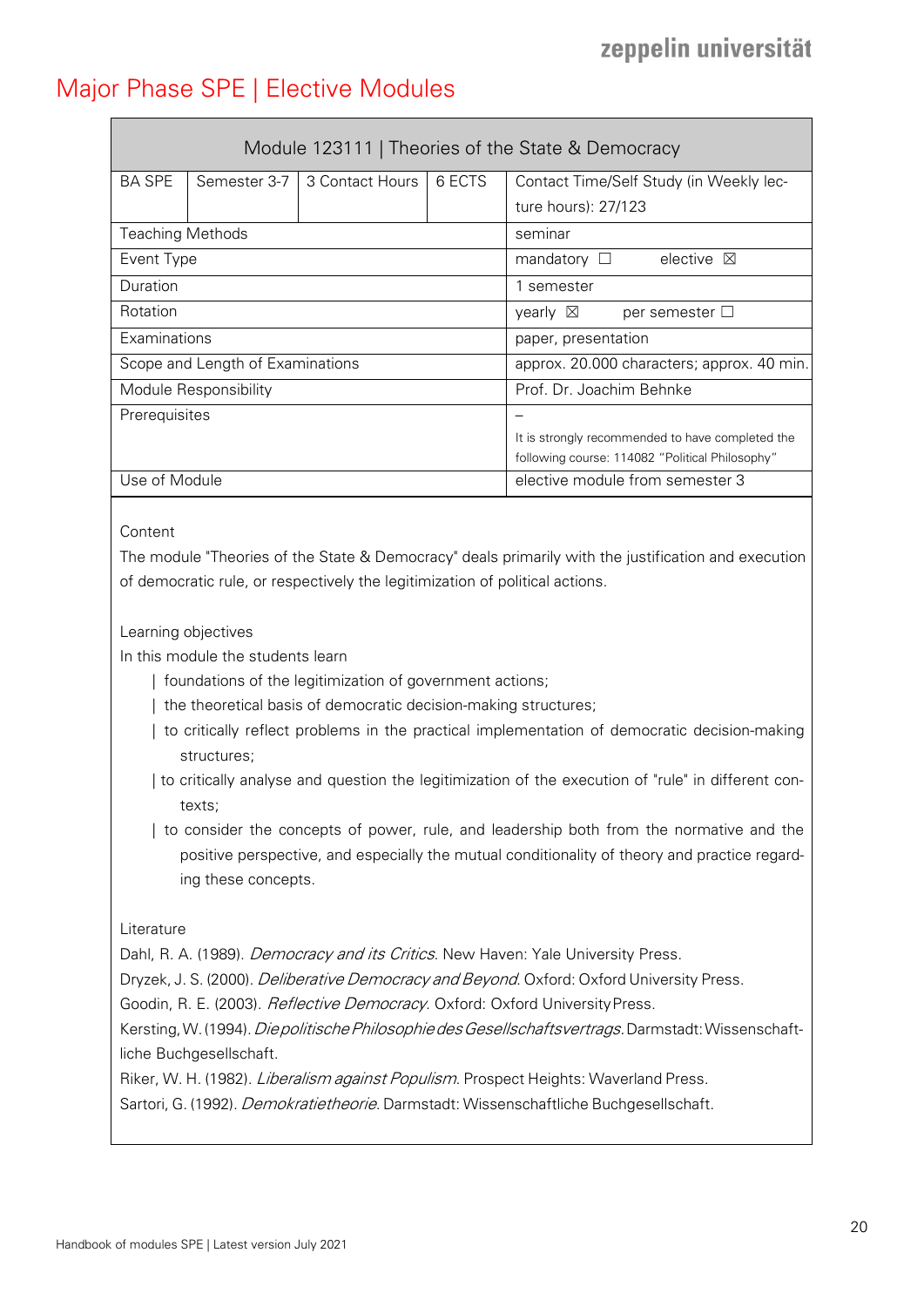| Courses in the module                        | <b>ECTS</b> | Contact<br>hours |
|----------------------------------------------|-------------|------------------|
|                                              |             | D. W.            |
| C 123111   Theories of the State & Democracy |             |                  |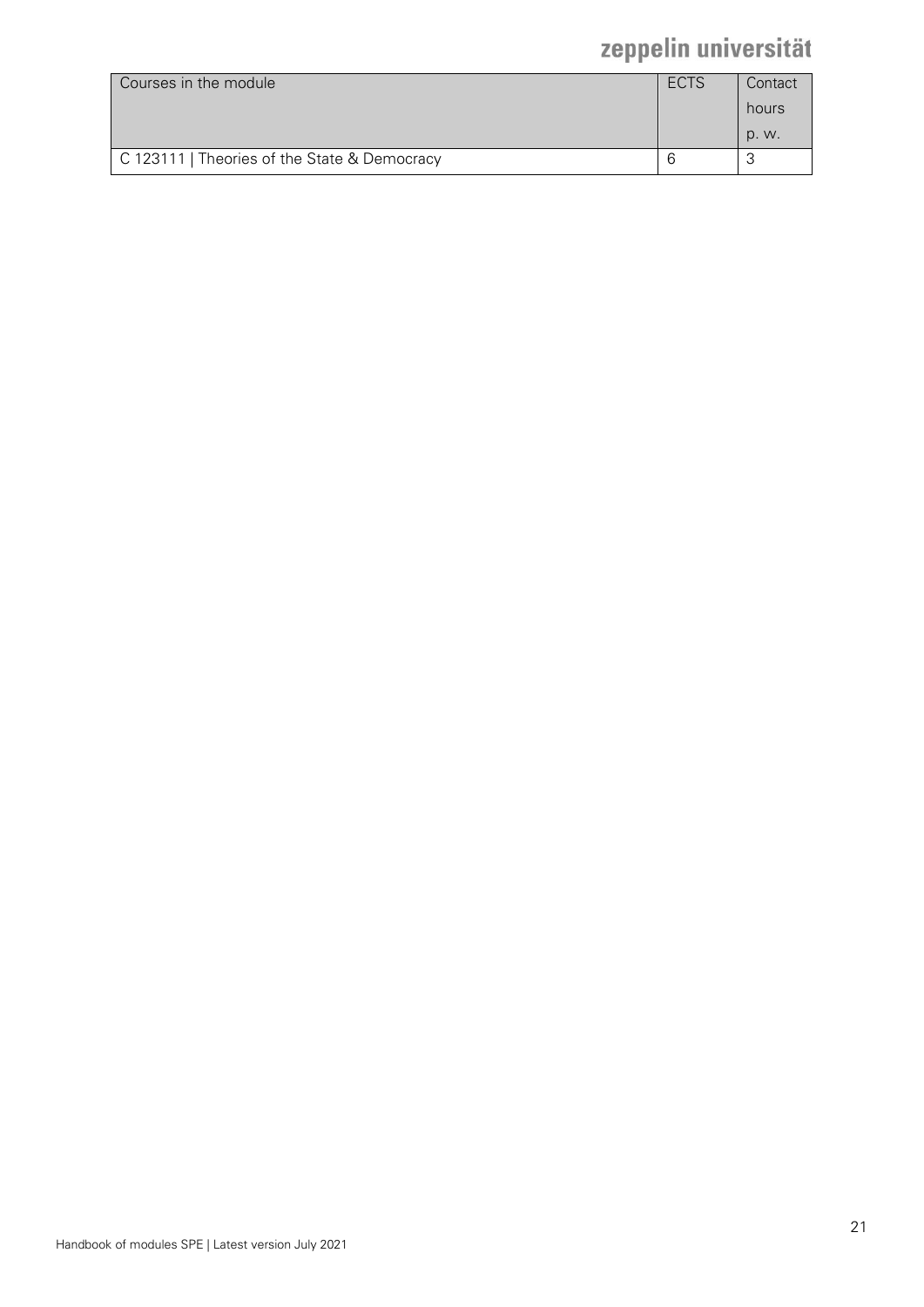<span id="page-21-0"></span>

|                                  | Module 114093   Political Economics |                 |                                                  |                                             |  |  |
|----------------------------------|-------------------------------------|-----------------|--------------------------------------------------|---------------------------------------------|--|--|
| <b>BA SPE</b>                    | Semester 3-7                        | 3 Contact Hours | 6 ECTS                                           | Contact Time/Self Study (in weekly lecture  |  |  |
|                                  |                                     |                 |                                                  | hours): 27/123                              |  |  |
| <b>Teaching Methods</b>          |                                     |                 |                                                  | seminar                                     |  |  |
| Event Type                       |                                     |                 |                                                  | mandatory $\square$<br>elective $\boxtimes$ |  |  |
| Duration                         |                                     |                 |                                                  | 1 semester                                  |  |  |
| Rotation                         |                                     |                 |                                                  | yearly $\boxtimes$<br>per semester $\Box$   |  |  |
| Examinations                     |                                     |                 | presentation and essay or written exam           |                                             |  |  |
| Scope and Length of Examinations |                                     |                 | approx. 40 min.; approx. 15.000                  |                                             |  |  |
|                                  |                                     |                 | characters; approx. 60 min.                      |                                             |  |  |
| Module Responsibility            |                                     |                 | Prof. Dr. Jarko Fidrmuc                          |                                             |  |  |
| Prerequisites                    |                                     |                 |                                                  |                                             |  |  |
|                                  |                                     |                 | It is strongly recommended to have completed the |                                             |  |  |
|                                  |                                     |                 | following courses: 114091 "Microeconomics" and   |                                             |  |  |
|                                  |                                     |                 |                                                  | 114092 "Macroeconomics"                     |  |  |
| Use of Module                    |                                     |                 | elective module from semester 3                  |                                             |  |  |

### **Content**

A fundamental question in new political economy is which factors determine the institutions of collective decision making. Why some countries are democracies with regular elections and where politicians are accountable to citizens, while other countries are not. The framework of the new political economy is 'economic-based'; it stresses the individual economic incentives determining political preferences. The new political economy assumes that people behave strategically and that their behaviour can be modelled by the means of the game theory. Different groups have opposing interests over political outcomes and these translate into opposing interests over the form of political institution which determine the political outcome. The lecture will also discuss the importance of culture, religion and geography on the economic development.

### Learning objectives

The students should improve and deepen their knowledge and analytical capabilities in the areas of political economy, macroeconomics and empirical economics.

#### Literature

Acemoglu, D. & Robinson, J. (2006). *Economic Origins of Dictatorship and Democracy*. New York: Crown Publisher.

Acemoglu, D. & Robinson, J. (2012). Why Nations Fail: The Origins of Power, Prosperity, and Poverty. New York: Cambridge University Press.

Selected Journal Articles and Working

| Courses in the module          | <b>ECTS</b> | Contact                  |
|--------------------------------|-------------|--------------------------|
|                                |             | hours                    |
|                                |             | D. W.                    |
| C 114093   Political Economics | ь           | $\overline{\phantom{a}}$ |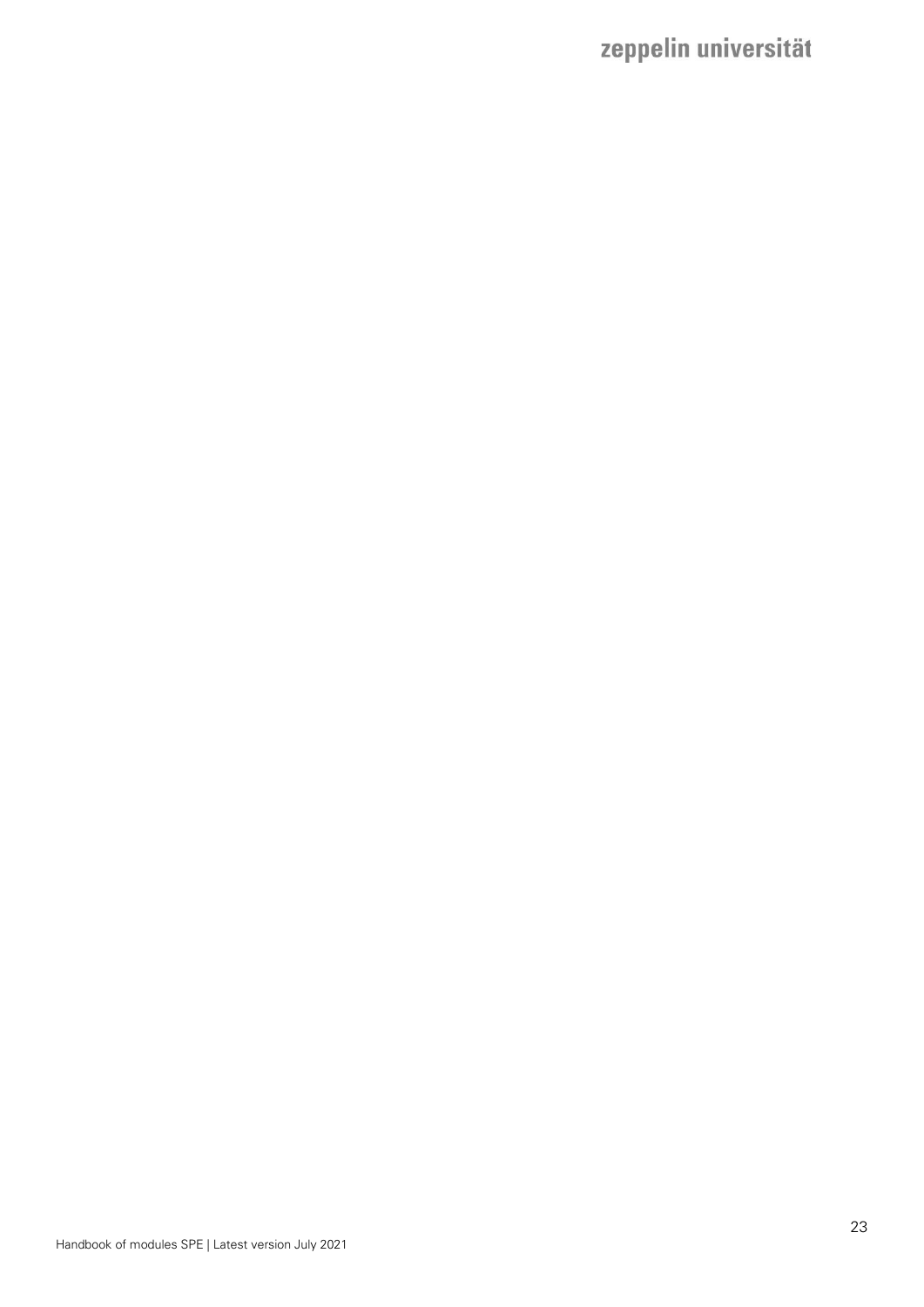<span id="page-23-0"></span>

| Module 124024   Urbanisation in Global Society |              |                 |                                                  |                                          |  |
|------------------------------------------------|--------------|-----------------|--------------------------------------------------|------------------------------------------|--|
| <b>BA SPE</b>                                  | Semester 3-7 | 3 Contact Hours | 6 ECTS                                           | Contact Time/Self Study (in Weekly lec-  |  |
|                                                |              |                 |                                                  | ture hours): 27/123                      |  |
| <b>Teaching Methods</b>                        |              |                 |                                                  | seminar                                  |  |
| Event Type                                     |              |                 |                                                  | elective $\boxtimes$<br>mandatory $\Box$ |  |
| Duration                                       |              |                 |                                                  | 1 Semester                               |  |
| Rotation                                       |              |                 | $\vee$ vearly $\boxtimes$<br>per semester $\Box$ |                                          |  |
| Examinations                                   |              |                 |                                                  | paper, presentation                      |  |
| Scope and Length of Examinations               |              |                 | approx. 20.000 characters; approx. 20            |                                          |  |
|                                                |              |                 |                                                  | min.                                     |  |
| Module Responsibility                          |              |                 | Prof. Dr. Dr. Manfred Moldaschl                  |                                          |  |
| Prerequisites                                  |              |                 |                                                  |                                          |  |
|                                                |              |                 | It is strongly recommended to have completed the |                                          |  |
|                                                |              |                 | following course: 114083 "Global Society & Inte- |                                          |  |
|                                                |              |                 |                                                  | gration"                                 |  |
| Use of Module                                  |              |                 |                                                  | elective module from semester 3          |  |

### **Content**

The module deals with cultural and societal processes, which occur and develop in the course of global exchange and contact between cultures in an urban context through migration and mobility. In times of cultural globalization, the reasons for cultural exchange and conflict intensify in all kinds of private and professional life on all levels. Although globalization is regarded as a contemporary phenomenon, it is a historical process as well, reaching back hundreds of years. Nevertheless, the enormous acceleration, a growth of networks and increasing density, brought forth by innovations in technology and logistics (ground-based and aerial mobility, techniques of construction), is experienced as a novel form of globalization. Against this backdrop, the module explores challenges and problems of urbanisation, which unfolds worldwide in various ways – regions with an explosive number and size of mega-cities are opposed to stagnant and shrinking cities, each with a variety of cultural, social, and economic patterns. The module focuses on a variety of socio-cultural developments stemming from globalization and investigates them through the means of social and cultural science.

### Learning objectives

The students develop an understanding of the culture and society with regard to global dependencies and interdependencies with a focus on urban development.

Literature

Beck, U. (2007). Weltrisikogesellschaft. Auf der Suche nach der verlorenen Sicherheit. Frankfurt a. M.: Suhrkamp.

Meyer, J. W. (2005). Weltkultur: Wie die westlichen Prinzipien die Welt durchdringen. Frankfurt a. M.: Suhrkamp.

Sassen, S. (2012). Cities in a World Economy. London: Sage.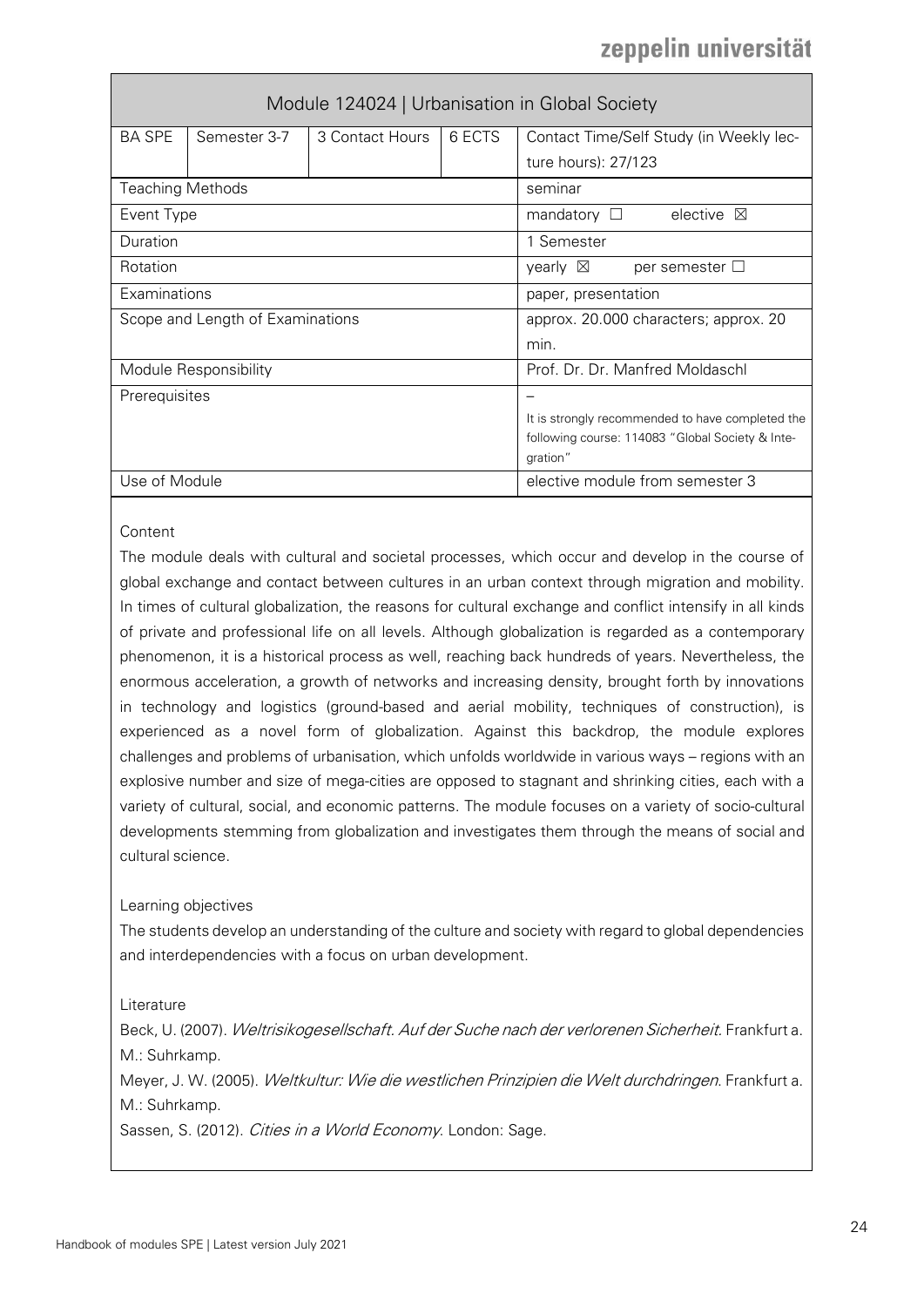| Courses in the module                     | <b>ECTS</b> | Contact<br>hours |
|-------------------------------------------|-------------|------------------|
|                                           |             | D. W.            |
| C 124024   Urbanisation in Global Society |             |                  |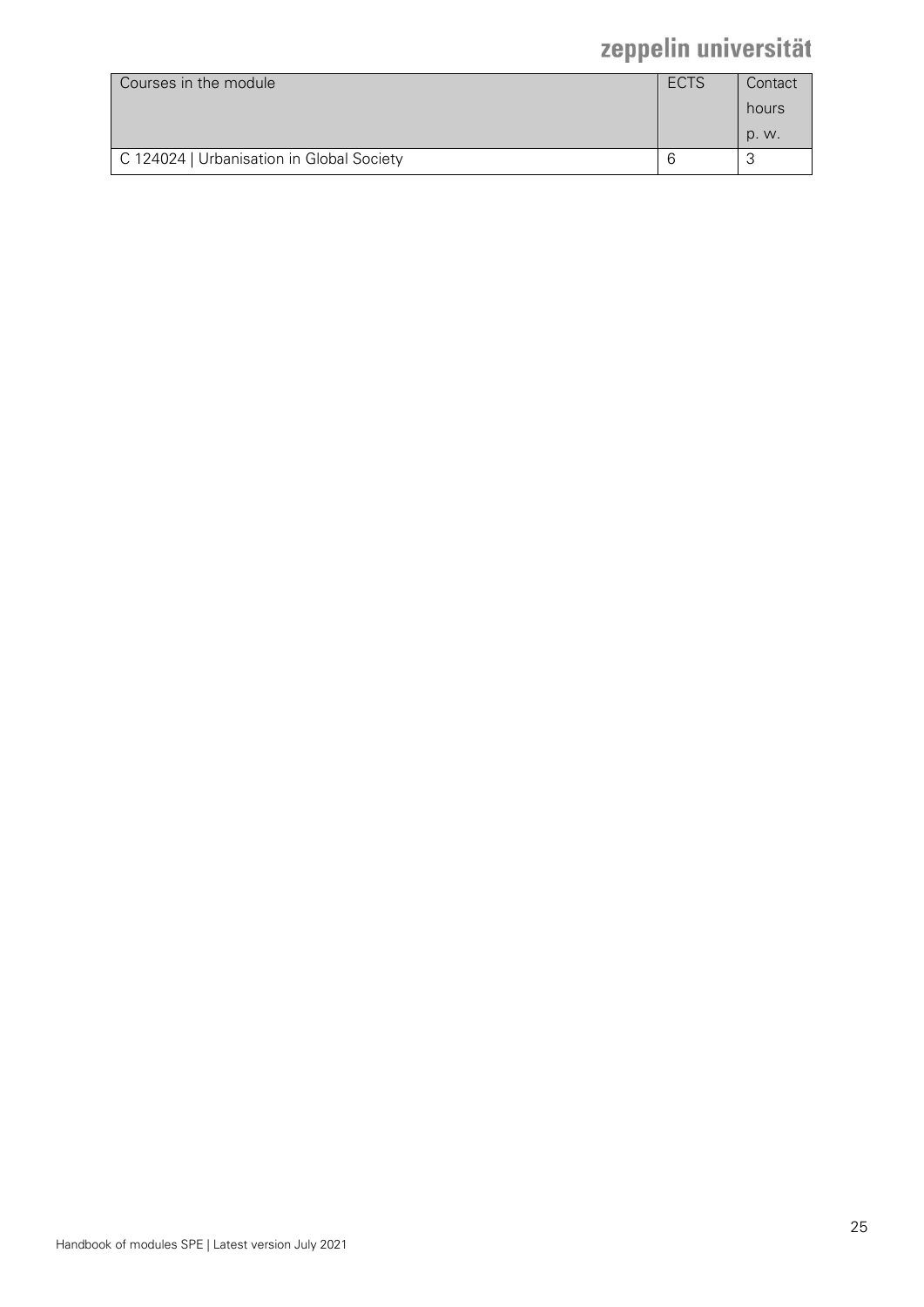<span id="page-25-0"></span>

|                                  | Module 124025   Global Culture & Communication |                                                  |                                         |                                           |  |  |  |
|----------------------------------|------------------------------------------------|--------------------------------------------------|-----------------------------------------|-------------------------------------------|--|--|--|
| <b>BA SPE</b>                    |                                                | Semester 3-7   3 Contact Hours                   | 6 ECTS                                  | Contact Time/Self Study (in Weekly lec-   |  |  |  |
|                                  |                                                |                                                  |                                         | ture hours): 27/123                       |  |  |  |
| <b>Teaching Methods</b>          |                                                |                                                  |                                         | seminar                                   |  |  |  |
| Event Type                       |                                                |                                                  |                                         | elective $\boxtimes$<br>mandatory $\Box$  |  |  |  |
| Duration                         |                                                |                                                  |                                         | 1 Semester                                |  |  |  |
| Rotation                         |                                                |                                                  |                                         | yearly $\boxtimes$<br>per semester $\Box$ |  |  |  |
| Examinations                     |                                                |                                                  | Paper or two expert reports of theories |                                           |  |  |  |
| Scope and Length of Examinations |                                                | 20.000<br>characters;<br>approx.<br>approx.      |                                         |                                           |  |  |  |
|                                  |                                                |                                                  | 10.000 characters                       |                                           |  |  |  |
| Module Responsibility            |                                                | Prof. Dr. Udo Göttlich                           |                                         |                                           |  |  |  |
| Prerequisites                    |                                                |                                                  |                                         |                                           |  |  |  |
|                                  |                                                | It is strongly recommended to have completed the |                                         |                                           |  |  |  |
|                                  |                                                | following courses: 100115 "Social Theory",       |                                         |                                           |  |  |  |
|                                  |                                                | 114073 "Organisational & Network Theory" and     |                                         |                                           |  |  |  |
|                                  |                                                |                                                  |                                         | 100111 "History of Economic Theory"       |  |  |  |
| Use of Module                    |                                                |                                                  |                                         | elective module from semester 3           |  |  |  |

### **Content**

The processes of internationalisation and trans-nationalisation of mass communication recently intermingle with questions of the role of the internet and communication in the so-called "social web". This leads to a reformulation of the problem of the mass media's role for societal and cultural integration in the global modernity. Against this backdrop, the module deals with questions of the development and change of so-called "spaces of identity", as well as "spaces of culture" on a national, European, international and global level. Exemplary analyses of these phenomena include questions of cultural imperialism through transnational media, the development of a global internet culture against the backdrop of questions of ethnicity and identity, framed by the concepts of "diaspora" or global protest movements.

### Learning objectives

The module gives insights on relevant concepts, methods, and theories regarding networks of communication on a global, intercultural, and transcultural level. Students are introduced to the discourse on the consequences of societal and cultural globalization from the perspective of communication science.

### **Literature**

Hall, S. (1994). Rassismus und kulturelle Identität. Ausgewählte Schriften 2. Hamburg: Argument. Tomlinson, J. (2002). Internationalismus, Globalisierung und kultureller Imperialismus. In: M. Löffelholz & A. Hepp (eds.), Transkulturelle Kommunikation. In: M. Löffelholz & A. Hepp (eds.), Grundlagentexte zur transkulturellen Kommunikation (p. 140-163). Konstanz: UKV.

Welsch, W. (1999). Transculturality: The Puzzling Form of Cultures Today. In: M. Featherstone & S. Lash (eds.), Spaces of Culture (p. 199-213). London: Sage.

Wolton, D. (2003). L'Autre Mondialisation. Paris : Flammarion.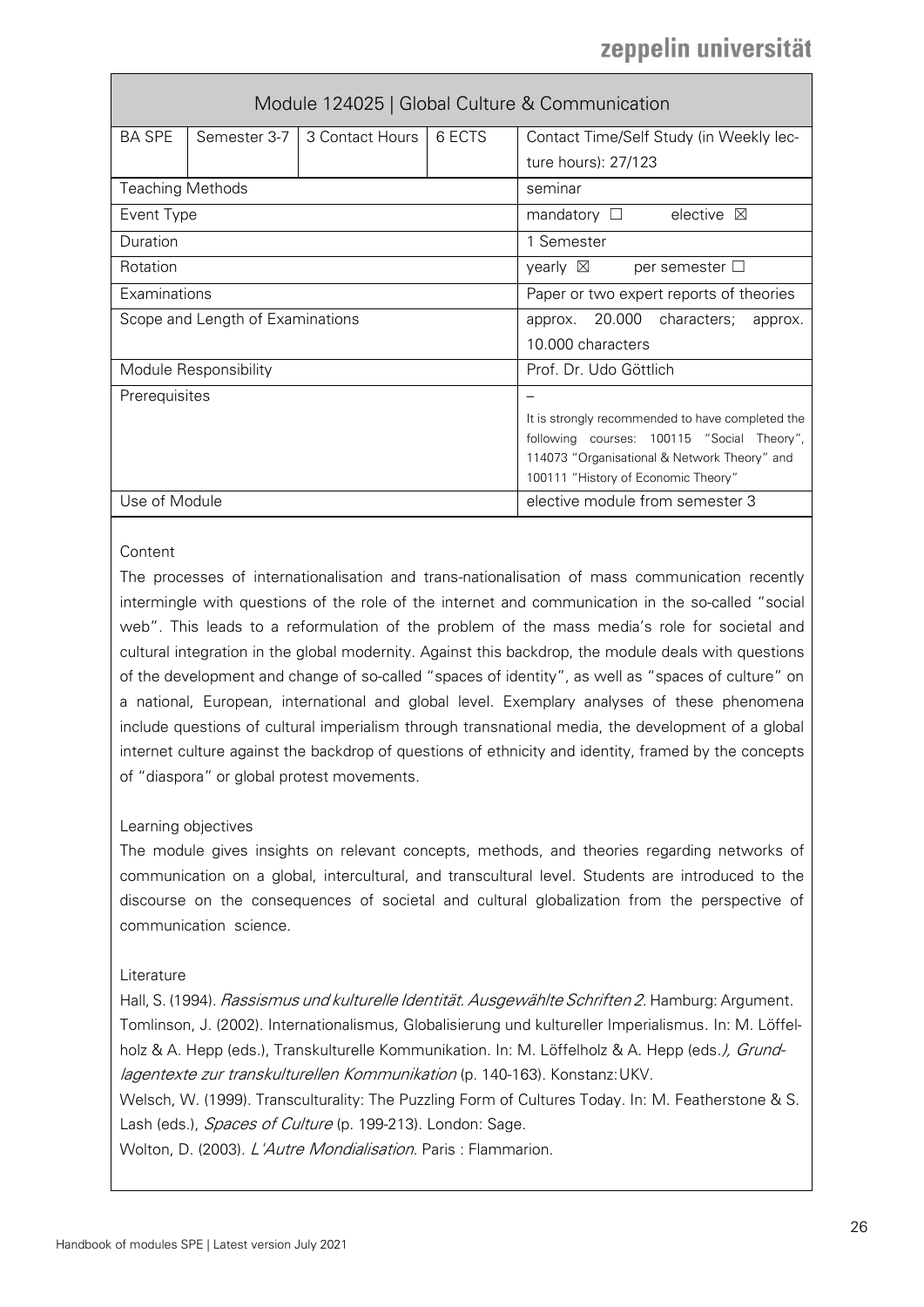| Courses in the module                     | ECTS | Contact<br>hours |
|-------------------------------------------|------|------------------|
|                                           |      | D. W.            |
| C 124025   Global Culture & Communication |      |                  |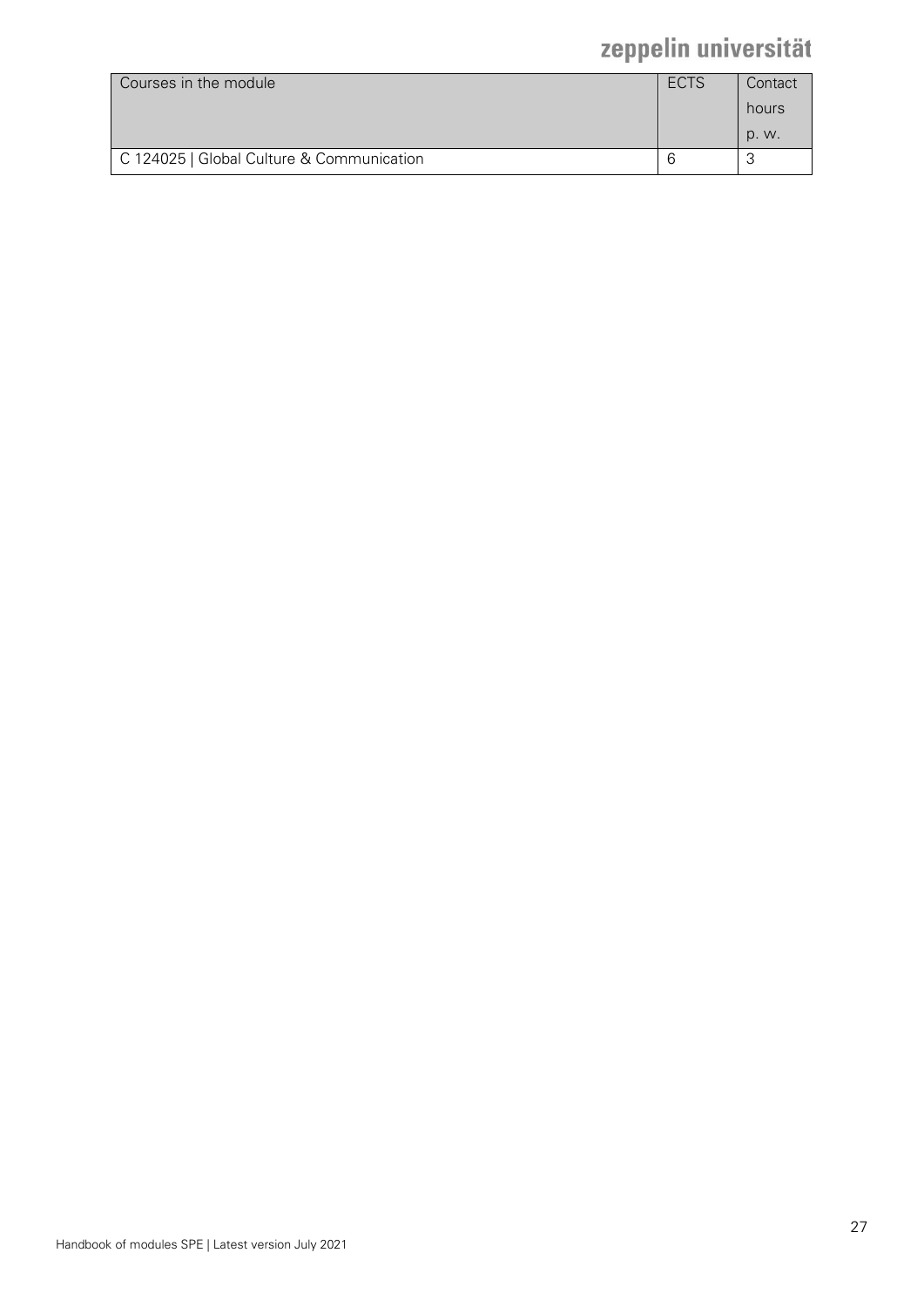<span id="page-27-0"></span>

|                                  | Module 124032   Sustainability - Concepts, Practices, Policies |                                           |                                 |                                          |  |  |  |
|----------------------------------|----------------------------------------------------------------|-------------------------------------------|---------------------------------|------------------------------------------|--|--|--|
| <b>BA SPE</b>                    | Semester 3-7                                                   | 3 Contact Hours                           | 6 ECTS                          | Contact Time/Self Study (in Weekly lec-  |  |  |  |
|                                  |                                                                |                                           |                                 | ture hours): 27/123                      |  |  |  |
| <b>Teaching Methods</b>          |                                                                |                                           |                                 | seminar                                  |  |  |  |
| Event Type                       |                                                                |                                           |                                 | elective $\boxtimes$<br>mandatory $\Box$ |  |  |  |
| Duration                         |                                                                |                                           |                                 | 1 semester                               |  |  |  |
| Rotation                         |                                                                | yearly $\boxtimes$<br>per semester $\Box$ |                                 |                                          |  |  |  |
| Examinations                     |                                                                | Presentation and paper                    |                                 |                                          |  |  |  |
| Scope and Length of Examinations |                                                                | approx. 20 min; approx. 20.000 charac-    |                                 |                                          |  |  |  |
|                                  |                                                                | ters                                      |                                 |                                          |  |  |  |
| Module Responsibility            |                                                                | Prof. Dr. Dr. Manfred Moldaschl           |                                 |                                          |  |  |  |
| Prerequisites                    |                                                                |                                           |                                 |                                          |  |  |  |
| Use of Module                    |                                                                |                                           | elective module from semester 3 |                                          |  |  |  |
|                                  |                                                                |                                           |                                 |                                          |  |  |  |

**Content** 

- the Anthropocene as a new phase of geological history
- modernization and the limits of growth
- | growth compulsion and the post growth economy economic models and their anthropological assumptions
- origin and history of the concept of sustainability and its functional equivalents
- | concepts of sustainability; criticism of the sustainability discourse; special topics such as climate discourse
- | political actors and strategies of sustainability, as well as their opponents national, transnational, and post national level
- policies of sustainability
- | evaluation of sustainability on an organizational, national, and global level systems of indicators
- | methods of sustainability management and of social intervention ("change")
- evolution and failure of regulation

Learning objectives

- Knowledge of the basic concepts, definitions, strategies, and barriers of sustainability on the levels of nature, economy, and society
- Insight into the post national dimension of the topic
- Ability to criticize political practice, as well to intervene socially in political contexts
- Basic knowledge of sustainability management on an organizational level (corporations, communities, NGOs)

Literature

Beck, U. (1986). *Risikogesellschaft - auf dem Weg in eine andere Moderne*. Frankfurt a. M.: Suhrkamp.

Grunewald, A. & Kopfmüller, J. (2012): Nachhaltigkeit (2nd Edition.). Frankfurt a. M., New York: Campus.

Moldaschl, M. (Weekly lecture hoursg.) (2007). Immaterielle Ressourcen. Nachhaltige Unternehmensführung und Arbeit I (2nd Edition). München: Hampp.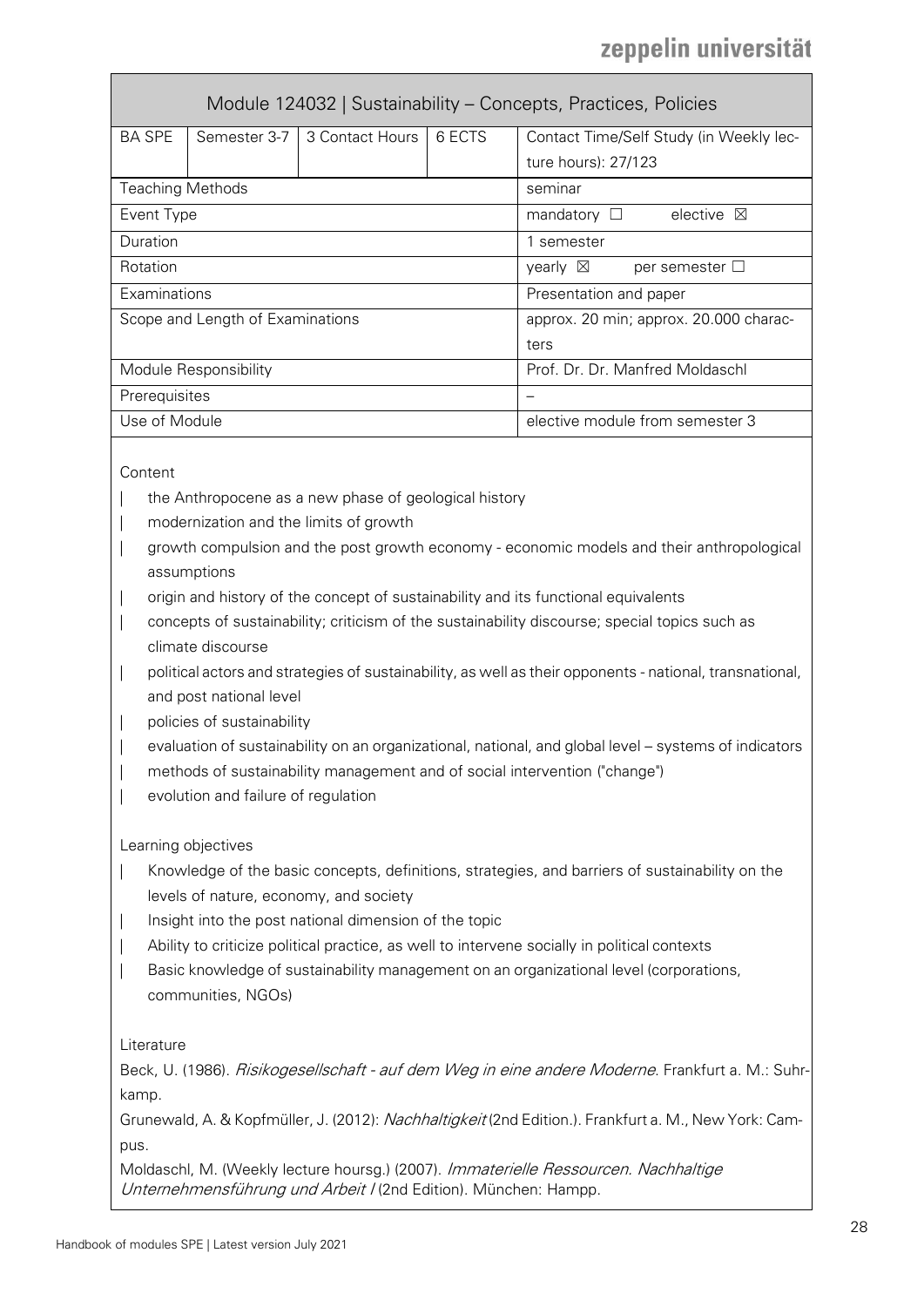Ott, K. & Döring, R. (2008). Theorie und Praxis starker Nachhaltigkeit. Marburg: Metropolis. Skidelsky, R. & Skidelsky E. (2013). Wie viel ist genug? Vom Wachstumswahn zu einer Ökonomie des guten Lebens. München: Kunstmann. WBGU (Wissenschaftl. Beirat der Bundesregierung für Globale Umweltveränderungen) (2011). Gesellschaftsvertrag für eine Große Transformation. URL: <http://www.wbgu.de/hauptgutachten/hg-> 2011-transformation/ Weizsäcker, E. U. von (2010). Faktor Fünf: die Formel für nachhaltiges Wachstum. München: Droemer. Courses in the module **ECTS** Contact **Contact** hours p. w. C 124032 | Sustainability – Concepts, Practices, Policies 6 3 3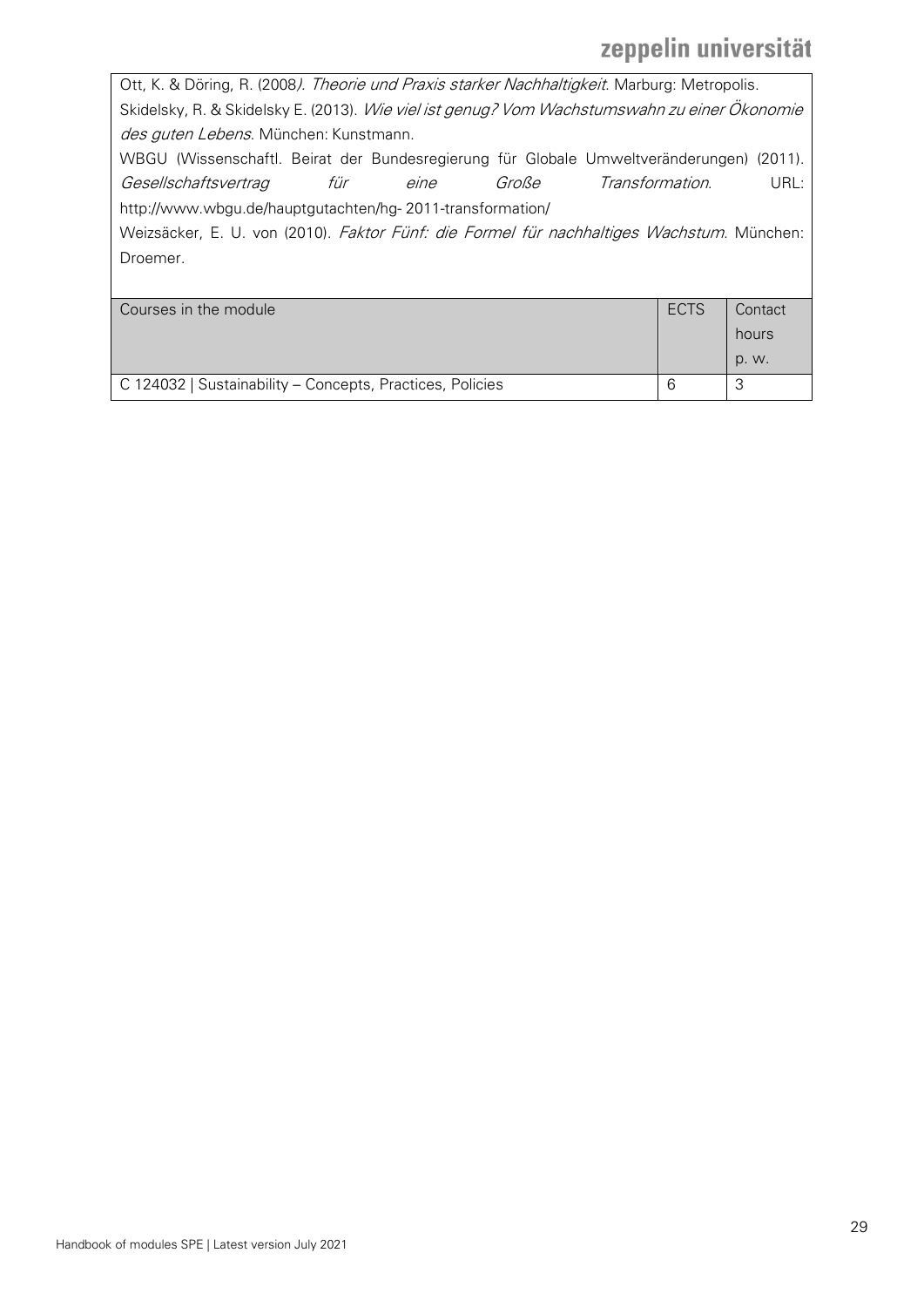<span id="page-29-0"></span>

|                                  | Module 124041   Behavioural Business Ethics |                                                  |                                           |                                          |  |
|----------------------------------|---------------------------------------------|--------------------------------------------------|-------------------------------------------|------------------------------------------|--|
| <b>BA SPE</b>                    | Semester 3-7                                | 3 Contact Hours                                  | 6 ECTS                                    | Contact Time/Self Study (in weekly lec-  |  |
|                                  |                                             |                                                  |                                           | ture hours): 27/123                      |  |
| <b>Teaching Methods</b>          |                                             |                                                  |                                           | seminar                                  |  |
| Event Type                       |                                             |                                                  |                                           | elective $\boxtimes$<br>mandatory $\Box$ |  |
| Duration                         |                                             |                                                  |                                           | 1 semester                               |  |
| Rotation                         |                                             |                                                  | yearly $\boxtimes$<br>per semester $\Box$ |                                          |  |
| Examinations                     |                                             | presentation, exam                               |                                           |                                          |  |
| Scope and Length of Examinations |                                             | approx. 20 min.; approx. 60 min.                 |                                           |                                          |  |
| Module Responsibility            |                                             |                                                  | Prof. Dr. Carmen Tanner                   |                                          |  |
| Prerequisites                    |                                             |                                                  |                                           | $\overline{\phantom{0}}$                 |  |
|                                  |                                             | It is strongly recommended to have completed the |                                           |                                          |  |
|                                  |                                             | following courses: 114161 "Applied Statistics",  |                                           |                                          |  |
|                                  |                                             | 124053 "Psychology of Judgment and Decision      |                                           |                                          |  |
|                                  |                                             |                                                  |                                           | Making" and 12346 "Advanced Methods"     |  |
| Use of Module                    |                                             |                                                  |                                           | elective module from semester 3          |  |

### **Content**

Behavioural Business Ethics is an interdisciplinary research line, working at the intersection of Psychology, Ethics, and Economics & Finance. Based on an empirical (primarily experimental) approach, this domain examines how human beings respond to moral-ethical issues in the business or finance context and based on which individual and contextual factors unethical practices can develop within organisations. In the seminar, students will read and elaborate on scientific papers which deal with current themes of behavioural ethics. Examples of questions are: How does it come that people (even good people) engage in unethical behaviour without being aware of it. What makes people "morally blind"? Do people rely on reasoning or are they acting intuitively when deciding what is right or wrong? Has ethical behaviour to do with controlling temptations? How does mental depletion affect behaviour? And what happens if people are mentally tired thereby lacking self-control? How do people respond to own (un)ethical behaviour? How does money affect individual behaviour? Does power corrupt human beings?

### Learning objectives

Students will

- learn about relevant theories and results from Behavioural Ethics research
- learn about psychological biases and situational factors that can hinder or foster ethical behaviour
- expand their methodological skills by learning about more the experimental approach
- learn to apply the findings to daily life and applied fields.

### Literature

De Cremer, D. & Tenbrunsel, A.E. (2012). Behavioral Business Ethics: Shaping an Emerging Field. New York: Taylor & Francis Group.

De Cremer, D. (2009). Psychological Perspectives on Ethical Behavior and Decision Making. Charlotte: Information Age Publishing.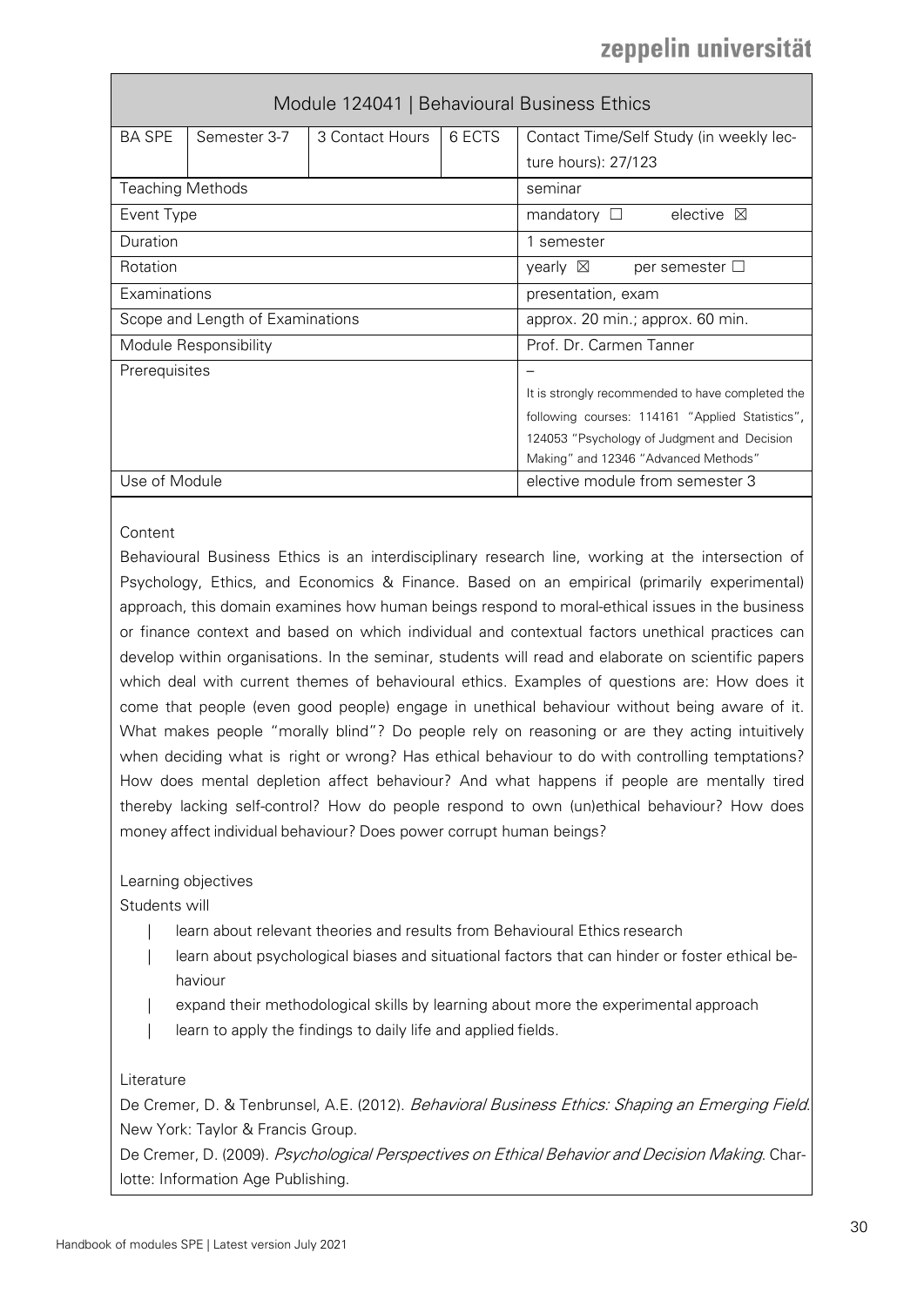| Bazerman, M.H. & Tenbrunsel, A.E. (2011). Blind Spots. Why We Fail to Do What's Right and What |             |         |
|------------------------------------------------------------------------------------------------|-------------|---------|
| to Do about It. New Jersey: Princeton University Press.                                        |             |         |
| Courses in the module                                                                          | <b>ECTS</b> | Contact |
|                                                                                                |             | hours   |
|                                                                                                |             | p. w.   |
| C 124041   Behavioural Business Ethics                                                         | 6           | 3       |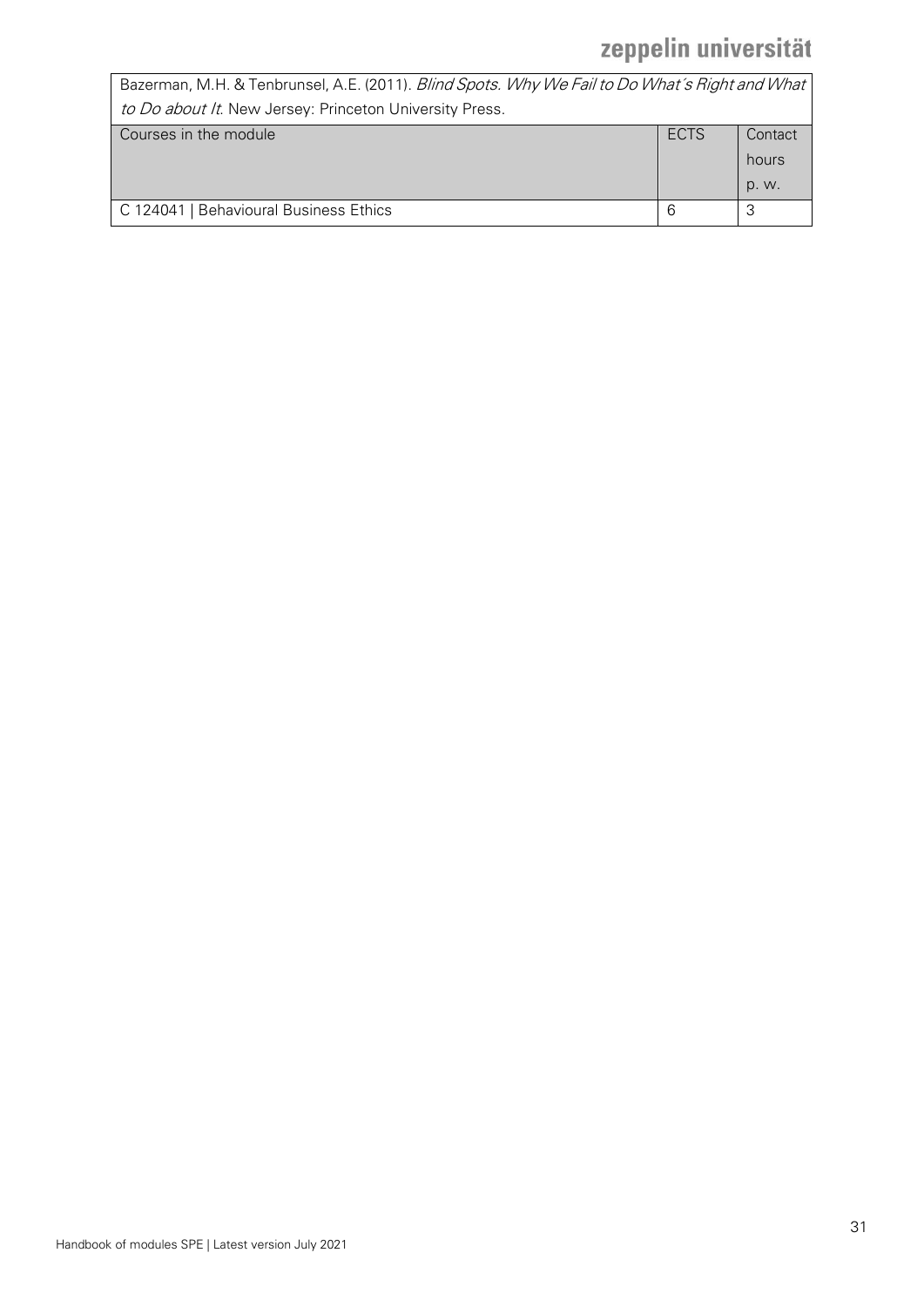<span id="page-31-0"></span>

|                                  | Module 124042   Corporate Responsibility & Compliance |                 |                                           |                                                          |  |  |
|----------------------------------|-------------------------------------------------------|-----------------|-------------------------------------------|----------------------------------------------------------|--|--|
| <b>BA SPE</b>                    | Semester 3-7                                          | 3 Contact Hours | 6 ECTS                                    | Contact Time/Self Study (in weekly lec-                  |  |  |
|                                  |                                                       |                 |                                           | ture hours): 27/123                                      |  |  |
| <b>Teaching Methods</b>          |                                                       |                 |                                           | seminar                                                  |  |  |
| Event Type                       |                                                       |                 |                                           | elective $\boxtimes$<br>mandatory $\square$              |  |  |
| Duration                         |                                                       |                 |                                           | 1 semester                                               |  |  |
| Rotation                         |                                                       |                 | per semester $\Box$<br>yearly $\boxtimes$ |                                                          |  |  |
| Examinations                     |                                                       |                 | Presentation, paper or written exam       |                                                          |  |  |
| Scope and Length of Examinations |                                                       |                 | approx. 20 min.; approx. 20.000 charac-   |                                                          |  |  |
|                                  |                                                       |                 |                                           | ters, approx. 60 min.                                    |  |  |
|                                  | Module Responsibility                                 |                 |                                           | Prof. Dr. Josef Wieland                                  |  |  |
| Prerequisites                    |                                                       |                 |                                           |                                                          |  |  |
|                                  |                                                       |                 |                                           | It is strongly recommended to have completed the         |  |  |
|                                  |                                                       |                 |                                           | following course: 100111 "History of Economic<br>Theory" |  |  |
| Use of Module                    |                                                       |                 |                                           | elective module from semester 3                          |  |  |

### **Content**

- | Nature of the firm & Institutional Economics
- Strategic Normative Management
- Integrity & Compliance Management & Values Management
- | Corporate Responsibility & Human Rights
- Sustainable Development Goals & Sustainability
- | Stakeholder Management & Shared Value
- | Case studies & Stakeholder Model

### Learning objectives

- | learn the incorporation of economic ethics as a strategic and operative success factor for good leadership in corporations;
- obtain a deep insight in the field of economic ethics;
- learn models with which dilemmas in economic ethics can be solved from a business administration perspective;
- learn about Corporate Social Responsibility and Human Rights, Sustainability: Standards, Management System, Discourses;
- learn the basics of legal requirements in a corporation;
- learn about public and private regulation with regard to Integrity and Compliance;
- learn the opportunities and challenges in applying these requirements;
- learn about implementation strategies for effective Compliance Management System;
- | learn the implementation strategies, instruments and audits of the respective management systems and work out the foundations of national and global strategies of corporations.

### Literature

Carroll, A.B. & Buchholtz, A.K. (2008). Business and Society: Ethics and Stakeholder Management. Mason: South Western Cengage Learning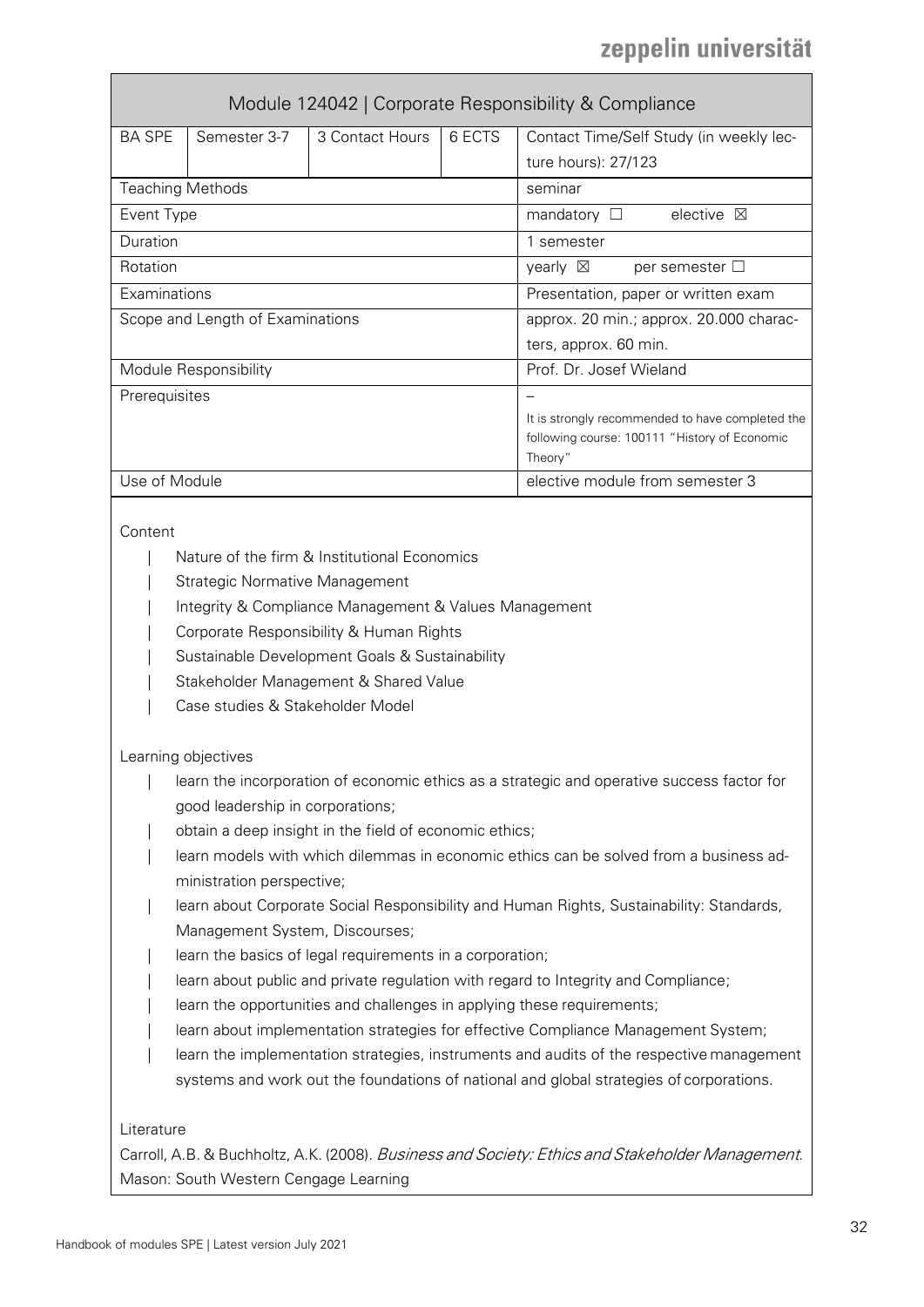Sacconi, L., Blair, M. & Freeman, R.E. (Eds.) (2010). Corporate Social Responsibility and Corporate Governance: The Contribution of Economic Theory and Related Disciplines. London: Palgrave Macmillan.

Küng, H., Leisinger, K.M. & Wieland, J. (2010). Manifesto Globale Economic Ethic. München: dtv. Wieland, J., Steinmeyer, R. & Grüninger, S. (hrsg.) (2010). Handbuch Compliance-Management. Berlin: Erich Schmidt Verlag.

Wieland, J. (Ed.). (2007 -2017). Studien zur Governanceethik. Band 1-12. Marburg: Metropolis.

| Courses in the module                            | ECTS | Contact |
|--------------------------------------------------|------|---------|
|                                                  |      | hours   |
|                                                  |      | p. w.   |
| C 124042   Corporate Responsibility & Compliance |      |         |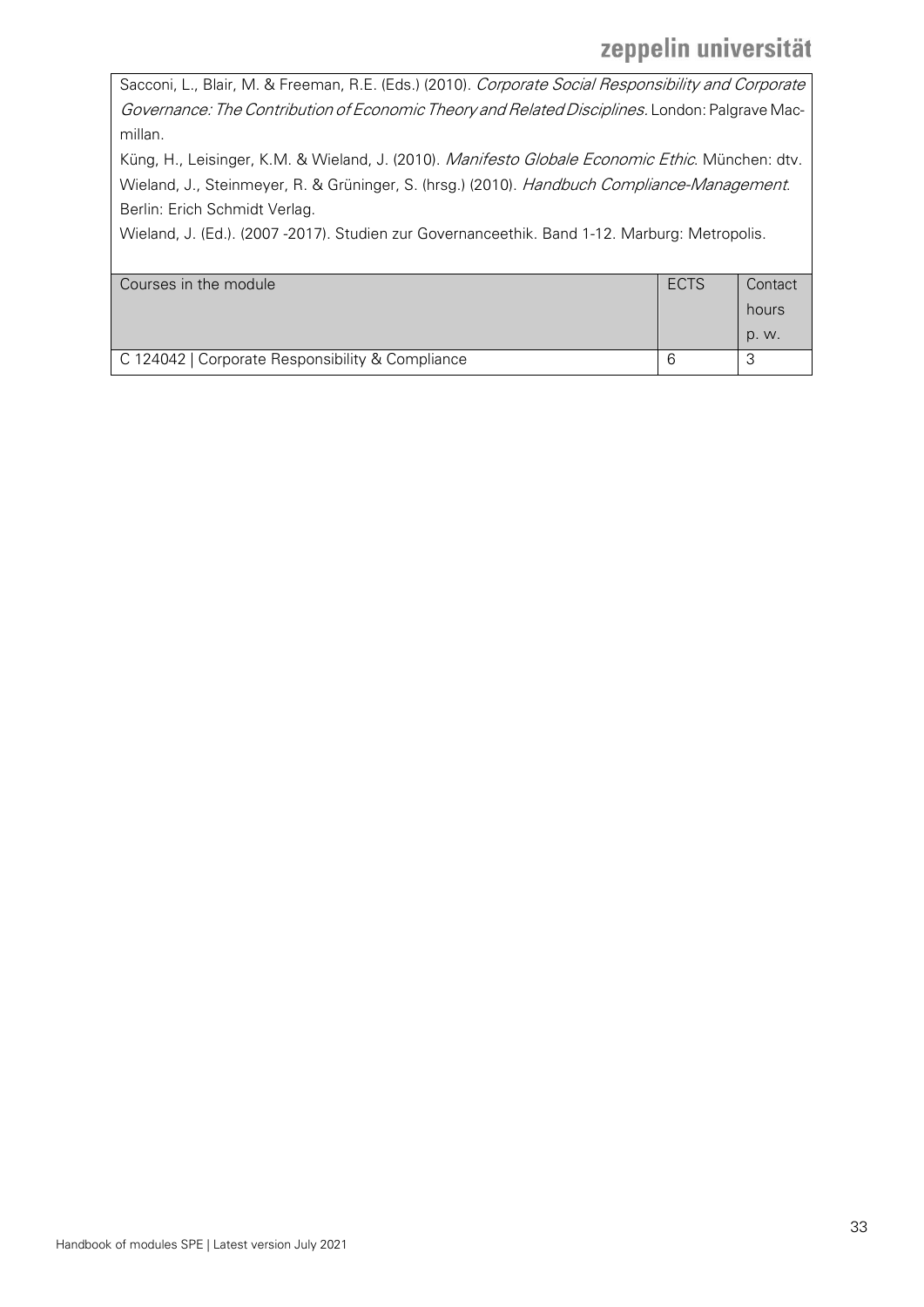<span id="page-33-0"></span>

|                         | Module 124043   Theory of the Firm |                   |        |                                                                                                                                                                                                                                 |  |  |
|-------------------------|------------------------------------|-------------------|--------|---------------------------------------------------------------------------------------------------------------------------------------------------------------------------------------------------------------------------------|--|--|
| <b>BA SPE</b>           | Semester 3-7                       | 3 Contact Hours I | 6 ECTS | Contact Time/Self Study (in weekly lec-                                                                                                                                                                                         |  |  |
|                         |                                    |                   |        | ture hours): 27/123                                                                                                                                                                                                             |  |  |
| <b>Teaching Methods</b> |                                    |                   |        | seminar                                                                                                                                                                                                                         |  |  |
| Event Type              |                                    |                   |        | elective $\boxtimes$<br>mandatory $\square$                                                                                                                                                                                     |  |  |
| Duration                |                                    |                   |        | 1 semester                                                                                                                                                                                                                      |  |  |
| Rotation                |                                    |                   |        | yearly $\boxtimes$<br>per semester $\Box$                                                                                                                                                                                       |  |  |
| Examinations            |                                    |                   |        |                                                                                                                                                                                                                                 |  |  |
|                         | Scope and Length of Examinations   |                   |        |                                                                                                                                                                                                                                 |  |  |
|                         | Module Responsibility              |                   |        | Prof. Dr. Josef Wieland                                                                                                                                                                                                         |  |  |
| Prerequisites           |                                    |                   |        | It is strongly recommended to have completed the<br>following courses: 114073 "Organisational & Net-<br>Theory", 114091 "Microeconomics",<br>work<br>100111 "History of Economic Theory" and 123131<br>"Decision & Game Theory" |  |  |
| Use of Module           |                                    |                   |        | elective module from Semester 3                                                                                                                                                                                                 |  |  |

### **Content**

| Institutional Economic Theory of the Firm

| Transaction-Cost-Theory

| Property-Rights-Theory

| Principal-Agent-Theory

### Learning objectives

The students will understand the basics of organizational economics and independently work through the texts relevant to the theory of the firm; understand especially the institutional economic theory approach of the Property-Rights-Theory, the Transaction-Cost-Theory and the Principal-Agent-Theory und analyse based on primary texts.

### Literature

Hirschey, M. (2003). Managerial Economics. Manson, Ohio: Thomson South-Western. Foss, N.J. (Ed.) (1997). Resources, Firms, and Strategies. A Reader in the Resource-Based Perspective. Oxford: Oxford University Press.

Richter, R. & Furubotn, E.G. (2003). Neue Institutionenökonomik. Tübingen: Mohr Siebeck.

| Courses in the module         | <b>ECTS</b> | Contact |
|-------------------------------|-------------|---------|
|                               |             | hours   |
|                               |             | p. w.   |
| C 124043   Theory of the Firm | 6           | ື       |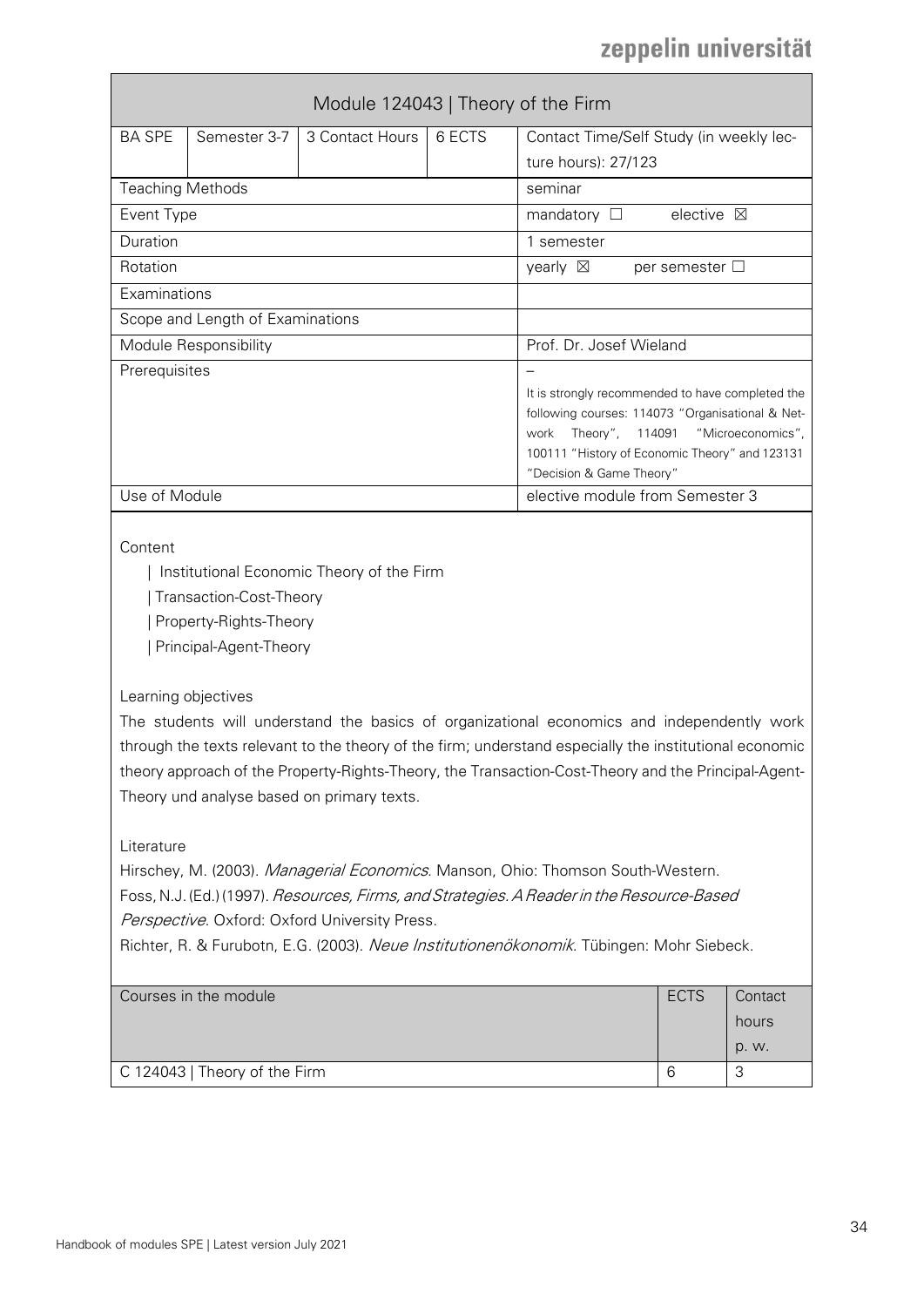<span id="page-34-0"></span>

|                                  | Module 124052   Safety & Risk            |                                                  |                        |                                          |  |  |  |
|----------------------------------|------------------------------------------|--------------------------------------------------|------------------------|------------------------------------------|--|--|--|
| <b>BA SPE</b>                    | Semester 3-7                             | 3 Contact Hours                                  | 6 FCTS                 | Contact Time/Self Study (in weekly lec-  |  |  |  |
|                                  |                                          |                                                  |                        | ture hours): 27/123                      |  |  |  |
| <b>Teaching Methods</b>          |                                          |                                                  |                        | seminar                                  |  |  |  |
| Event Type                       |                                          |                                                  |                        | elective $\boxtimes$<br>mandatory $\Box$ |  |  |  |
| Duration                         |                                          |                                                  |                        | 1 semester                               |  |  |  |
| Rotation                         |                                          | per semester $\Box$<br>yearly $\boxtimes$        |                        |                                          |  |  |  |
| Examinations                     |                                          |                                                  | Presentation and paper |                                          |  |  |  |
| Scope and Length of Examinations |                                          | approx. 20 min.; approx. 20.000 charac-          |                        |                                          |  |  |  |
|                                  |                                          |                                                  | ters                   |                                          |  |  |  |
|                                  | Module Responsibility                    |                                                  |                        | Prof. Dr. Dr. Manfred Moldaschl          |  |  |  |
| Prerequisites                    |                                          |                                                  |                        |                                          |  |  |  |
|                                  |                                          | It is strongly recommended to have completed the |                        |                                          |  |  |  |
|                                  | following course: 100115 "Social Theory" |                                                  |                        |                                          |  |  |  |
| Use of Module                    |                                          |                                                  |                        | elective module from semester 3          |  |  |  |

### **Content**

Modern society likes to claim that it deals rationally with risks. This is all the more surprising as the concept of risk implies the idea of an unknown future. How is it possible to deal rationally with an unknown future? The module increases knowledge of different conceptions of rationality (instrumental rationality, value rationality, and system rationality), discusses their criticism, addresses the sociology, economy, and psychology of risk, different forms of risk management, and possible, yet futile attempts to come to the "safe" side of decisions.

### Learning objectives

Knowledge of the traditions of the conceptions of rationality and risk, of models of risky decisionmaking, of processes of risk analysis, risk assessment, and risk management, as well as of the sociology and psychology of risky decisions in every-day life, organizations, and public criticism.

### Literature

Knight, K. H. (1921). Risk, Uncertainty, and Profit. Boston: Houghton Mifflin. Douglas M. & Wildavsky, A. (1982): Risk and Culture: An Essay on the Selection of Technical and Environmental Dangers. Berkeley: University of California Press. Luhmann, N. (1991). Die Soziologie des Risikos. Berlin: de Gruyter.

Gigerenzer, G. (2013*). Risiko: Wie man die richtigen Entscheidungen trifft*. München: Bertelsmann.

| Courses in the module    | <b>ECTS</b> | Contact |
|--------------------------|-------------|---------|
|                          |             | hours   |
|                          |             | p. w.   |
| C 124052   Safety & Risk | 6           | v.      |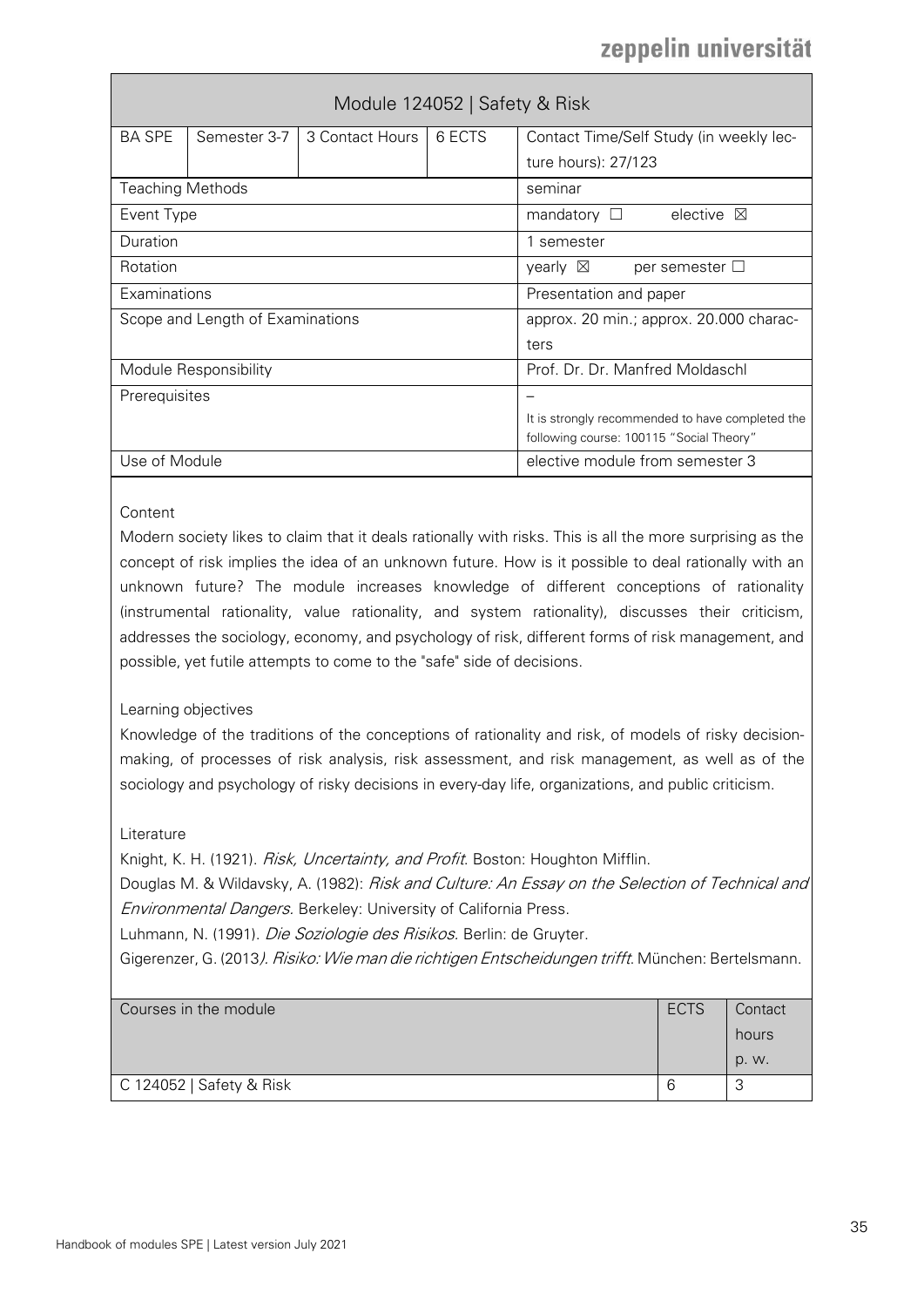<span id="page-35-0"></span>

|                                                     | Module 123131   Decision & Game Theory    |                                                  |                          |                                          |  |  |
|-----------------------------------------------------|-------------------------------------------|--------------------------------------------------|--------------------------|------------------------------------------|--|--|
| <b>BA SPE</b>                                       | Semester 3-7                              | 3 Contact Hours                                  | 6 ECTS                   | Contact Time/Self Study (in weekly lec-  |  |  |
|                                                     |                                           |                                                  |                          | ture hours): 27/123                      |  |  |
| <b>Teaching Methods</b>                             |                                           |                                                  |                          | seminar                                  |  |  |
| Event Type                                          |                                           |                                                  |                          | elective $\boxtimes$<br>mandatory $\Box$ |  |  |
| Duration                                            |                                           |                                                  |                          | 1 semester                               |  |  |
| Rotation                                            |                                           | yearly $\boxtimes$<br>per semester $\Box$        |                          |                                          |  |  |
| Examinations<br>written exam                        |                                           |                                                  |                          |                                          |  |  |
| Scope and Length of Examinations<br>approx. 90 min. |                                           |                                                  |                          |                                          |  |  |
| Module Responsibility                               |                                           |                                                  | Prof. Dr. Joachim Behnke |                                          |  |  |
| Prerequisites                                       |                                           |                                                  |                          |                                          |  |  |
|                                                     |                                           | It is strongly recommended to have completed the |                          |                                          |  |  |
|                                                     | following course: 114091 "Microeconomics" |                                                  |                          |                                          |  |  |
| Use of Module                                       |                                           |                                                  |                          | elective module from semester 3          |  |  |

Content

The fundamental concepts of Game Theory were developed in the context of economics where Game Theory was mainly applied in the beginning. Nowadays it finds application in nearly every social discipline to analyse so-called strategic decisions. That is to say that the player will take the expected actions of the other player into consideration in regard to the choice of his own actions. Classical applications of game theory in sociology, politics or economics are social dilemmas, international politics (arms race, deterrence), economic theory of democracy, availability of public goods

and contract theory (Hobbes).

In the module the most important notions of Game Theory like cardinal utility, Nash-equilibrium and Min-Max-Theorem will be explained, if possible, always with reference to problems for the solution of which the concepts can be applied.

### Learning objectives

Students know a variety of elementary "games". They can identify them and use them to analyse problems. They can shape their own simple game in order to analyse some problems.

### Literature

Behnke, J. (2013). *Entscheidungs- und Spieltheorie*. Baden-Baden: Nomos

Brandenburger, A. & Nalebuff, B. (2007). Coopetition: kooperativ konkurrieren - Mit der Spieltheorie zum Geschäftserfolg. Eschborn: Rieck-Verlag

Diekmann, A. (2009). Spieltheorie. Reinbek: Rowohlt.

Gibbons, R. (1992). Game Theory for applied Economists. Princeton: Princeton University Press Taylor, M. (1987). The possibility of cooperation. Cambridge: Cambridge University Press.

| Courses in the module<br><b>ECTS</b> |  | Contact |
|--------------------------------------|--|---------|
|                                      |  | hours   |
|                                      |  | p. w.   |
| C 123131   Decision & Game Theory    |  |         |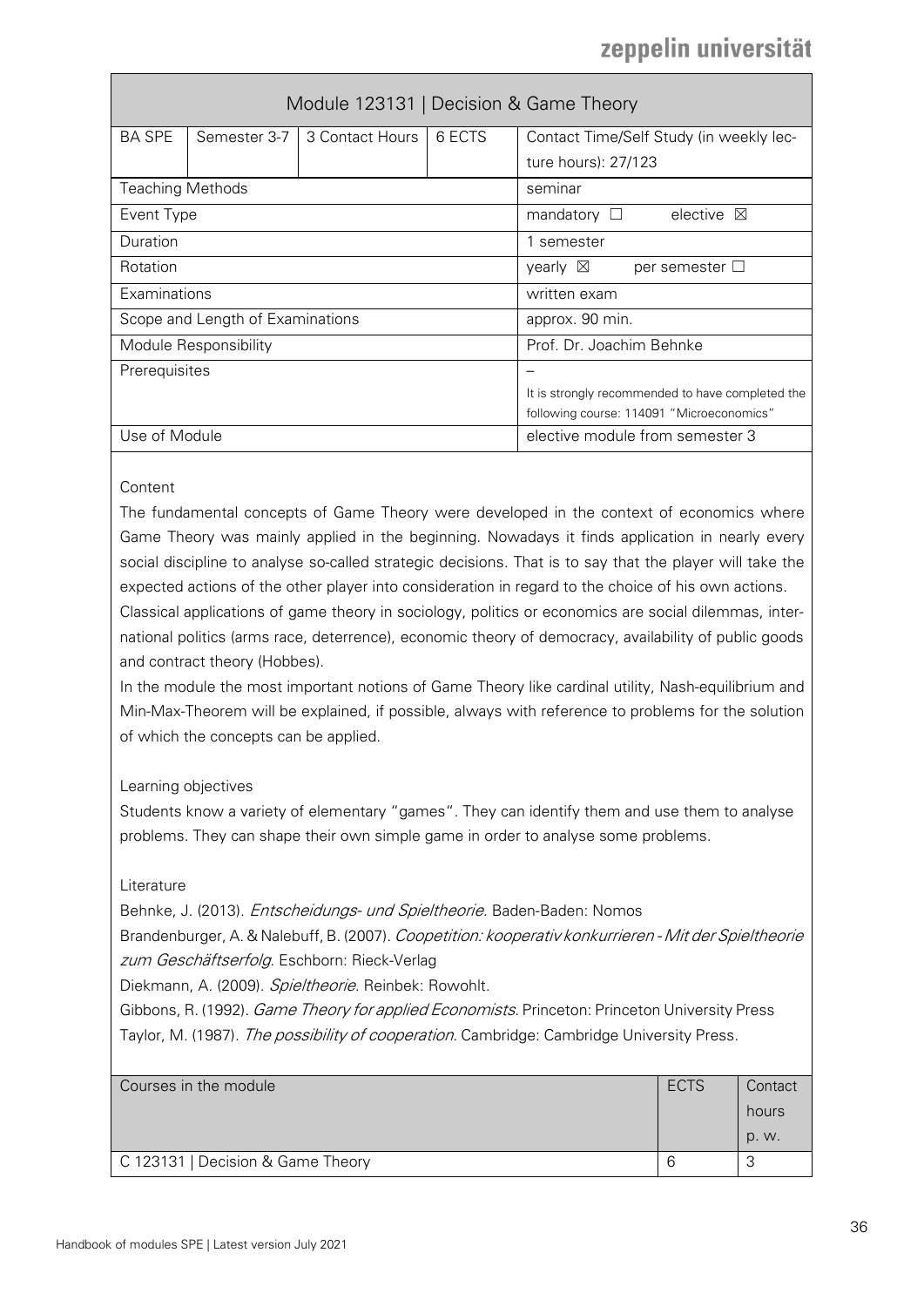<span id="page-36-0"></span>

|                                                   | Module 124053   Psychology of Judgment and Decision Making |                                                    |                               |                                                  |  |
|---------------------------------------------------|------------------------------------------------------------|----------------------------------------------------|-------------------------------|--------------------------------------------------|--|
| <b>BA SPE</b>                                     | Semester 3-7                                               | 3 Contact Hours                                    | 6 ECTS                        | Contact Time/Self Study (in Weekly lec-          |  |
|                                                   |                                                            |                                                    |                               | ture hours): 27/123                              |  |
| <b>Teaching Methods</b>                           |                                                            |                                                    |                               | seminar                                          |  |
| Event Type                                        |                                                            |                                                    |                               | mandatory $\Box$<br>elective $\boxtimes$         |  |
| Duration                                          |                                                            |                                                    |                               | 1 semester                                       |  |
| Rotation                                          |                                                            |                                                    |                               | yearly $\boxtimes$<br>per semester $\Box$        |  |
| Examinations                                      |                                                            |                                                    | Presentation and written exam |                                                  |  |
| Scope and Length of Examinations                  |                                                            | approx. 20 min.; approx. 60 min.                   |                               |                                                  |  |
| Module Responsibility<br>Prof. Dr. Anja Achtziger |                                                            |                                                    |                               |                                                  |  |
| Prof. Dr. Carmen Tanner                           |                                                            |                                                    |                               |                                                  |  |
| Prerequisites                                     |                                                            |                                                    |                               |                                                  |  |
|                                                   |                                                            |                                                    |                               | It is strongly recommended to have completed the |  |
|                                                   |                                                            | following courses: 114161 "Applied Statistics" and |                               |                                                  |  |
|                                                   | 12346 "Advanced Methods (Experiments)"                     |                                                    |                               |                                                  |  |
| Use of Module                                     |                                                            |                                                    |                               | elective module from semester 3                  |  |

### **Content**

This lecture offers an introduction to the psychology of judgment and decision making. Based on empirical research, the lecture depicts how people make decisions in an environment that gets ever more complex and uncertain.

In the first part, the lecture deals with human decisions with a focus on information search, information usage, and effects of feedback on decision making. Judgment heuristics and judgmental biases will be discussed intensively. We will also focus on decision making under uncertainty and how individuals deal with risks, including the effects of learning and expertise on decision making. By taking a closer look at current social psychological research on group decision making, the lecture offers insight in how groups reach judgments. Finally, the lecture emphasizes the influence of emotions on individual decisions.

This lecture is tailored for students in economics, political and social sciences. As research on judgment and decisions is interdisciplinary, studies from cognitive psychology, social psychology, eco- nomic psychology, economics, and behavioural ethics constitute the literature basis.

### Learning objectives

Students will get to know current empirical research on judgment and decision making. They will become more familiar with the limits of rationality in human decision making, i.e. the concept of bounded rationality. Moreover, the lecture depicts when and why individuals are subject to biases and how these biases can be influenced or impeded. In the course of this lecture, they shall gain insight in classical decision making theories and current empirical research. In this context, they shall also understand how social processes influence individual decision making. The aim of this lecture is to transfer knowledge from various research streams to problems and challenges in the field of economics, society and politics.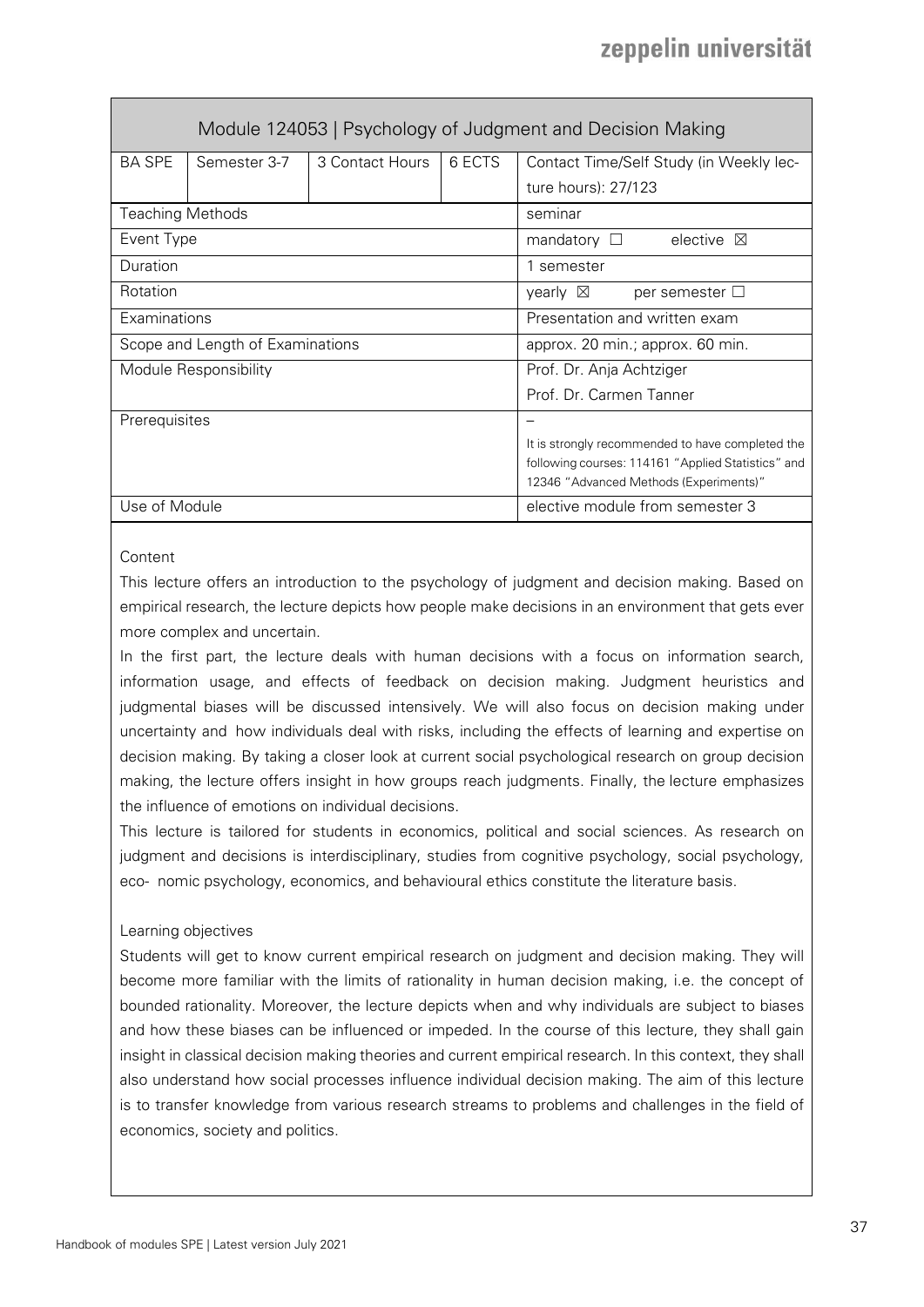### Literature

Newell, B. R., Lagnado, D. A., & Shanks, D. R. (2015). Straight choices: The psychology of decision making. Psychology Press.

Jungermann, H., Pfister, H. R., & Fischer, K. (2012). Die Psychologie der Entscheidung. Heidelberg: Spektrum.

Hardman, D. K., & Hardman, D. (2009). Judgment and decision making: Psychological perspectives (Vol. 11). John Wiley & Sons.

| Courses in the module                                 | ECTS | Contact |
|-------------------------------------------------------|------|---------|
|                                                       |      | hours   |
|                                                       |      | D. W.   |
| C 124053   Psychology of Judgment and Decision Making | 6    |         |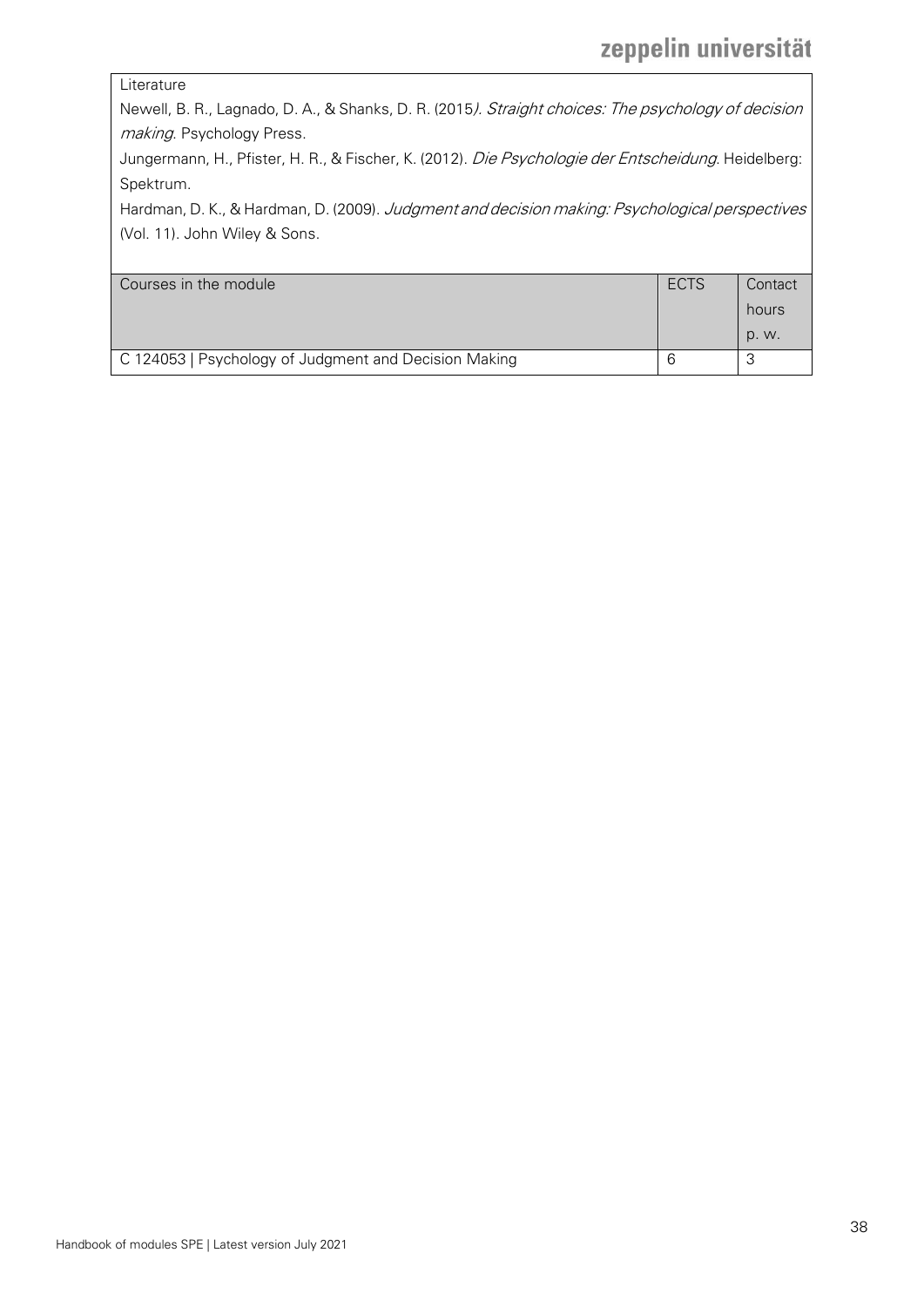<span id="page-38-0"></span>

| Modul 124071   Work & Society                            |              |                                                  |        |                                                |
|----------------------------------------------------------|--------------|--------------------------------------------------|--------|------------------------------------------------|
| <b>BA SPE</b>                                            | Semester 3-7 | 3 Contact Hours                                  | 6 ECTS | Contact Time/Self Study (in weekly lec-        |
|                                                          |              |                                                  |        | ture hours): 27/123                            |
| <b>Teaching Methods</b>                                  |              |                                                  |        | seminar                                        |
| Event Type                                               |              |                                                  |        | mandatory $\square$<br>elective<br>$\boxtimes$ |
| Duration                                                 |              |                                                  |        | 1 semester                                     |
| Rotation<br>yearly $\boxtimes$<br>per semester $\Box$    |              |                                                  |        |                                                |
| Examinations<br>paper, presentation                      |              |                                                  |        |                                                |
| Scope and Length of Examinations                         |              | approx. 20.000 characters; approx. 20            |        |                                                |
|                                                          |              |                                                  |        | min.                                           |
| Prof. Dr. Dr. Manfred Moldaschl<br>Module Responsibility |              |                                                  |        |                                                |
| Prerequisites                                            |              |                                                  |        |                                                |
|                                                          |              | It is strongly recommended to have completed the |        |                                                |
| following course: 100115 "Social Theory"                 |              |                                                  |        |                                                |
| Use of Module                                            |              |                                                  |        | elective module from Semester 3                |

### **Content**

Who has to work and which role does work play in modern society? Is it a different role than in past times? The source of all economic value, of societal wealth is work. Capital is worked for, even though it does not accumulate with the working people most of the time. At least that is the way that Adam Smith and David Ricardo as well as generations of economists after them have viewed it. To this day, this is a relevant point of view amongst economic theories. However, there is a dominating paradigmatic opposition to that: the subjective value theory of a neoclassic economy. How can the value of everyday products be determined by using these two theories? Maybe similarly to a piece of art? Can or should these theories be combined? Which influence do they have concerning the perception, assessment and organization of work? How does work develop in the context of current processes of modernisation (internationalisation, automation, digitalisation, subjectification etc.)? How do the claims of workers change ("generation Y" amongst others)? Does it all fit together? What happens if it does not? Are there alternative concepts for the work of the future, such as the unconditional basic income?

This module discusses theories and findings from different social sciences (primarily sociology and economics) and should enable the students to ask questions concerning the relations, the science and their own concept of "good work". Also, basic questions about the work society will be discussed, such as justice, work-life-balance and the future of work.

### Learning objectives

The students

- | understand the importance of work for the modern society;
- | get an insight on competing theories about work in society and discuss alternative concepts concerning the future of work in society;
- | will be able to understand and critically evaluate economic, working and socio-political regulations, demands and programmes;
- | get the chance, to reflect their own normative ideas, ideals, wishes and realisation chances.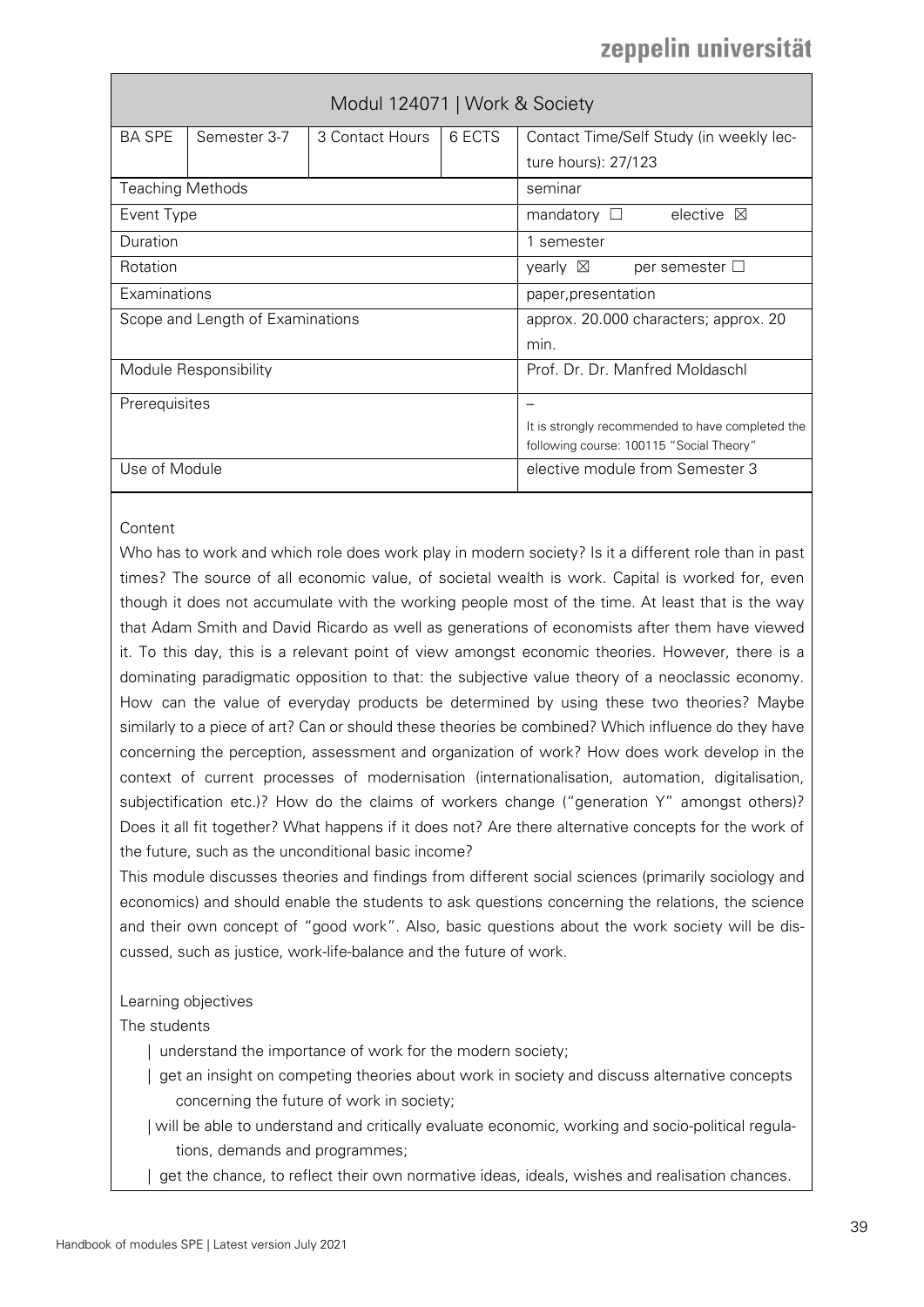Literature

Böhle, F., Voß, G., Wachtler, G. (Ed.). Handbuch Arbeitssoziologie. Wiesbaden: VS Verlag. Bontrup, H. J. (2013). Arbeit, Kapital und Staat. Köln: Papyrosa.

| Courses in the module     | <b>ECTS</b> | Contact        |
|---------------------------|-------------|----------------|
|                           |             | hours          |
|                           |             | D. W.          |
| C 124071   Work & Society | 6           | $\overline{ }$ |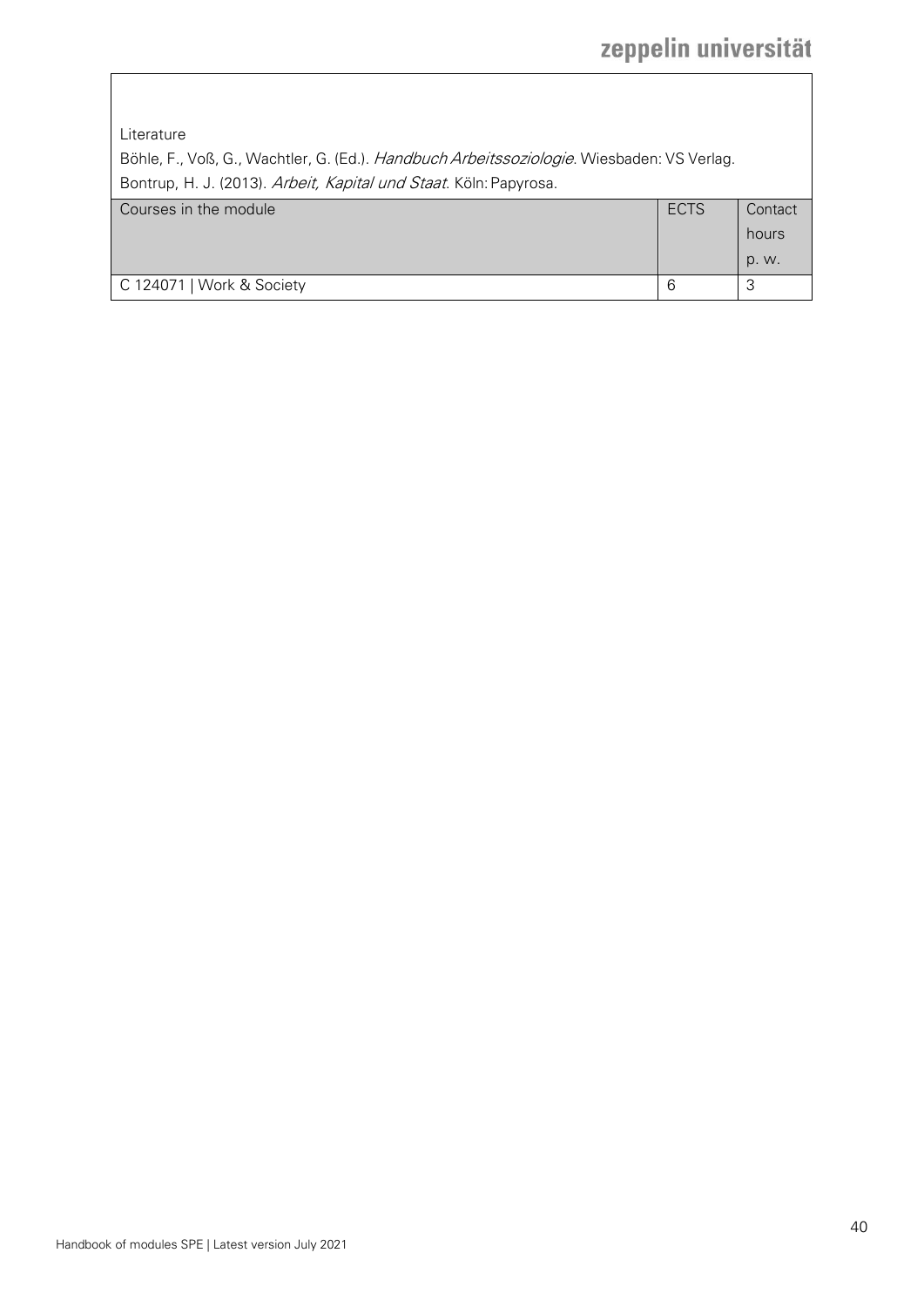<span id="page-40-0"></span>

| Module 124072   Social Change & Social Movements |              |                                                  |                        |                                           |
|--------------------------------------------------|--------------|--------------------------------------------------|------------------------|-------------------------------------------|
| <b>BA SPE</b>                                    | Semester 3-7 | 3 Contact Hours                                  | 6 ECTS                 | Contact Time/Self Study (in weekly lec-   |
|                                                  |              |                                                  |                        | ture hours): 27/123                       |
| <b>Teaching Methods</b>                          |              |                                                  |                        | seminar                                   |
| Event Type                                       |              |                                                  |                        | mandatory $\Box$<br>elective $\boxtimes$  |
| Duration                                         |              |                                                  |                        | 1 semester                                |
| Rotation                                         |              |                                                  |                        | yearly $\boxtimes$<br>per semester $\Box$ |
| Examinations                                     |              |                                                  | Presentation and paper |                                           |
| Scope and Length of Examinations                 |              | approx. 20 min.; approx. 20.000 charac-          |                        |                                           |
|                                                  |              |                                                  |                        | ters                                      |
| Module Responsibility                            |              | Prof. Dr. Maren Lehmann                          |                        |                                           |
| Prerequisites                                    |              |                                                  |                        |                                           |
|                                                  |              | It is strongly recommended to have completed the |                        |                                           |
|                                                  |              | following courses: 114071 "Theory of Action" and |                        |                                           |
|                                                  |              |                                                  |                        | 100115 "Social Theory"                    |
| Use of Module                                    |              |                                                  |                        | elective module from semester 3           |

### **Content**

Current (modern) societies, which are strongly shaped through complexity and hence contingency, raise questions about tension between stability and change and were therefore always a basic issue for political management of modern societies. The issues in a global society overtax the material as well as, increasingly, the cognitive skills of people. They restrict the problem-solving competences of the national governments. Thus the question of social movements' role in policies and society raises. Are they able to support and shape social change? Does the increased inclusion of social movements in policy processes increase the chances to reduce complexity or does it mean a risk for functionally specialized decisions? How can Social Movements and Social Change be controlled in modern societies?

This module will discuss the following topics:

- | Role of Social Movements in the modern functionally differentiated society
- | Social Change, reforms and social changing processes
- | Politics' dealings with ignorance, opacity and complexity

Learning objectives

Students will get a reflective understanding of current challenges of democracy as a control model of modern societies and use it to think new forms of Social Change and Social Movements.

### Literature

Depending on the course.

| Courses in the module                         | ECTS | Contact<br>hours |
|-----------------------------------------------|------|------------------|
|                                               |      | p. w.            |
| C 124072   Social Change and Social Movements | h    |                  |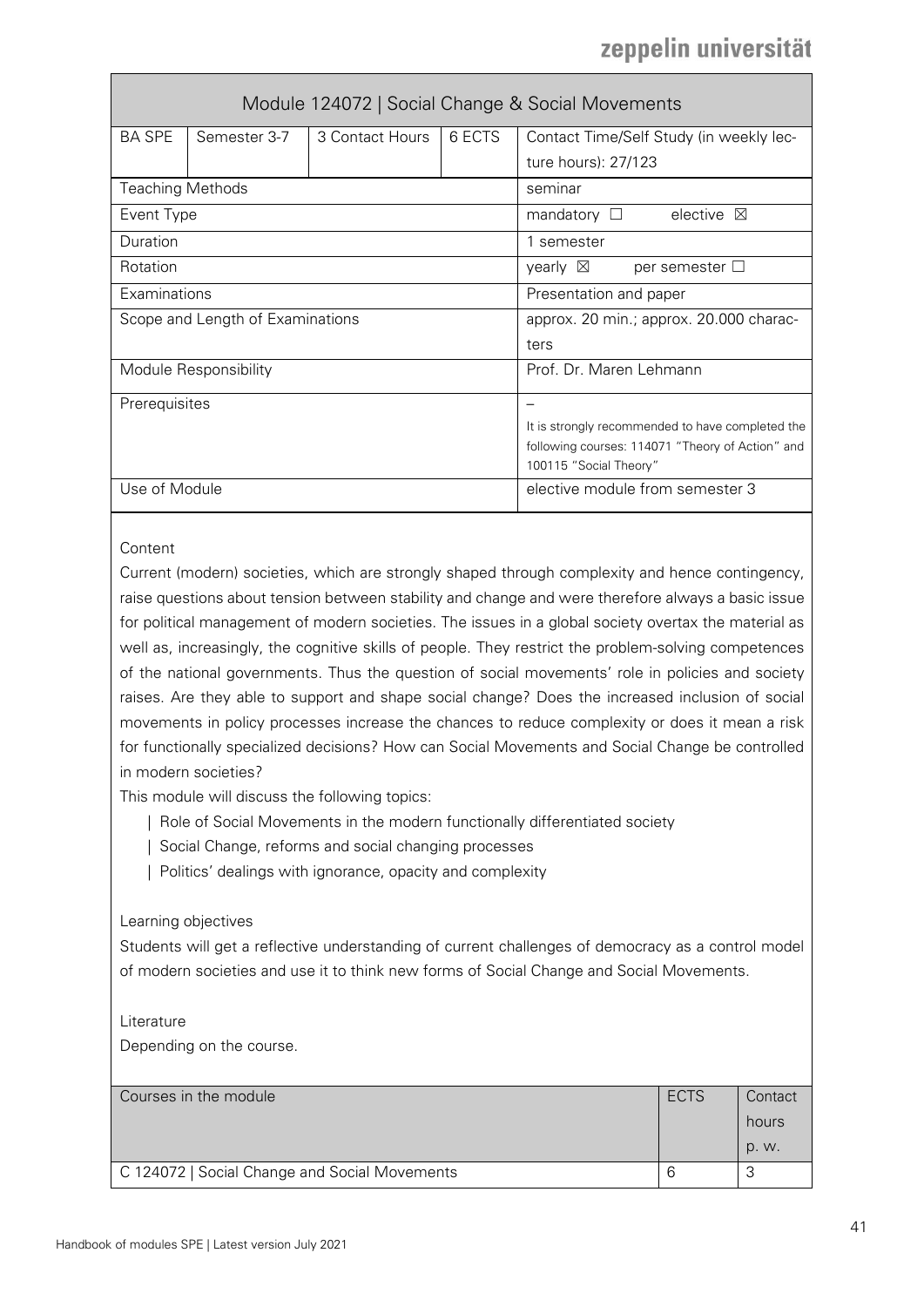<span id="page-41-0"></span>

|                                  | Module 123121   Law of Market Control |                                           |            |                                             |  |
|----------------------------------|---------------------------------------|-------------------------------------------|------------|---------------------------------------------|--|
| <b>BA SPE</b>                    | Semester 3-7                          | 3 Contact Hours                           | 6 ECTS     | Contact Time/Self Study (in weekly lec-     |  |
|                                  |                                       |                                           |            | ture hours): 27/123                         |  |
| <b>Teaching Methods</b>          |                                       |                                           |            | lecture, seminar                            |  |
| Event Type                       |                                       |                                           |            | mandatory $\square$<br>elective $\boxtimes$ |  |
| Duration                         |                                       |                                           | 1 semester |                                             |  |
| Rotation                         |                                       | yearly $\boxtimes$<br>per semester $\Box$ |            |                                             |  |
| Examinations                     |                                       | written exam                              |            |                                             |  |
| Scope and Length of Examinations |                                       | approx. 90 min.                           |            |                                             |  |
| Module Responsibility            |                                       | Prof. Dr. Georg Jochum                    |            |                                             |  |
| Prerequisites                    |                                       |                                           |            |                                             |  |
| Use of Module                    |                                       |                                           |            | elective module from semester 3             |  |

### **Content**

This module discusses EU and national legal framework for economic action. We will focus on legal instruments for state regulation of markets, anti-trust and competition law. This module is to provide the students a basic understanding of the main issues of state regulation and of the regulation in specific sectors (e.g. telecommunication, energy, rail sector).

### Learning objectives

The objective of the course is that the students become familiar with the relevant legal framework and the economic basis of regulation. Dealing with the development of the case and decision-making practice in regulation is meant to enable them to competently assess concrete regulatory problems from a legal perspective. Additionally, the participants are to gain knowledge of the relevant regulatory institutions, as well as their influence in order to be able to expertly evaluate regulatory problems from a legal perspective. The content will be learnt through practice cases.

### Literature

Books about competition and anti-trust law, advices of professor

| Courses in the module            | <b>ECTS</b> | Contact |
|----------------------------------|-------------|---------|
|                                  |             | hours   |
|                                  |             | p. w.   |
| C 123121   Law of Market Control |             |         |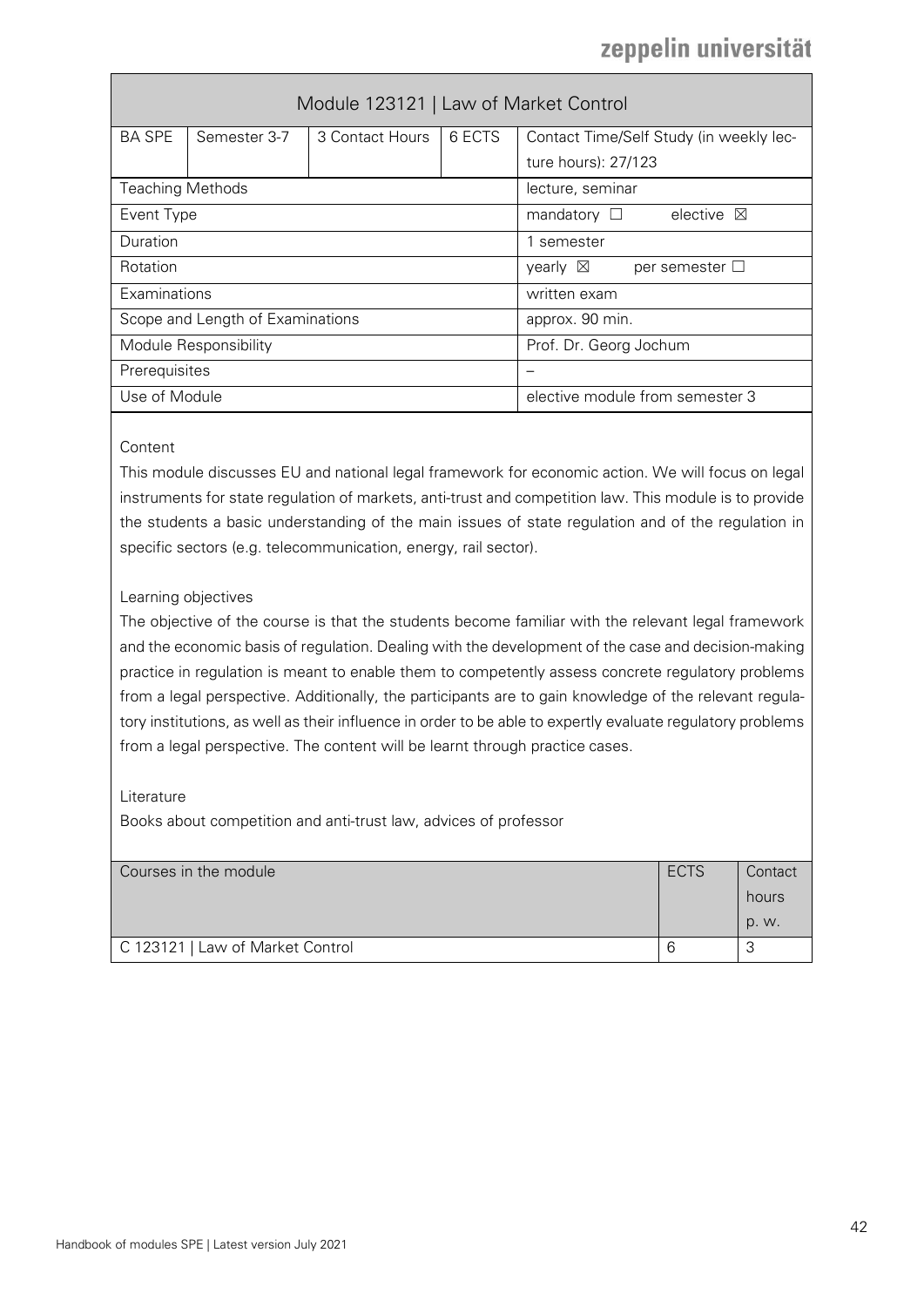<span id="page-42-0"></span>

|                                                       | Module 123122   Political & Economic Aspects of Regulation |                                                  |        |                                             |  |
|-------------------------------------------------------|------------------------------------------------------------|--------------------------------------------------|--------|---------------------------------------------|--|
| <b>BA SPE</b>                                         | Semester 3-7                                               | 3 Contact Hours                                  | 6 ECTS | Contact Time/Self Study (in weekly lec-     |  |
|                                                       |                                                            |                                                  |        | ture hours): 27/123                         |  |
| <b>Teaching Methods</b>                               |                                                            |                                                  |        | seminar                                     |  |
| Event Type                                            |                                                            |                                                  |        | elective $\boxtimes$<br>mandatory $\square$ |  |
| Duration                                              |                                                            |                                                  |        | 1 semester                                  |  |
| Rotation<br>yearly $\boxtimes$<br>per semester $\Box$ |                                                            |                                                  |        |                                             |  |
| Examinations<br>paper and presentation                |                                                            |                                                  |        |                                             |  |
| Scope and Length of Examinations                      |                                                            | approx. 20.000 characters; approx. 40            |        |                                             |  |
|                                                       | min.                                                       |                                                  |        |                                             |  |
|                                                       | Module Responsibility<br>Prof. Dr. Alexander Eisenkopf     |                                                  |        |                                             |  |
| Prerequisites                                         |                                                            |                                                  |        |                                             |  |
|                                                       |                                                            | It is strongly recommended to have completed the |        |                                             |  |
|                                                       | following course: 114091 "Microeconomics"                  |                                                  |        |                                             |  |
| Use of Module                                         |                                                            |                                                  |        | elective module from semester 3             |  |

### **Content**

This module is focused on economic and political-economic basics of regulation of markets, in particular regulation of network industries.

Concrete contents:

| General legal foundations of regulation

| Economic foundations of regulation I: market failure as reason of regulation

| Economic foundations of regulation II: positive regulation theories

| Regulatory problems and regulatory concepts for network industries

| Economic and political basis of regulation

| Current regulatory problems in the economy

| Political economics of regulation

### Learning objectives

On the basis of analysis of economic, political and economic-political regulation problems, students will be enabled to understand and justify regulation decisions from a political and economic perspective. For that they need a deeper knowledge of economic and political regulations theories. Addition- ally, the students are to develop an economically and politically well-founded position on regulation problems. Furthermore, students are to understand future political trends on regulation and anticipate, understand and judge their economic meaning for concerned industries.

### Literature

Depending on the course.

| Courses in the module<br>ECTS                         |   | Contact |
|-------------------------------------------------------|---|---------|
|                                                       |   | hours   |
|                                                       |   | p. w.   |
| C 123122   Political & Economic Aspects of Regulation | 6 |         |
|                                                       |   |         |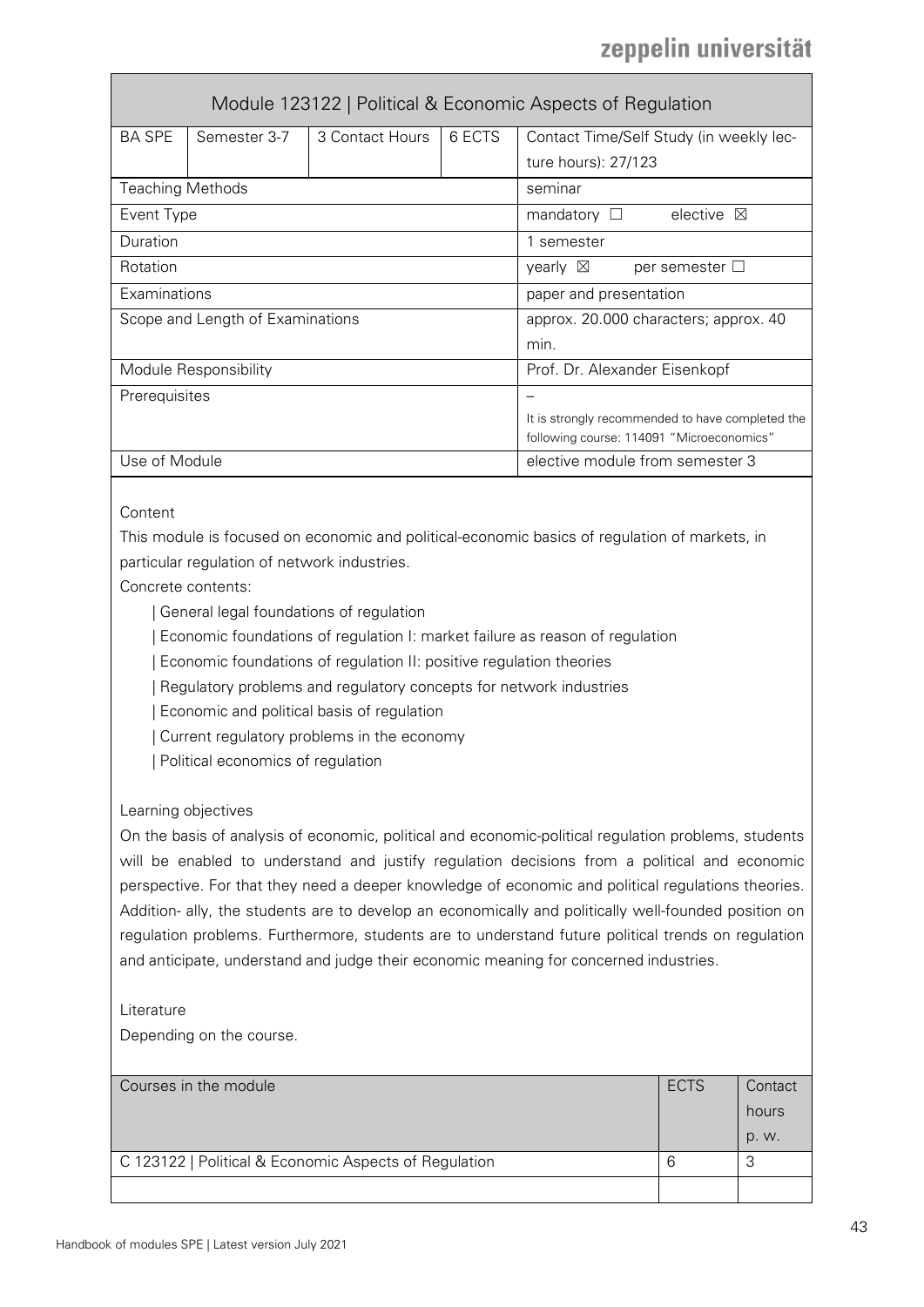<span id="page-43-0"></span>

|                         | Module 124081   Political Communication & Public Sphere |                 |                                           |                                             |  |  |  |
|-------------------------|---------------------------------------------------------|-----------------|-------------------------------------------|---------------------------------------------|--|--|--|
| <b>BA SPE</b>           | Semester 3-7                                            | 3 Contact Hours | 6 ECTS                                    | Contact Time/Self Study (in weekly lec-     |  |  |  |
|                         |                                                         |                 |                                           | ture hours): 27/123                         |  |  |  |
| <b>Teaching Methods</b> |                                                         |                 |                                           | seminar                                     |  |  |  |
| Event Type              |                                                         |                 |                                           | elective $\boxtimes$<br>mandatory $\square$ |  |  |  |
| Duration                |                                                         |                 |                                           | 1 semester                                  |  |  |  |
| Rotation                |                                                         |                 | yearly $\boxtimes$<br>per semester $\Box$ |                                             |  |  |  |
| Examinations            |                                                         |                 | paper, presentation                       |                                             |  |  |  |
|                         | Scope and Length of Examinations                        |                 | approx. 20.000 characters; 20 min.        |                                             |  |  |  |
|                         | Module Responsibility                                   |                 | Prof. Dr. Udo Göttlich                    |                                             |  |  |  |
| Prerequisites           |                                                         |                 |                                           |                                             |  |  |  |
| Use of Module           |                                                         |                 |                                           | elective module from semester 3             |  |  |  |

### **Content**

This module aims to provide students with a theoretical overview on structures and actors of political communication in modern societies. It seeks to develop this understanding in the framework of concepts of the public sphere, public opinion, the media system as well as theories of democracy.

### Learning objectives

Students learn to theoretically reflect on basic concepts of political communication from the perspectives of communication and political studies as well as from sociology. Students will be equipped to theoretically analyse and discuss the conditions of political communication in modern democracies.

### Literature

Depending on topic.

| Courses in the module                              | ECTS | Contact |
|----------------------------------------------------|------|---------|
|                                                    |      | hours   |
|                                                    |      | p. w.   |
| C 124081   Political Communication & Public Sphere |      | ٮ       |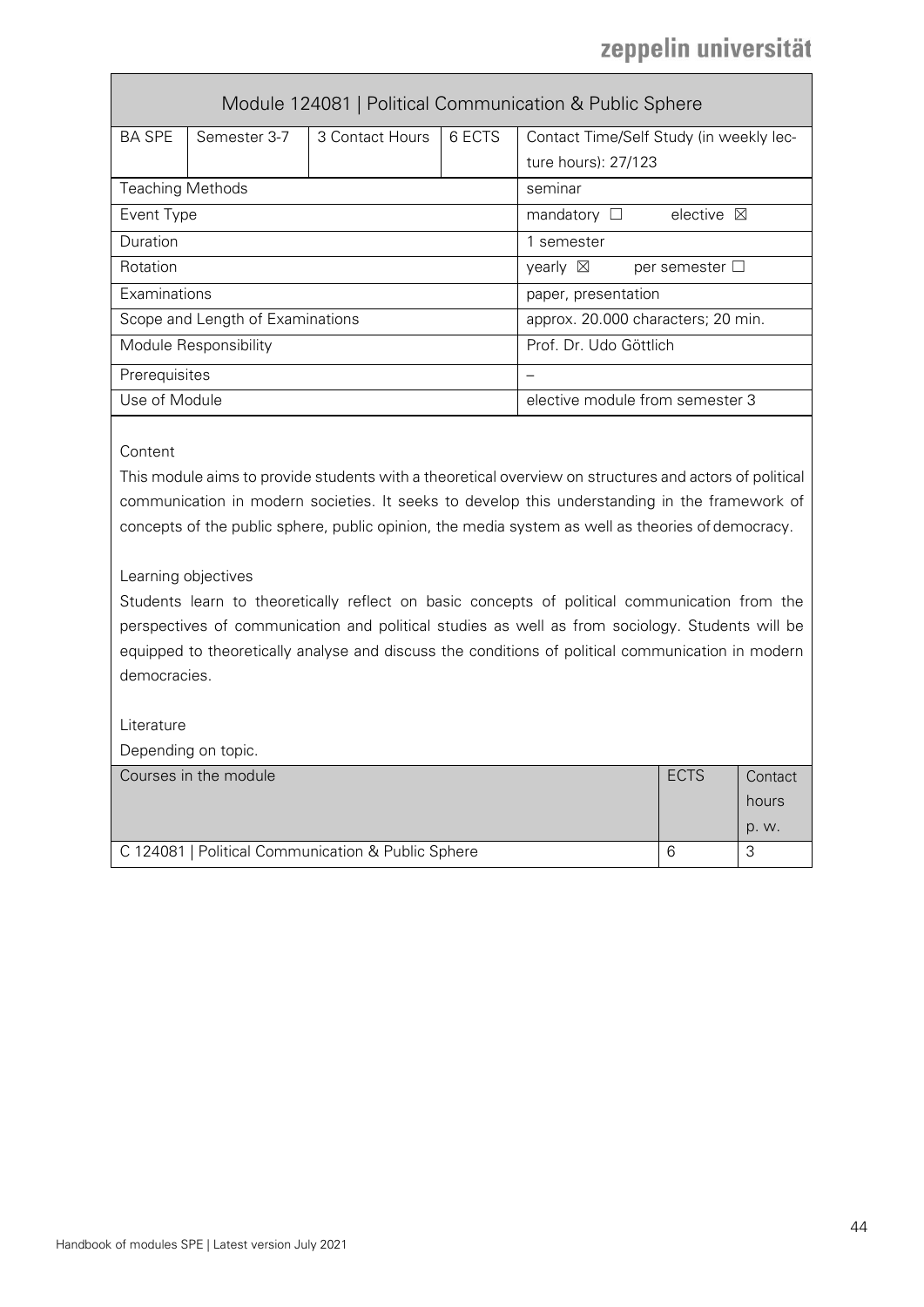<span id="page-44-0"></span>

|                         | Module 124082   Strategic Political Communication |                 |                                              |                                             |  |  |  |  |
|-------------------------|---------------------------------------------------|-----------------|----------------------------------------------|---------------------------------------------|--|--|--|--|
| <b>BA SPE</b>           | Semester 3-7                                      | 3 Contact Hours | 6 FCTS                                       | Contact Time/Self Study (in weekly lecture  |  |  |  |  |
|                         |                                                   |                 |                                              | hours): 27/123                              |  |  |  |  |
| <b>Teaching Methods</b> |                                                   |                 |                                              | seminar                                     |  |  |  |  |
| Event Type              |                                                   |                 |                                              | mandatory $\square$<br>elective $\boxtimes$ |  |  |  |  |
| Duration                |                                                   |                 | 1 semester                                   |                                             |  |  |  |  |
| Rotation                |                                                   |                 | yearly $\boxtimes$<br>per semester $\square$ |                                             |  |  |  |  |
| Examinations            |                                                   |                 | paper, presentation                          |                                             |  |  |  |  |
|                         | Scope and Length of Examinations                  |                 | approx. 20.000 characters; 20 min.           |                                             |  |  |  |  |
| Module Responsibility   |                                                   |                 |                                              | Prof. Dr. Udo Göttlich                      |  |  |  |  |
| Prerequisites           |                                                   |                 |                                              |                                             |  |  |  |  |
| Use of Module           |                                                   |                 |                                              | elective module from semester 3             |  |  |  |  |

### Content

This module aims to provide students with the practice of strategies in political communication of different social actors from politics, administration, interest groups, civil society, think tanks, science and consulting. It also seeks to bring students together and discuss with practitioners from political communication.

### Learning objectives

Students learn to reflect on basic concepts and strategies of political communication and develop their own real case-studies in the field of political communication.

Literature

Depending on topic.

| Courses in the module                        | <b>ECTS</b> | Contact |
|----------------------------------------------|-------------|---------|
|                                              |             | hours   |
|                                              |             | p. w.   |
| C 124082   Strategic Political Communication |             | J       |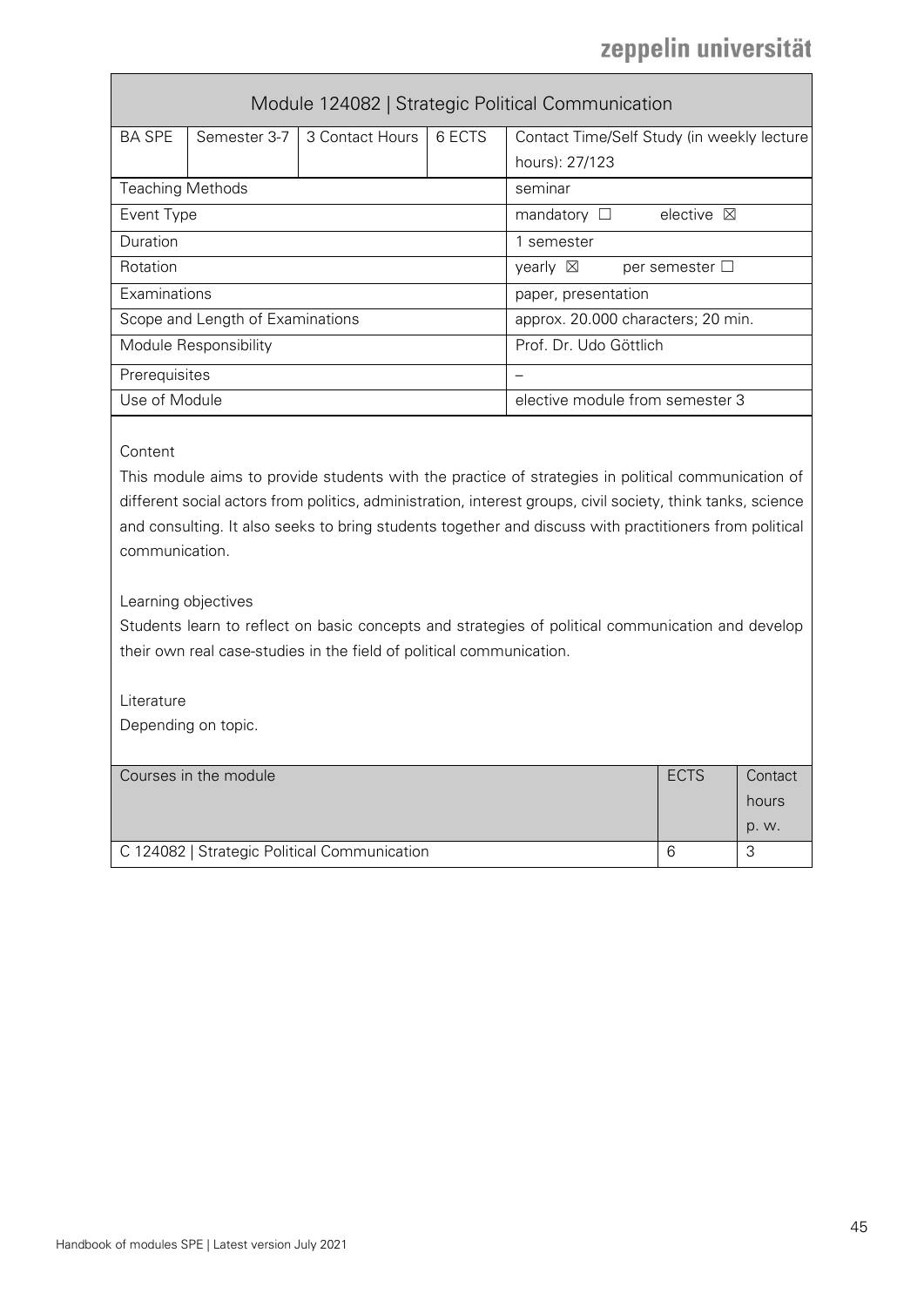<span id="page-45-0"></span>

|                         |                                  |                 | Module 124091   European Integration                           |                                           |  |
|-------------------------|----------------------------------|-----------------|----------------------------------------------------------------|-------------------------------------------|--|
| <b>BA SPE</b>           | Semester 3-7                     | 3 Contact Hours | 6 ECTS                                                         | Contact Time/Self Study (in weekly lec-   |  |
|                         |                                  |                 |                                                                | ture hours): 27/123                       |  |
| <b>Teaching Methods</b> |                                  |                 |                                                                | seminar                                   |  |
| Event Type              |                                  |                 |                                                                | elective $\boxtimes$<br>mandatory $\Box$  |  |
| Duration                |                                  |                 |                                                                | 1 semester                                |  |
| Rotation                |                                  |                 |                                                                | yearly $\boxtimes$<br>per semester $\Box$ |  |
| Examinations            |                                  |                 |                                                                | presentation and essay or written exam    |  |
|                         | Scope and Length of Examinations |                 |                                                                | approx. 40 min.; approx. 15.000 charac-   |  |
|                         |                                  |                 |                                                                | ters; approx. 60 min.                     |  |
|                         | Module Responsibility            |                 |                                                                | Prof. Dr. Joachim Behnke                  |  |
|                         |                                  |                 | <b>Chair of Empirical Policy Studies</b>                       |                                           |  |
| Prerequisites           |                                  |                 |                                                                |                                           |  |
|                         |                                  |                 | It is strongly recommended to have completed the               |                                           |  |
|                         |                                  |                 | following courses: 114081 "Comparative Govern-                 |                                           |  |
|                         |                                  |                 | ance & Public Policy", 114083 "Global Society &                |                                           |  |
|                         |                                  |                 | Integration" and 123111 "Theories of the State &<br>Democracy" |                                           |  |
| Use of Module           |                                  |                 | elective module from semester 3                                |                                           |  |

### **Content**

This module addresses the process and results of European integration from a social science perspective. Besides the political science central issues, the economic and political-sociological aspects of the European integration process will be taken into account. Based on historical consideration of the European integration process, from the early community institutions to the current situation of the European Union, this module analyses the institutional bases of the European Union's political system, particularly the tension between supranationality and intergovernmentalism. Functions and modes of action of EU institutions as well as concerned actors will be analysed through examples of selected policy fields and relevant consensus building and decision-making processes. The focus will be on the multi-level system of the EU which especially applies for the planning and implementation of public policies. A critic and comparative approach of theories for analysing the European integration process will complete the empiricalanalytical perspective of the module.

### Learning objectives

After completing this module, the students are able to:

- Link the history of the origins of European integration with contemporary history;
- Reflect critically the political, economic and social aspects of the European integration from a theory perspective;
- Analyse the functions and modes of action of the European Union's political system;
- Discuss and judge selected policy fields in the multi-level system of the European Union.

### Literature

Hix, S., Hoyland, B. (2011). Introduction: Explaining the EU Political System, in: S. Hix & B. Hoyland, The Political System of the European Union. Houndsmill: Palgrave Macmillan.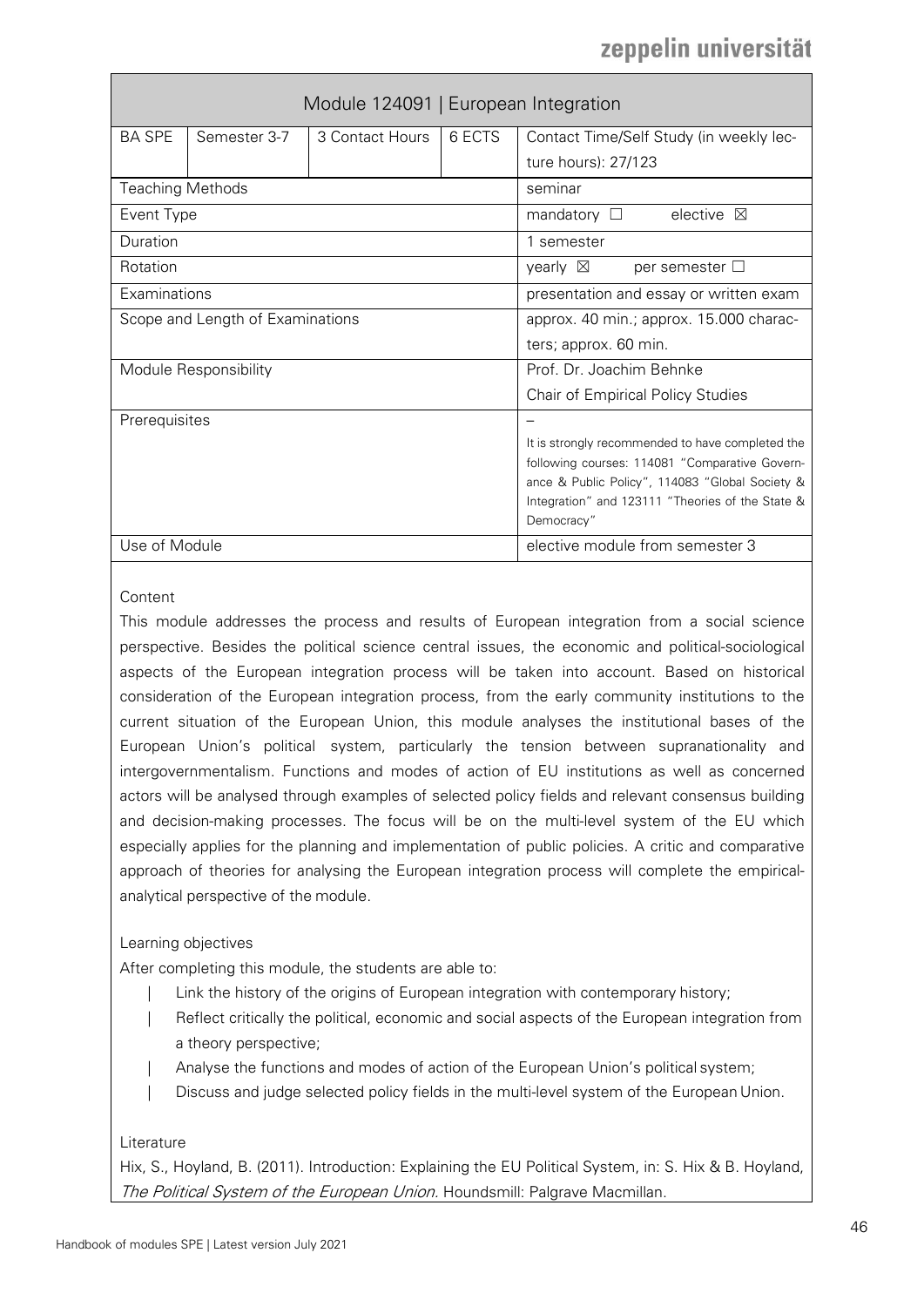Nugent, N. (2010). The Government and Politics of the European Union (7th edition). Houndsmill: Palgrave Macmillan.

Richardson, J. (2006). European Union: Power and Policy-Making. London, New York: Routledge. Wallace, H., Pollack, M. A. & Young, A. R. (2010). Policy-Making in the European Union. Oxford: Oxford University Press.

| Courses in the module           | <b>ECTS</b> | Contact |
|---------------------------------|-------------|---------|
|                                 |             | hours   |
|                                 |             | p. w.   |
| C 124091   European Integration | b           |         |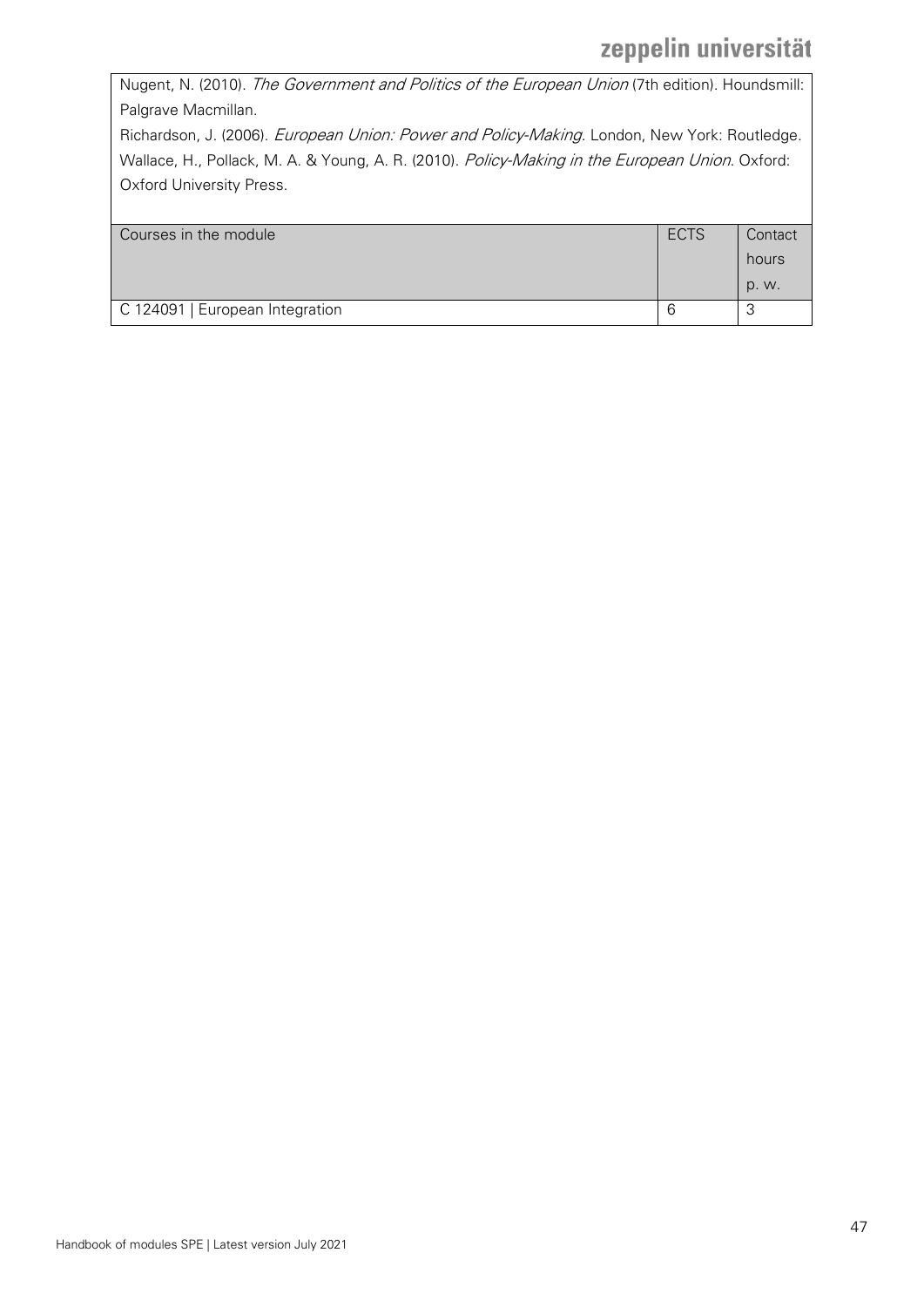<span id="page-47-0"></span>

|                         | Module 123182   European Law     |                 |                                 |                                              |  |  |  |
|-------------------------|----------------------------------|-----------------|---------------------------------|----------------------------------------------|--|--|--|
| <b>BA SPE</b>           | Semester 3-7                     | 3 Contact Hours | 6 ECTS                          | Contact Time/Self Study (in weekly lec-      |  |  |  |
|                         |                                  |                 |                                 | ture hours): 27/123                          |  |  |  |
| <b>Teaching Methods</b> |                                  |                 |                                 | seminar                                      |  |  |  |
| Event Type              |                                  |                 |                                 | elective $\boxtimes$<br>mandatory $\Box$     |  |  |  |
| Duration                |                                  |                 |                                 | 1 semester                                   |  |  |  |
| Rotation                |                                  |                 |                                 | yearly $\boxtimes$<br>per semester $\square$ |  |  |  |
| Examinations            |                                  |                 | written exam                    |                                              |  |  |  |
|                         | Scope and Length of Examinations |                 |                                 | approx. 90 min.                              |  |  |  |
| Module Responsibility   |                                  |                 |                                 | Prof. Dr. Georg Jochum                       |  |  |  |
| Prerequisites           |                                  |                 |                                 |                                              |  |  |  |
| Use of Module           |                                  |                 | elective module from semester 3 |                                              |  |  |  |

### **Content**

In this module we will discuss in detail the legal foundations and legal acts of the European Union. The law of the European Union, with regards to the institutional law of the community as well as the material law of the domestic market, is the topic of the course. Central issues:

- Regional international law in Europe, particularly Council of Europe and European Court of Human Rights
- Legal nature of the EU
- Legal relation to the member states
- Legal acts of the EU
- | Fundamental rights protection on European level
- System of legal protection
- | Market freedom
- Monetary law and overview on selected policies

### Learning objectives

The students

- receive an insight into the EU's function as a legal community;
- know the influence of community law on national law;
- are able to discern the European dimension of a legal problem and to solve it;
- know the legal acts of the EU and the way of their creation;
- can solve simple case-studies on market freedom and fundamental rights.

### Literature

Collection of public law with the Treaty on the European Union and the Treaty on the Functioning of the European Union

| Courses in the module   | <b>ECTS</b> | Contact |
|-------------------------|-------------|---------|
|                         |             | hours   |
|                         |             | D. W.   |
| C 123182   European Law |             | v.      |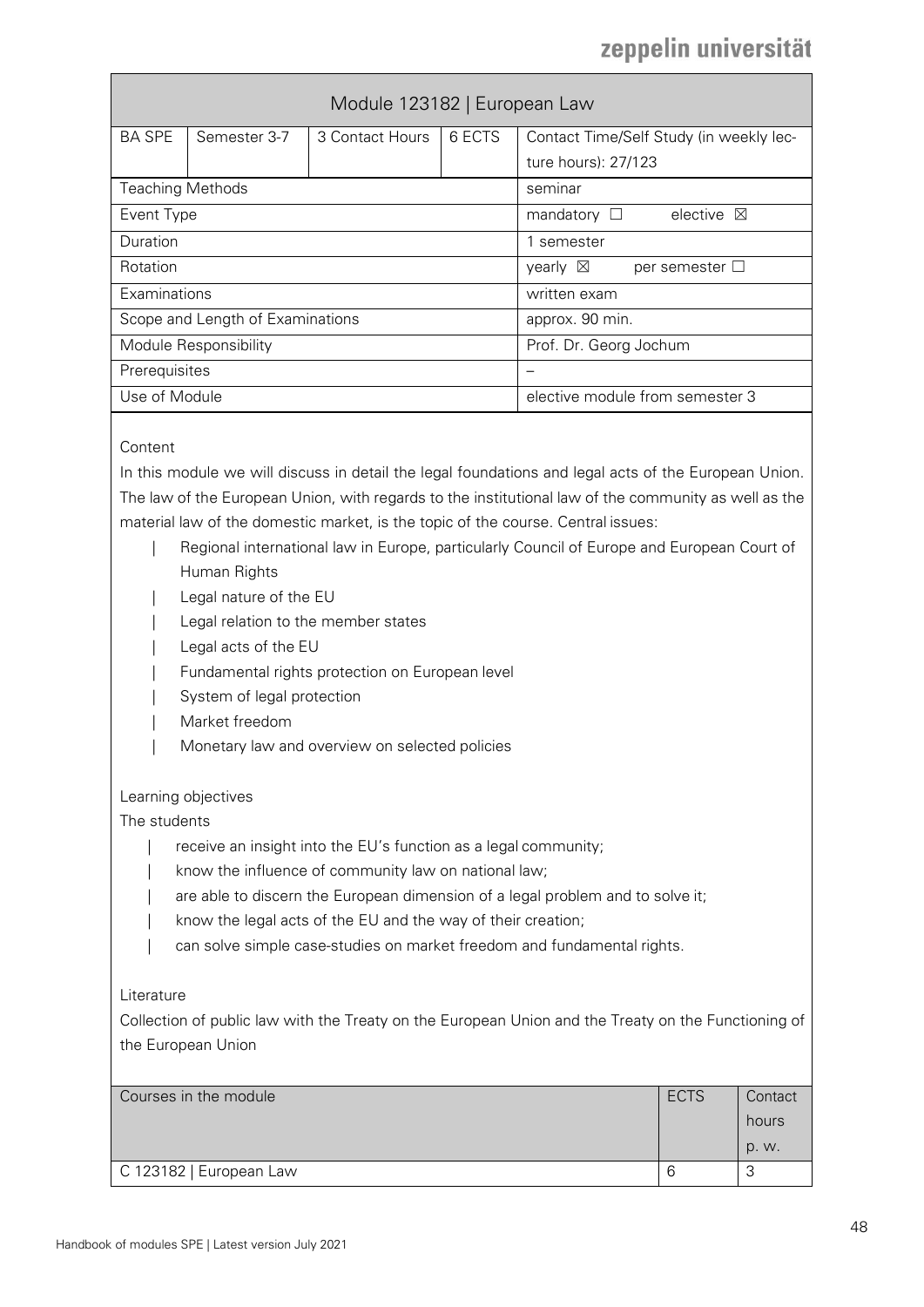<span id="page-48-0"></span>

| Module 124101   Money & Capital  |              |                 |                                                         |                                             |  |  |
|----------------------------------|--------------|-----------------|---------------------------------------------------------|---------------------------------------------|--|--|
| <b>BA SPE</b>                    | Semester 3-7 | 3 Contact Hours | 6 ECTS                                                  | Contact Time/Self Study (in weekly lec-     |  |  |
|                                  |              |                 |                                                         | ture hours): 27/123                         |  |  |
| <b>Teaching Methods</b>          |              |                 |                                                         | seminar                                     |  |  |
| Event Type                       |              |                 |                                                         | elective $\boxtimes$<br>mandatory $\square$ |  |  |
| Duration                         |              |                 |                                                         | 1 semester                                  |  |  |
| Rotation                         |              |                 |                                                         | yearly $\boxtimes$<br>per semester $\Box$   |  |  |
| Examinations                     |              |                 |                                                         | paper, presentation                         |  |  |
| Scope and Length of Examinations |              |                 |                                                         | approx. 20.000 characters; approx. 40       |  |  |
|                                  |              |                 | min.                                                    |                                             |  |  |
| Module Responsibility            |              |                 |                                                         | Prof. Dr. Dr. Manfred Moldaschl             |  |  |
| Prerequisites                    |              |                 |                                                         |                                             |  |  |
|                                  |              |                 | It is strongly recommended to have completed the        |                                             |  |  |
|                                  |              |                 | 112044 "Econometrics",<br>following courses:            |                                             |  |  |
|                                  |              |                 |                                                         | 114092 "Macroeconomics", 100111 "History of |  |  |
|                                  |              |                 | Economic Theory" and 123131 "Decision & Game<br>Theory" |                                             |  |  |
| Use of Module                    |              |                 |                                                         | elective module from semester 3             |  |  |

### Content

Money is a prominent medium of the society, efficient for exchanges, storing value and as unit of account. Capital in its different forms as physical, monetary, human and social capital, is a calculus of past profits in current situations used to guarantee future profits. Money & capital formulate therefore the functional conditions and consequences of a time calculation, which must prove itself on goods and services and to get through social conflicts. The time calculation is also evidenced by the fact that inflation and deflation are inseparable from a monetary economy. It is definitively difficult to give money a clear function in (market) economic (equilibrium) models. That is making the theoryguided, empirically based study of consequences and effects of monetary economy even more difficult.

Learning objectives

Basic and advanced understanding of money and capital Understanding of models: model design

Literature

Gurley, J. G. & Shaw, E. S. (1960). Money in a Theory of Finance. Washington: The Brookings Inst. Stiglitz, J. E. & Greenwald, B. (2003). Towards a New Paradigm in Monetary Economics. Cambridge: Cambridge University Press.

Mishkin, M. (2010). The Economics of Money, Banking and Financial Markets (9th ed.). Boston: Pearson.

Friedman, B. & Woodford, M. (2011). Handbook of Monetary Economics, vol. 3. San Diego: North-Holland.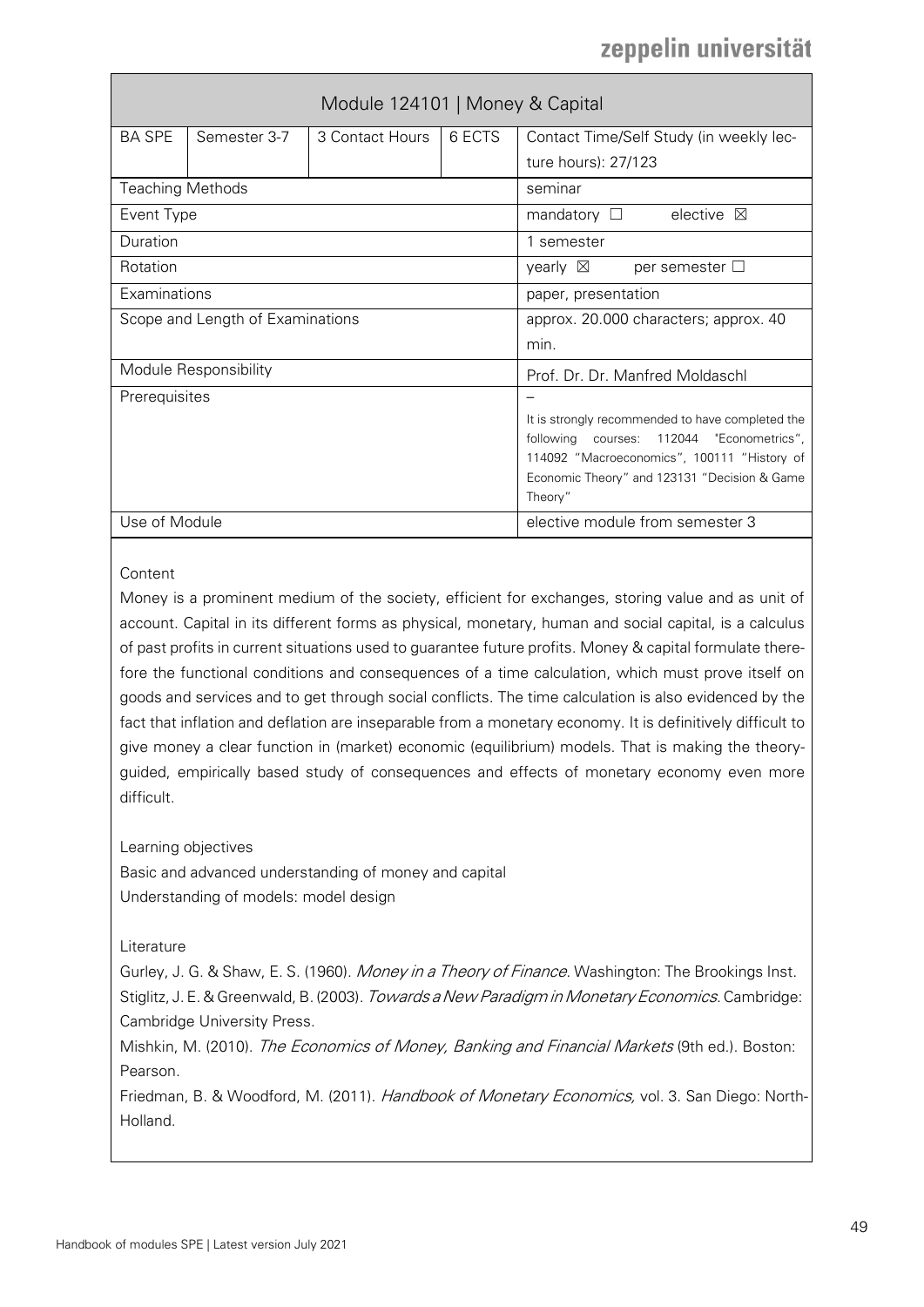| Courses in the module      | ECTS | Contact |
|----------------------------|------|---------|
|                            |      | hours   |
|                            |      | p. w.   |
| C 124101   Money & Capital |      | з.      |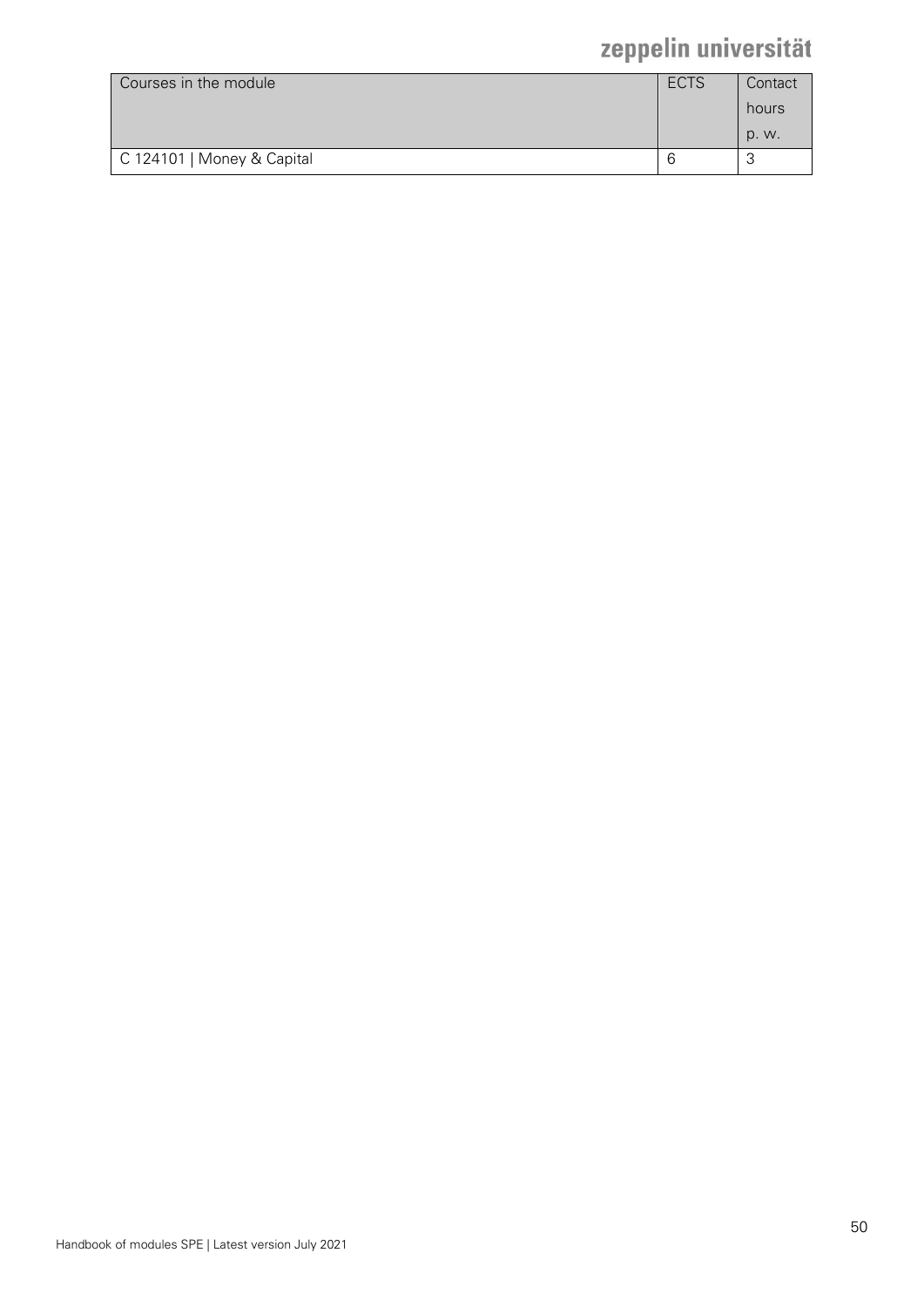<span id="page-50-0"></span>

|                         |                                  | Module 124102   Markets & Society |                                                                           |                                             |  |
|-------------------------|----------------------------------|-----------------------------------|---------------------------------------------------------------------------|---------------------------------------------|--|
| <b>BA SPE</b>           | Semester 3-7                     | 3 Contact Hours                   | 6 ECTS                                                                    | Contact Time/Self Study (in weekly lec-     |  |
|                         |                                  |                                   |                                                                           | ture hours): 27/123                         |  |
| <b>Teaching Methods</b> |                                  |                                   |                                                                           | seminar                                     |  |
| Event Type              |                                  |                                   |                                                                           | elective $\boxtimes$<br>mandatory $\square$ |  |
| Duration                |                                  |                                   |                                                                           | 1 semester                                  |  |
| Rotation                |                                  |                                   |                                                                           | yearly $\boxtimes$<br>per semester $\Box$   |  |
| Examinations            |                                  |                                   |                                                                           | paper, presentation                         |  |
|                         | Scope and Length of Examinations |                                   |                                                                           | approx. 20.000 characters; approx. 40       |  |
|                         |                                  |                                   | min.                                                                      |                                             |  |
|                         | Module Responsibility            |                                   |                                                                           | Prof. Dr. Maren Lehmann                     |  |
|                         |                                  |                                   | Prof. Dr. Dr. Manfred Moldaschl                                           |                                             |  |
| Prerequisites           |                                  |                                   |                                                                           |                                             |  |
|                         |                                  |                                   | It is strongly recommended to have completed the                          |                                             |  |
|                         |                                  |                                   | following courses: 114092 "Microeconomics" and<br>114092 "Macroeconomics" |                                             |  |
| Use of Module           |                                  |                                   |                                                                           | elective module from semester 3             |  |

### **Content**

This module is about the relation between economy and society. To what extend is our society influenced by markets? With which typical consequences? And vice versa: How does the market constitute in the society? Are market societies always capitalistic? This is therefore the question of why not everything in a modern society is based on a market basis and why there is increasing social movements, which do not want selected interactions organized on a market basis. Furthermore, which other forms of coordination do societies have and which role do markets in other forms of society have (can have)?

Another topic is the supposition within the plural form of the term "market": markets are different, because they do not obey natural mechanisms. They are always socially defined and embedded, which means regulated and controlled by social and legal norms. Societies regulate their markets and common property differently; the social area and social activities are strongly influenced by market mechanisms. That can only be understood as a coevolution: how the society regulates it, has consequences on it. How it regulates depends also on the respective history and culture, on the implicit and codified norms, the proprietary and power relations, which it "brings" from history.

### Learning objectives

This module is to develop insights into dynamic relationships (coevolution) of economy and society and, while doing so, get to know and learn to compare different theoretical and paradigmatic ways of thinking critically. Not with encyclopaedic approach but exemplarily. Furthermore, the module offers the opportunity to focus on "The Malaise of Modernity", which is connected to a commodification of society and thus describes a tendency to transform all societal goods into merchandise.

### Literature

Barber, B. (1994). Starke Demokratie: Über Teilhabe am Politischen. Hamburg: Rothbuch.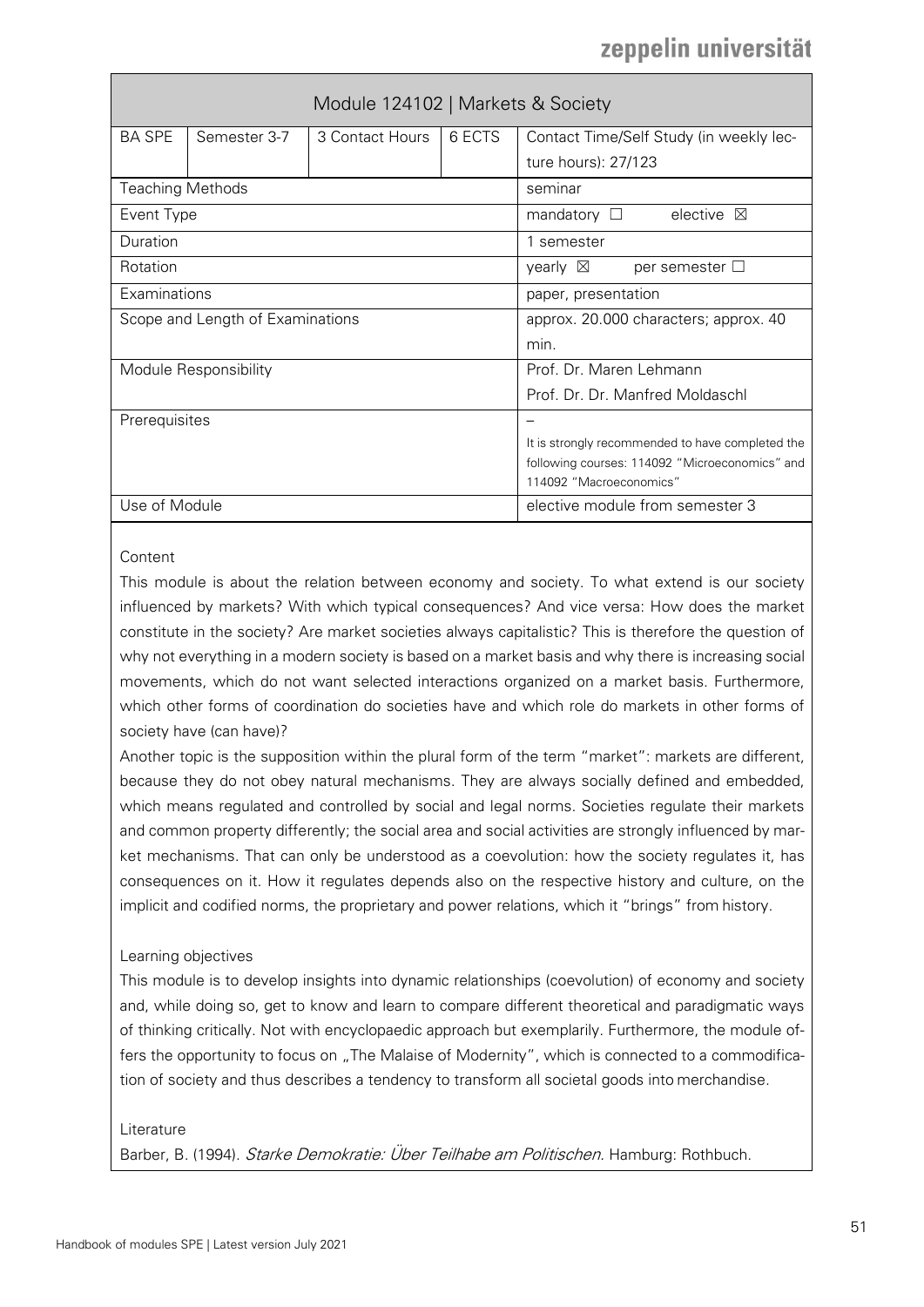Beckert, J. (1997). Grenzen des Marktes. Soziale Grundlagen wirtschaftlicher Effizienz. Frankfurt: Campus. Granovetter, M. & Swedberg, R. (Eds.). (2011). The Sociology of Economic Life. Boulder: Westview Press. Hall, P. A. & Soskice, D. (Eds.). (2001). Varieties of Capitalism. Oxford: Oxford University Press. Heilbroner, R. L. (1968). The Making of Economic Society. Englewood Cliffs: Prentice-Hall. Hirschman, A. O. (1989). Entwicklung, Markt und Moral. München, Wien: Hanser. Hayek, F. A. von (1976). *Individualismus und wirtschaftliche Ordnung*. Salzburg: Neugebauer. Luhmann, N. (1988). Die Wirtschaft der Gesellschaft. Frankfurt a. M.: Suhrkamp. Marx, K. (1867). Das Kapital. Hamburg: Meissner. Polanyi, K. (1944). The Great Transformation. New York: Farrar & Rinehart. Sandel, M. (2012). Was man für Geld nicht kaufen kann. Berlin: Ullstein. Sennett, R. (1998). Der flexible Mensch. Die Kultur des neuen Kapitalismus. Berlin: Berlin. Smith, A. (1759). *The Theory of Moral Sentiments*. London:Printed for A. Millar, and A. Kincaid and J. Bell. Smith, A. (1776). An inquiry into the nature and causes of the wealth of nations. Dublin: Printed for Messrs. Whitestone. Weber, M. (1922). Wirtschaft und Gesellschaft. Tübingen: Mohr. Courses in the module **ECTS** Contact **Contact** hours p. w.

C 124102 | Markets & Society 6 3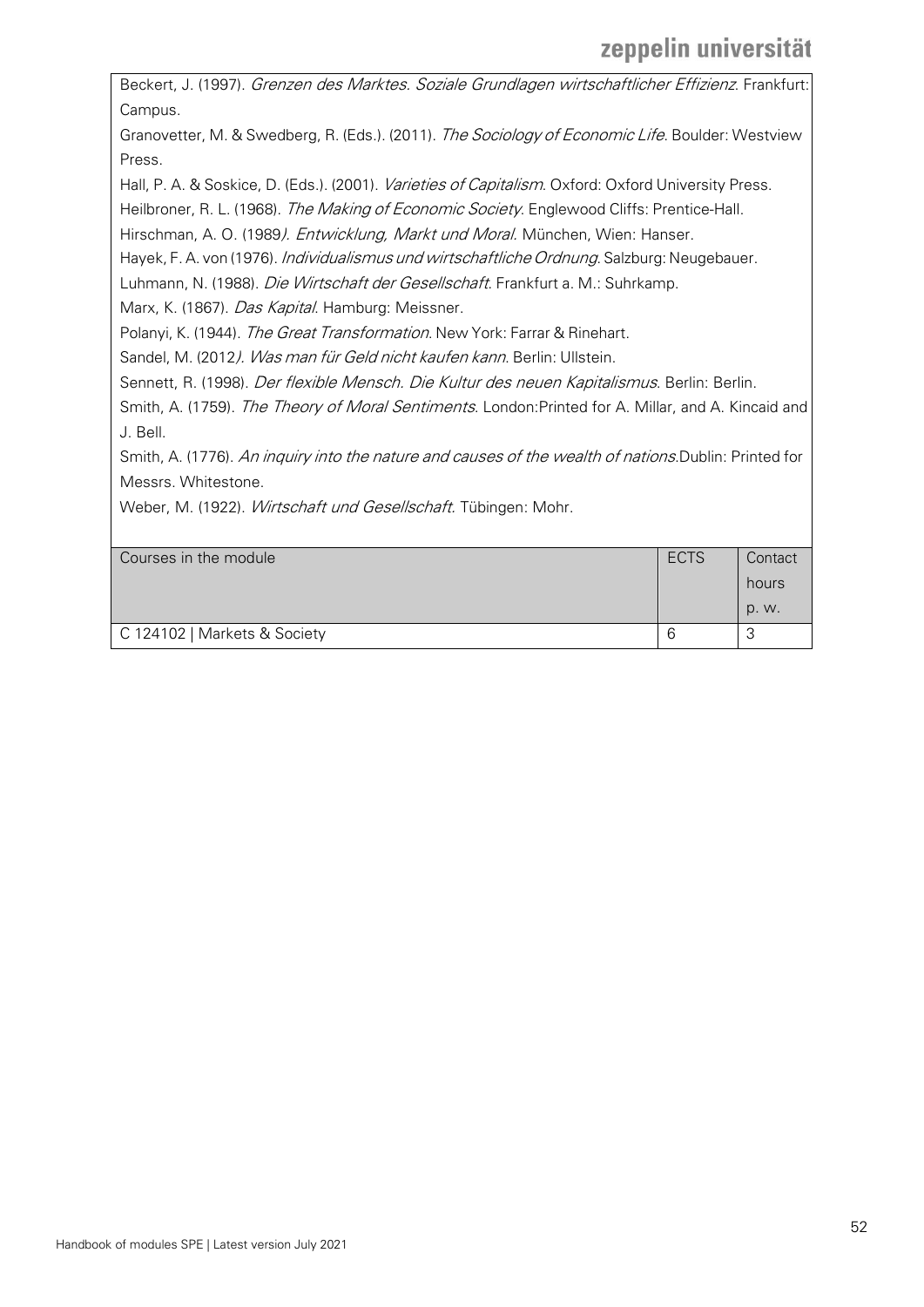<span id="page-52-0"></span>

| Module 12344   Advanced Methods I |                       |                   |                                                    |                                             |  |  |
|-----------------------------------|-----------------------|-------------------|----------------------------------------------------|---------------------------------------------|--|--|
| <b>BA SPE</b>                     | Semester 3-7          | 4 Contact Hours I | 6 ECTS                                             | Contact Time/Self Study (in weekly lec-     |  |  |
|                                   |                       |                   |                                                    | ture hours): 36/114                         |  |  |
| <b>Teaching Methods</b>           |                       |                   |                                                    | seminar                                     |  |  |
| Event Type                        |                       |                   |                                                    | elective $\boxtimes$<br>mandatory $\square$ |  |  |
| Duration                          |                       |                   |                                                    | 1 semester                                  |  |  |
| Rotation                          |                       |                   |                                                    | yearly $\Box$<br>per semester $\boxtimes$   |  |  |
| Examinations                      |                       |                   |                                                    | paper (application of the studied meth-     |  |  |
|                                   |                       |                   | ods)                                               |                                             |  |  |
| Scope and Length of Examinations  |                       |                   |                                                    | approx. 20.000 characters                   |  |  |
|                                   | Module Responsibility |                   | Prof. Dr. Martin Elff                              |                                             |  |  |
|                                   |                       |                   | Prof. Dr. Joachim Behnke                           |                                             |  |  |
| Prerequisites                     |                       |                   |                                                    |                                             |  |  |
|                                   |                       |                   | It is strongly recommended to have completed the   |                                             |  |  |
|                                   |                       |                   | following courses: 114161 "Applied Statistics" and |                                             |  |  |
|                                   |                       |                   |                                                    | 114162 "Applied Research"                   |  |  |
| Use of Module                     |                       |                   | elective module from semester 5                    |                                             |  |  |

### Content

The module "Advanced Methods I" consists of the participation in two methods workshops. Students may combine workshops at their own discretion, as long as appropriately designated workshops (Nr. 123241-44) are concerned. In every semester one or two workshops are offered. Example topics are:

| Time Series Analysis

| Case Study Design

| Qualitative Comparative Analysis (QCA)

| Agent Based Modelling

| Multivariate Data Analysis

| Analysis of Binary and Categorical Data

| Qualitative Content Analysis

| Quantitative Content Analysis (including computerized techniques)

| Network Analysis

| Cluster Analyse

| Panel Data Analysis

| Grounded Theory

| Design-based Causal Inference

| Hermeneutics

| Discourse Analysis

Learning objectives

Students are introduced to innovative and advanced techniques of data collection and data analysis in the social sciences. They learn to apply the methods critically and in a reflected manner.

Literature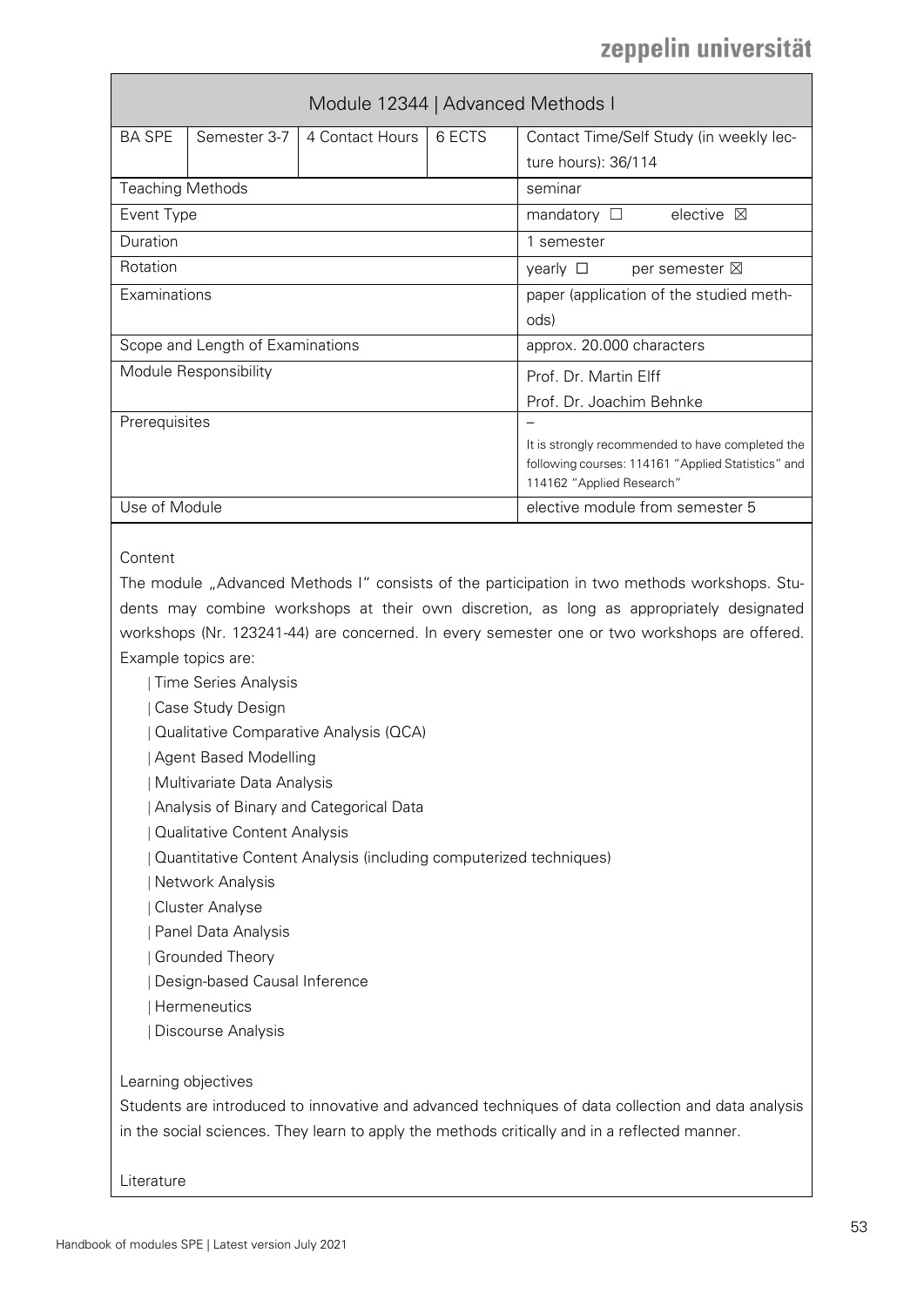| Reading will depend on the specific workshops as specified |             |         |
|------------------------------------------------------------|-------------|---------|
| Courses in the module                                      | <b>ECTS</b> | Contact |
|                                                            |             | hours   |
|                                                            |             | p. w.   |
| C 123241-44   A-O   Advanced Methods                       | 3           |         |
| C 123241-44   A-O   Advanced Methods                       | っ           |         |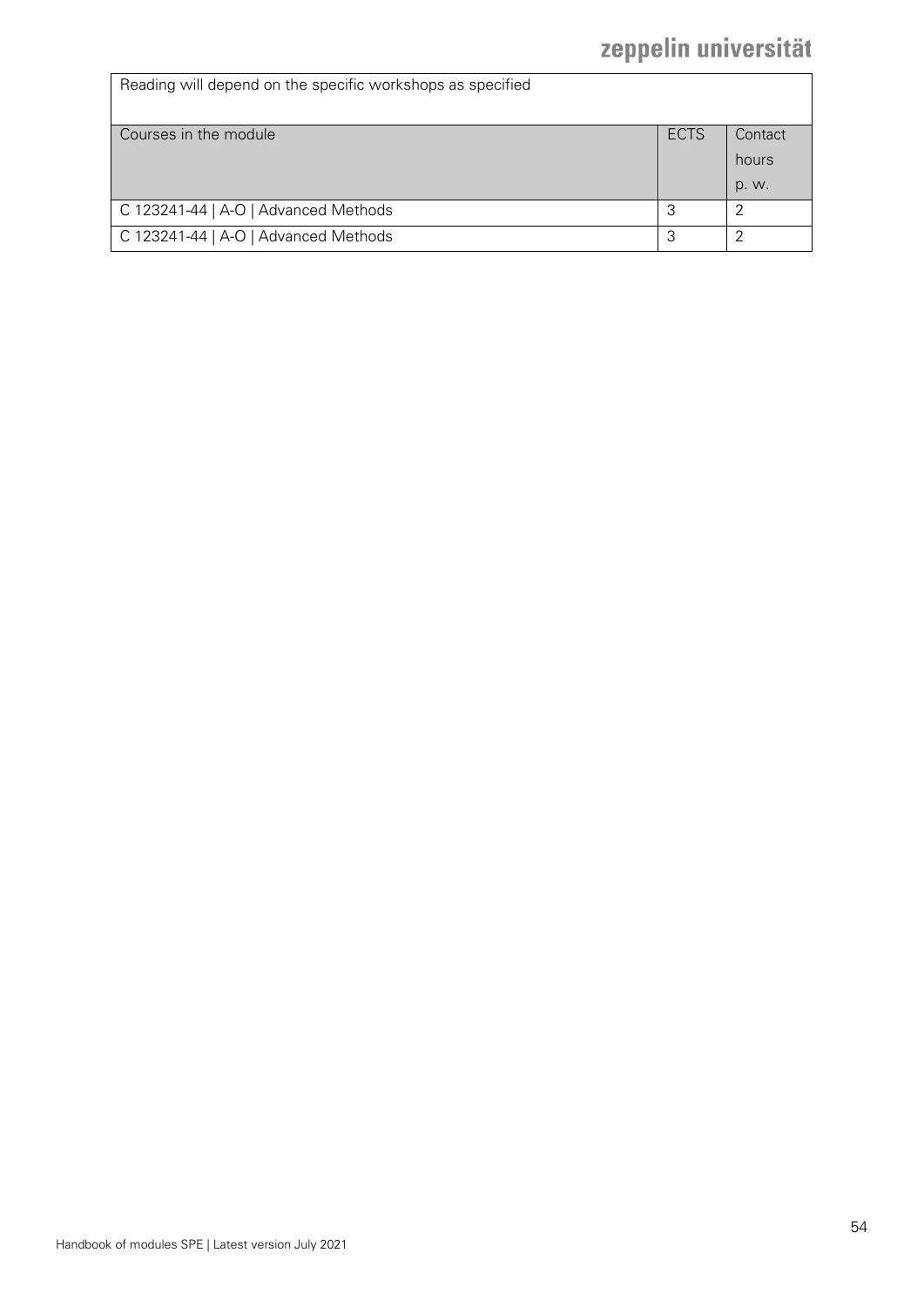<span id="page-54-0"></span>

|                                                               | Module 12345   Advanced Methods II |                                              |                                  |                                         |  |
|---------------------------------------------------------------|------------------------------------|----------------------------------------------|----------------------------------|-----------------------------------------|--|
| <b>BA SPE</b>                                                 | Semester 3-7                       | 4 Contact Hours                              | 6 ECTS                           | Contact Time/Self Study (in weekly lec- |  |
|                                                               |                                    |                                              |                                  | ture hours): 36/114                     |  |
| <b>Teaching Methods</b>                                       |                                    |                                              |                                  | seminar                                 |  |
| Event Type                                                    |                                    |                                              |                                  | elective<br>mandatory $\square$<br>⊠    |  |
| Duration                                                      |                                    |                                              |                                  | 1 semester                              |  |
| Rotation                                                      |                                    | yearly $\square$<br>per semester $\boxtimes$ |                                  |                                         |  |
| Examinations                                                  |                                    | paper (application of the studied meth-      |                                  |                                         |  |
|                                                               |                                    |                                              |                                  | ods)                                    |  |
| Scope and Length of Examinations<br>approx. 20.000 characters |                                    |                                              |                                  |                                         |  |
| Module Responsibility                                         |                                    | Prof. Dr. Martin Flff                        |                                  |                                         |  |
|                                                               |                                    |                                              | Prof. Dr. Joachim Behnke         |                                         |  |
| Prerequisites                                                 |                                    |                                              | module 11416 "Methods" completed |                                         |  |
| Use of Module                                                 |                                    |                                              |                                  | elective module from semester 5         |  |

### **Content**

The module "Advanced Methods II" consists of the participation in two methods workshops. Students may combine workshops at their own discretion, as long as appropriately designated workshops (123241-123244) are concerned. In every semester one or two workshops are offered. Example topics are:

- | Time Series Analysis
- | Case Study Design
- | Qualitative Comparative Analysis (QCA)
- | Agent Based Modelling
- | Multivariate Data Analysis
- | Analysis of Binary and Categorical Data
- | Qualitative Content Analysis
- | Quantitative Content Analysis (including computerized techniques)
- | Network Analysis
- | Cluster Analyse
- | Panel Data Analysis
- | Grounded Theory
- | Design-based Causal Inference
- | Hermeneutics
- | Discourse Analysis

### Learning objectives

Students are introduced to innovative and advanced techniques of data collection and data analysis in the social sciences. They learn to apply the methods critically and in a reflected manner.

#### Literature

Reading will depend on the specific workshops as specified.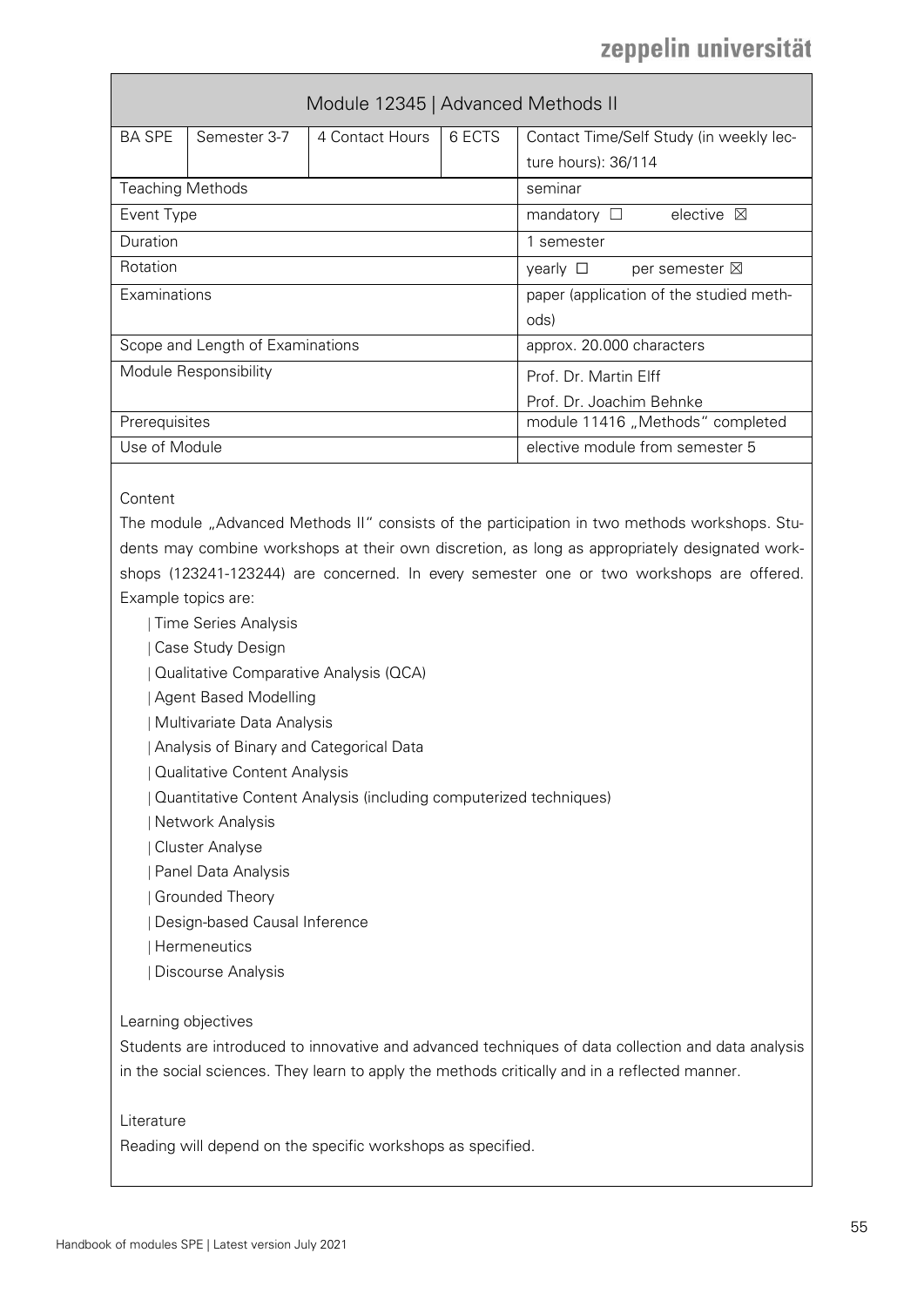| Courses in the module                | ECTS | Contact |
|--------------------------------------|------|---------|
|                                      |      | hours   |
|                                      |      | p. w.   |
| C 123241-44   A   Advanced Methods 3 |      |         |
| C 123241-44   A   Advanced Methods 4 |      |         |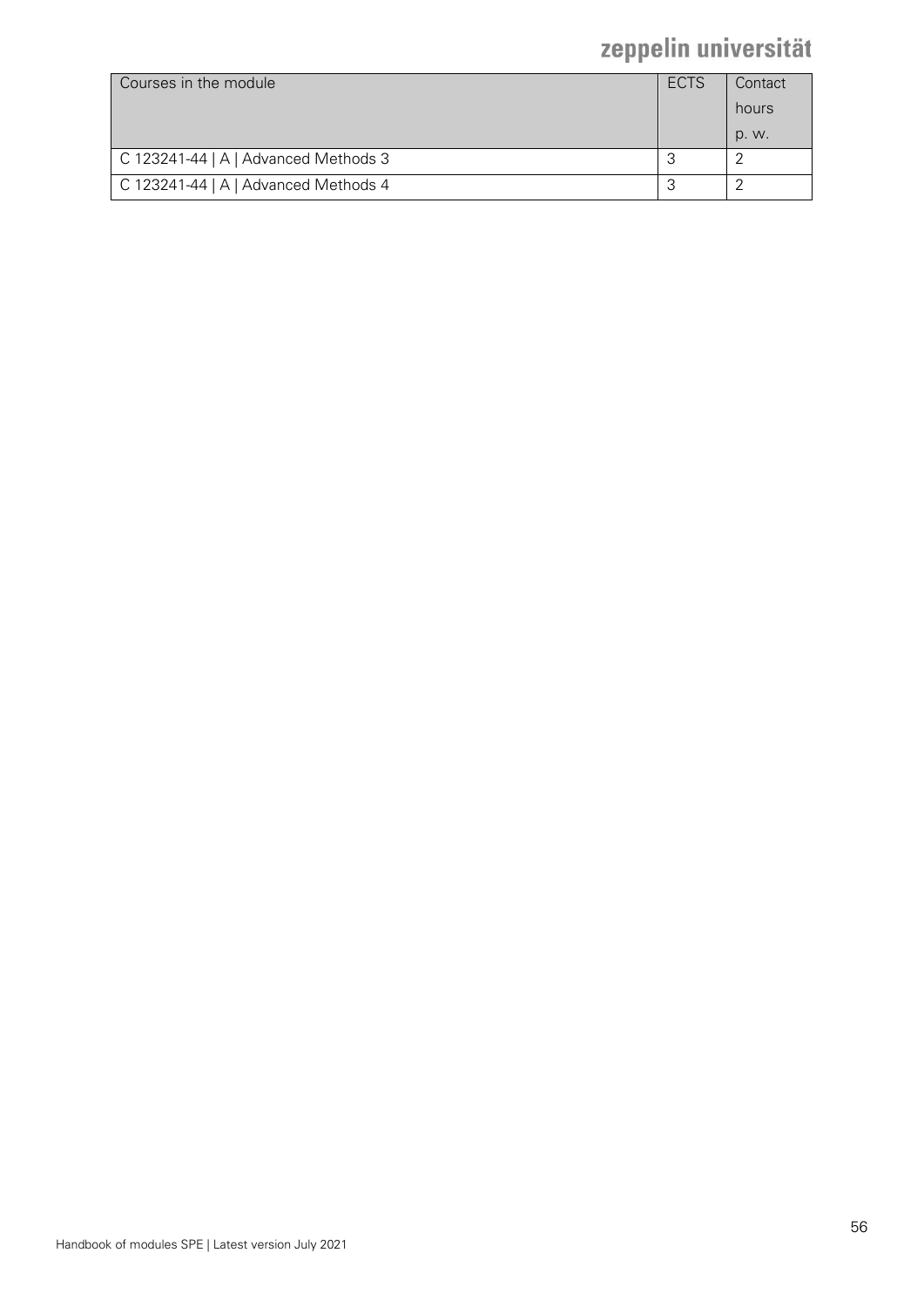<span id="page-56-0"></span>

|                                  | Module 124401   Selected Topics in SPE I |                                           |                         |                                             |  |  |
|----------------------------------|------------------------------------------|-------------------------------------------|-------------------------|---------------------------------------------|--|--|
| <b>BA SPE</b>                    | Semester 3-7                             | 3 Contact Hours                           | 6 ECTS                  | Contact Time/Self Study (in Weekly lec-     |  |  |
|                                  |                                          |                                           |                         | ture hours): 27/123                         |  |  |
| <b>Teaching Methods</b>          |                                          |                                           |                         | seminar                                     |  |  |
| Event Type                       |                                          |                                           |                         | elective $\boxtimes$<br>mandatory $\square$ |  |  |
| Duration                         |                                          |                                           |                         | 1 semester                                  |  |  |
| Rotation                         |                                          | yearly $\boxtimes$<br>per semester $\Box$ |                         |                                             |  |  |
| Examinations                     |                                          |                                           | paper, presentation     |                                             |  |  |
| Scope and Length of Examinations |                                          | approx. 20.000 characters; approx. 20     |                         |                                             |  |  |
|                                  |                                          |                                           |                         | min.                                        |  |  |
|                                  | Module Responsibility                    |                                           |                         | Academic Program Management SPE             |  |  |
|                                  |                                          |                                           | (Prof. Dr. Martin Elff) |                                             |  |  |
| Prerequisites                    |                                          |                                           |                         |                                             |  |  |
| Use of Module                    |                                          |                                           |                         | elective module from semester 3             |  |  |

### Content

In this module the students are confronted with current issues and evolutions in sociology, politics and/or economics. These issues can be of a social nature. Also new theoretical and methodological evolutions can inspire to approach the solution to erstwhile or perennial issues.

#### Learning objectives

Students learn on the one hand to apply the reflective and analytical skills they acquired in previous modules. On the other hand, they learn about the current state of knowledge in the selected disciplines.

### Literature

Depending on the course.

| Courses in the module               | <b>ECTS</b> | Contact |
|-------------------------------------|-------------|---------|
|                                     |             | hours   |
|                                     |             | p. w.   |
| C 124401   Selected Topics in SPE I | 6           | $\sim$  |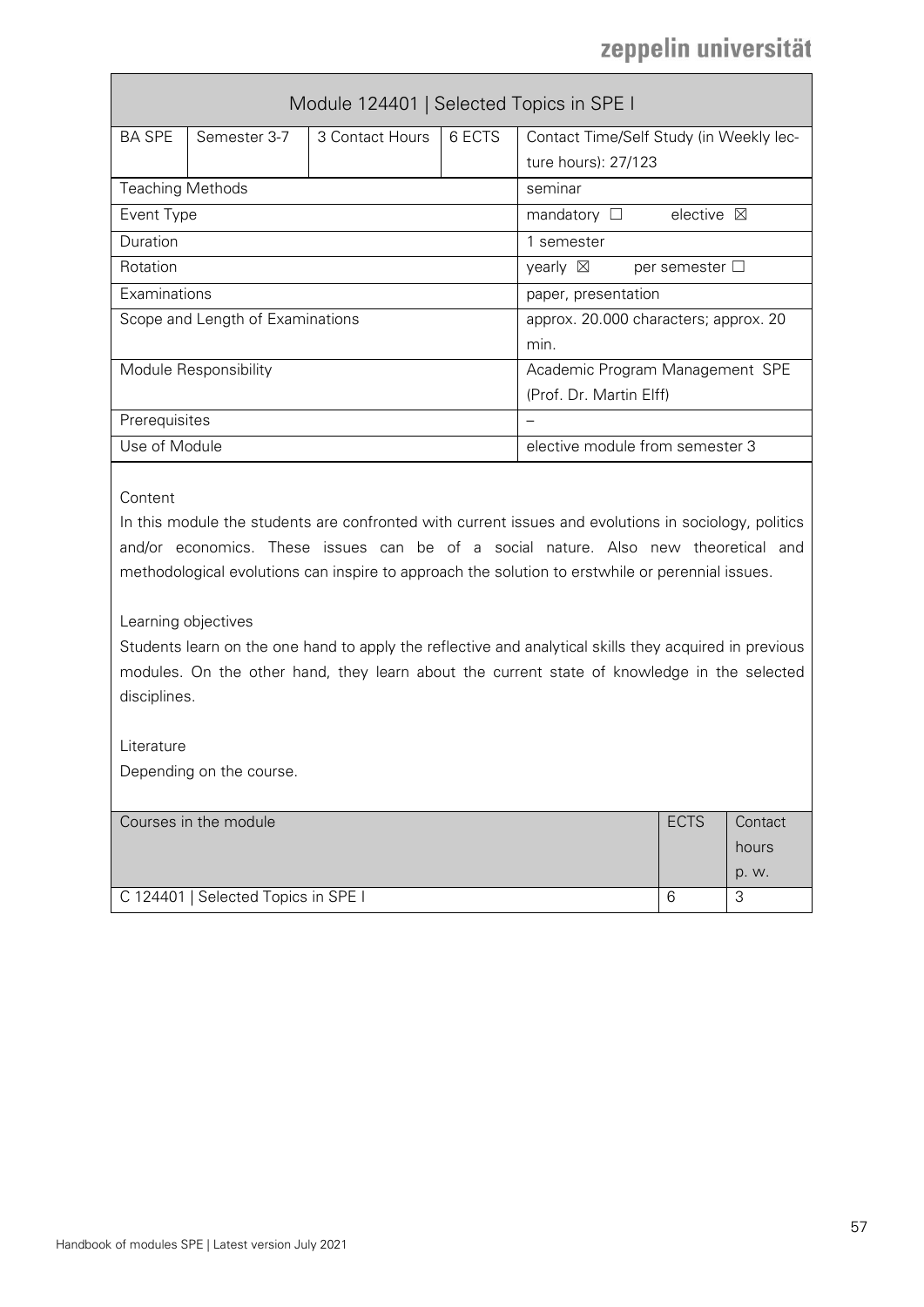<span id="page-57-0"></span>

|                                  | Module 124401   Selected Topics in SPE II |                                           |                                 |                                          |  |
|----------------------------------|-------------------------------------------|-------------------------------------------|---------------------------------|------------------------------------------|--|
| <b>BA SPE</b>                    | Semester 3-7                              | 3 Contact Hours I                         | 6 ECTS                          | Contact Time/Self Study (in weekly lec-  |  |
|                                  |                                           |                                           |                                 | ture hours): 27/123                      |  |
| <b>Teaching Methods</b>          |                                           |                                           |                                 | seminar                                  |  |
| Event Type                       |                                           |                                           |                                 | mandatory $\Box$<br>elective $\boxtimes$ |  |
| Duration                         |                                           |                                           |                                 | 1 semester                               |  |
| Rotation                         |                                           | yearly $\boxtimes$<br>per semester $\Box$ |                                 |                                          |  |
| Examinations                     |                                           | paper, presentation                       |                                 |                                          |  |
| Scope and Length of Examinations |                                           | approx. 20.000 characters; approx. 20     |                                 |                                          |  |
|                                  |                                           |                                           |                                 | min.                                     |  |
| Module Responsibility            |                                           |                                           | Academic Program Management SPE |                                          |  |
|                                  |                                           |                                           | (Prof. Dr. Martin Elff)         |                                          |  |
| Prerequisites                    |                                           |                                           |                                 |                                          |  |
| Use of Module                    |                                           |                                           |                                 | elective module from semester 3          |  |
|                                  |                                           |                                           |                                 |                                          |  |

**Content** 

In this module the students are confronted with current issues and evolutions in sociology, politics and/or economics. These issues can be of a social nature. Also new theoretical and methodological evolutions can inspire to approach the solution to erstwhile or perennial issues.

### Learning objectives

Students learn on the one hand to apply the reflective and analytical skilles, they acquired in previous modules. On the other hand, they learn about the current state of knowledge in the selected disciplines.

Literature Depending on the course.

| Courses in the module                | ECTS | Contact<br>hours |
|--------------------------------------|------|------------------|
|                                      |      | p. w.            |
| C 124402   Selected Topics in SPE II | b    | ٮ                |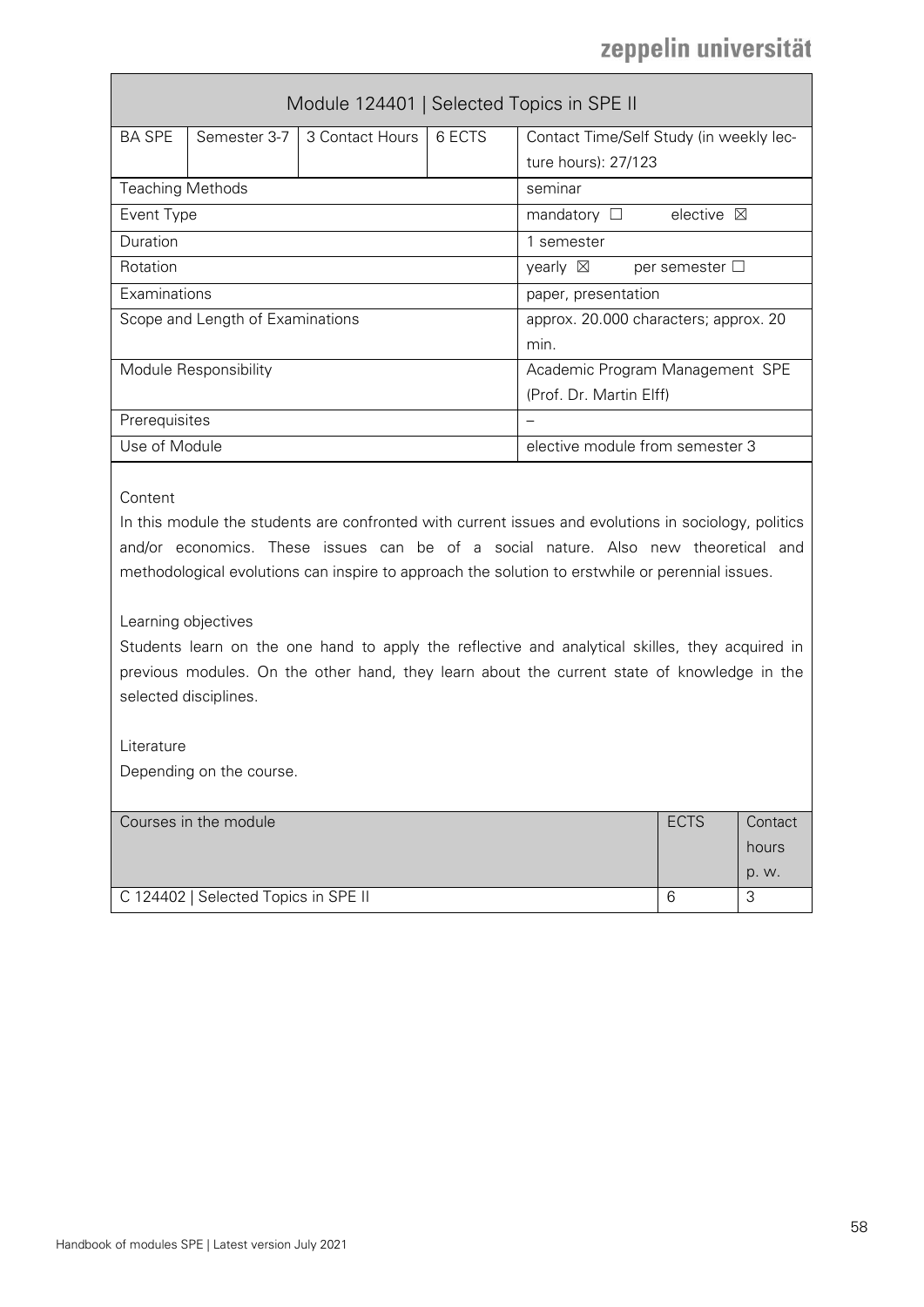### <span id="page-58-0"></span>The Humboldt Year

<span id="page-58-1"></span>

|                                  | Module 114711   Research Project |                                           |         |                                          |  |
|----------------------------------|----------------------------------|-------------------------------------------|---------|------------------------------------------|--|
| <b>BA SPE</b>                    | Semester 6-7                     | 4 - 6 Contact                             | 30 ECTS | Contact Time/Self study (in weekly lec-  |  |
|                                  |                                  | Hours                                     |         | ture hours): 36/714-54/696               |  |
| <b>Teaching Methods</b>          |                                  |                                           |         | individual supervision, project-specific |  |
|                                  |                                  |                                           |         | seminar, colloquium                      |  |
| Event Type                       |                                  |                                           |         | mandatory $\square$<br>elective <b>図</b> |  |
| Duration                         |                                  |                                           |         | 2 semesters                              |  |
| Rotation                         |                                  | yearly $\square$<br>per semester <b>X</b> |         |                                          |  |
| Examinations                     |                                  | project documentation, presentation       |         |                                          |  |
| Scope and Length of Examinations |                                  | approx. 40.000 characters; approx. 20     |         |                                          |  |
|                                  |                                  | min.                                      |         |                                          |  |
|                                  | Module Responsibility            |                                           |         | Prof. Dr. Jarko Fidrmuc                  |  |
|                                  |                                  |                                           |         | Prof. Dr. Maren Lehmann                  |  |
|                                  |                                  | Prof. Dr. Joachim Behnke                  |         |                                          |  |
| Prerequisites                    |                                  |                                           |         |                                          |  |
| Use of Module                    |                                  |                                           |         | elective module from semester 6          |  |

### **Content**

The module "Research Project" addresses students with a pronounced interest in academic work and research-oriented professional fields. It offers students the chance to realise – academically supported – a research-oriented project at a ZU chair, research cluster, research association, or research centre. Linked to their projects, the students write an academic paper as a report on their projects. This written examination is an independently prepared academic work in which students apply academic methods and findings to a concrete research topic.

Besides the individual academic supervision, the students are accompanied through the project by relevant content and methods courses and/or a research colloquium.

### Learning objectives

The students are to acquire advanced knowledge in academic work and research. Therefore, they improve independent work, link between theory and application and work on a research question over a longer time. All these competences are necessary for the bachelor thesis.

Literature Depending on the course.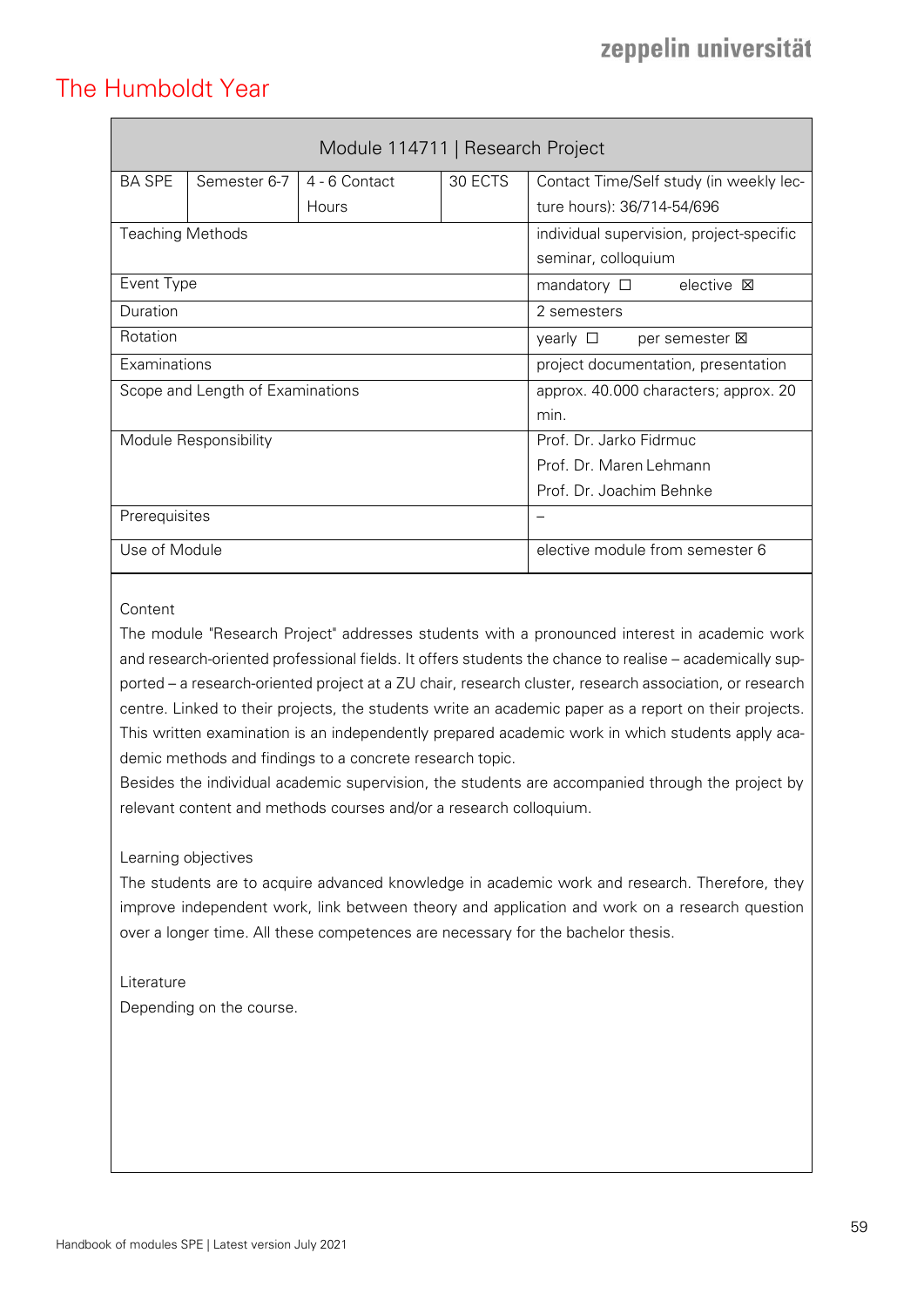| Courses in the module                                               | <b>ECTS</b> | Contact |
|---------------------------------------------------------------------|-------------|---------|
|                                                                     |             | hours   |
|                                                                     |             | p. w.   |
| C 114711   Research Project                                         | 21          |         |
| C 114712   Research Colloquium                                      | 3           | ↷       |
| Module matching the research project from SPE/CCM/CME/PAIR-Elective | 6           | 3       |
| modules                                                             |             |         |
| C   Advanced Methods                                                | 3           | っ       |
| C   Advanced Seminar from SPE/CCM/CME/PAIR                          | 9           | 3       |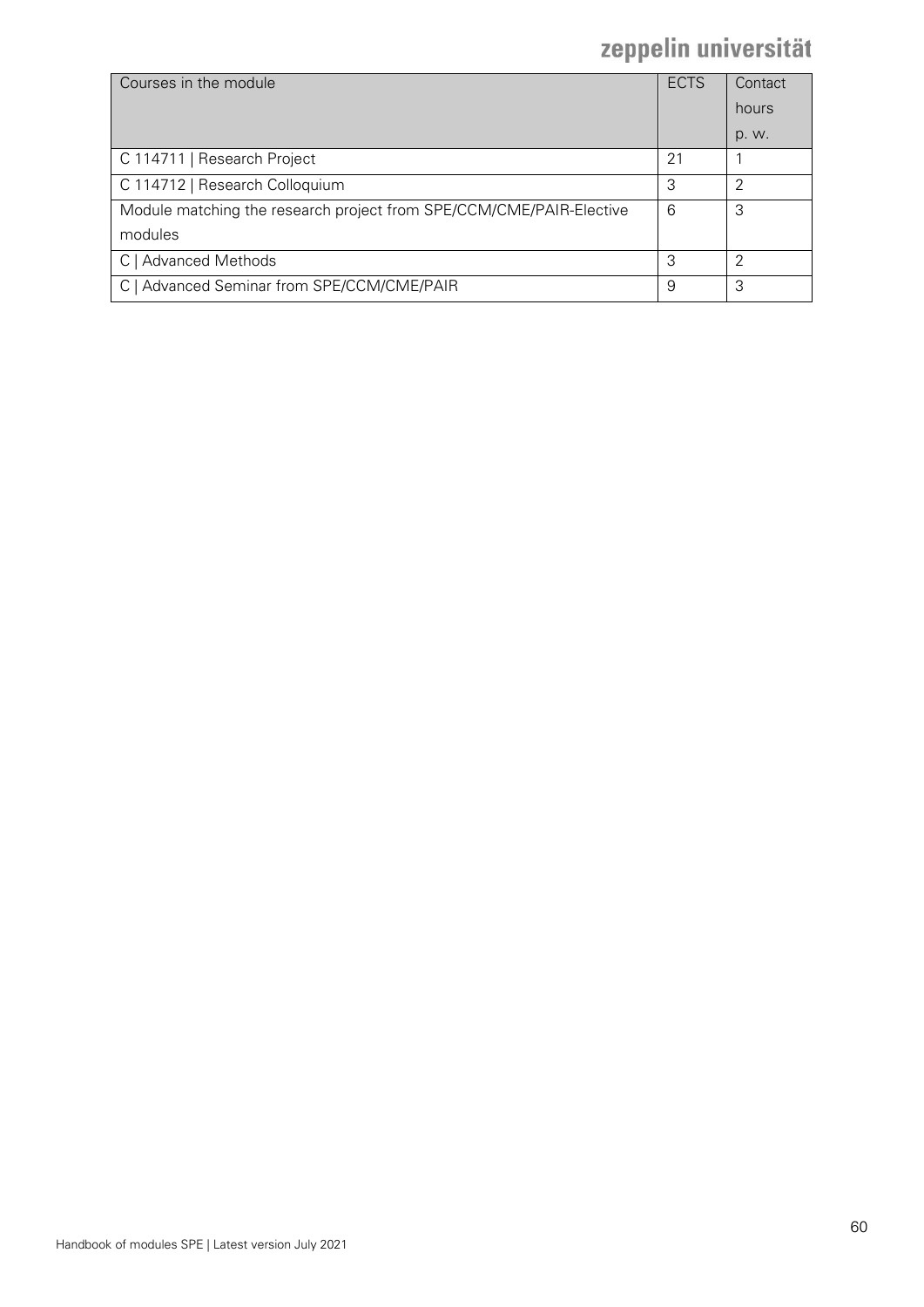<span id="page-60-0"></span>

| Module 11454   Specialisation Field |                       |                                              |         |                                          |  |
|-------------------------------------|-----------------------|----------------------------------------------|---------|------------------------------------------|--|
| <b>BA SPE</b>                       | Semester 6-7          | 12-13 Contact                                | 30 ECTS | Contact Time/Self Study (in weekly lec-  |  |
|                                     |                       | Hours                                        |         | ture hours):                             |  |
|                                     |                       |                                              |         | 108/642-117/633                          |  |
| <b>Teaching Methods</b>             |                       |                                              |         | seminar                                  |  |
| Event Type                          |                       |                                              |         | elective $\boxtimes$<br>mandatory $\Box$ |  |
| Duration                            |                       | 2 semesters                                  |         |                                          |  |
| Rotation                            |                       | yearly $\square$<br>per semester $\boxtimes$ |         |                                          |  |
| Examinations                        |                       | paper and presentation                       |         |                                          |  |
| Scope and Length of Examinations    |                       | 30.000 characters; 40 min.                   |         |                                          |  |
|                                     | Module Responsibility |                                              |         | Prof. Dr. Maren Lehmann                  |  |
|                                     |                       |                                              |         | Prof. Dr. Dr. Manfred Moldaschl          |  |
|                                     |                       |                                              |         | Prof. Dr. Joachim Behnke                 |  |
| Prerequisites                       |                       |                                              |         |                                          |  |
| Use of Module                       |                       |                                              |         | elective module from semester 6          |  |
|                                     |                       |                                              |         |                                          |  |

### Content

Advanced seminars deal with current issues from a sociological, political and/or economic perspective in detail and with an elevated level of reflection. Independent literature research, intensive literature study and willingness to reflect at a high theoretical and empirical level are expected from the students.

SPE-students can choose modules from either the SPE elective modules or from the other study programs in order to build a thematic or a methodical specialisation of study.

### Learning objectives

- | Literature research
- Theory-based reflection
- Ability to deal with a topic intensively and from various theory perspectives
- Knowledge about the topic
- Advanced use of methods

### Literature

Depending on the course.

| Courses in the module                      | <b>ECTS</b> | Contact |
|--------------------------------------------|-------------|---------|
|                                            |             | hours   |
|                                            |             | p. w.   |
| C   Advanced Seminar from SPE/CCM/CME/PAIR | 9           | 3       |
| C   Advanced Seminar from SPE/CCM/CME/PAIR | 9           | 3       |
| C   Elective Module from SPE/CCM/CME/PAIR  | 6           | 3       |
| C   Elective Module from SPE/CCM/CME/PAIR  | 6           | 3       |
| 2 C   Advanced Methods                     | 6           | 4       |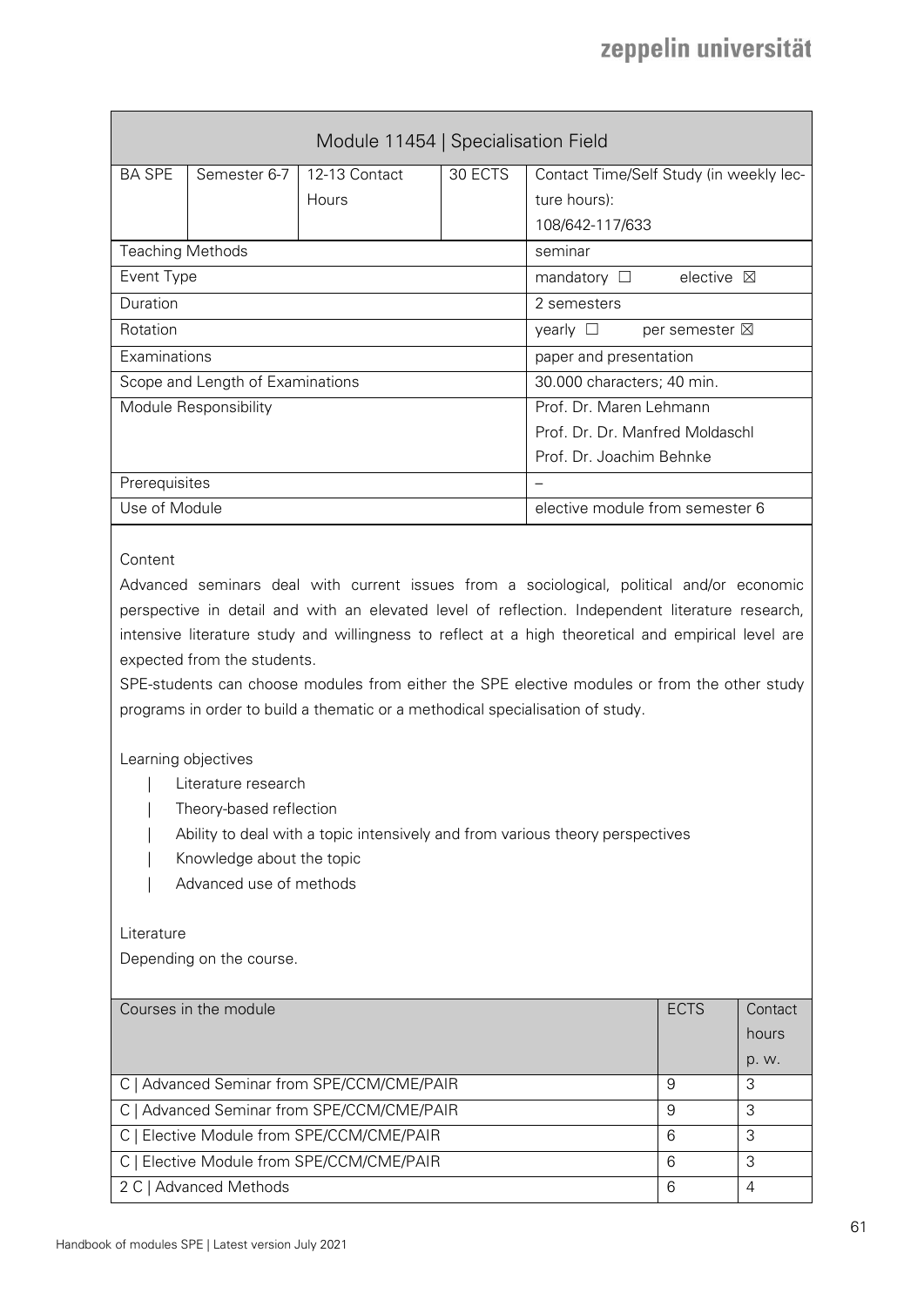### <span id="page-61-0"></span>Bachelor Phase

<span id="page-61-1"></span>

|                                                                                                                                                                                                                                                                                                                                                                                                                                                                                                                                                                      | Module 11280   Final Module      |                 |         |                                               |                          |         |
|----------------------------------------------------------------------------------------------------------------------------------------------------------------------------------------------------------------------------------------------------------------------------------------------------------------------------------------------------------------------------------------------------------------------------------------------------------------------------------------------------------------------------------------------------------------------|----------------------------------|-----------------|---------|-----------------------------------------------|--------------------------|---------|
| <b>BA SPE</b>                                                                                                                                                                                                                                                                                                                                                                                                                                                                                                                                                        | Semester 8                       | 0 Contact Hours | 14 ECTS | Contact Time/Self Study (in Weekly lec-       |                          |         |
|                                                                                                                                                                                                                                                                                                                                                                                                                                                                                                                                                                      |                                  |                 |         | ture hours): /                                |                          |         |
| <b>Teaching Methods</b>                                                                                                                                                                                                                                                                                                                                                                                                                                                                                                                                              |                                  |                 |         | individual supervision                        |                          |         |
| Event Type                                                                                                                                                                                                                                                                                                                                                                                                                                                                                                                                                           |                                  |                 |         | mandatory $\boxtimes$                         | elective $\square$       |         |
| Duration                                                                                                                                                                                                                                                                                                                                                                                                                                                                                                                                                             |                                  |                 |         | 1 semester                                    |                          |         |
| Rotation                                                                                                                                                                                                                                                                                                                                                                                                                                                                                                                                                             |                                  |                 |         | yearly $\Box$                                 | per semester $\boxtimes$ |         |
| Examinations                                                                                                                                                                                                                                                                                                                                                                                                                                                                                                                                                         |                                  |                 |         | bachelor-thesis and disputation               |                          |         |
|                                                                                                                                                                                                                                                                                                                                                                                                                                                                                                                                                                      | Scope and Length of Examinations |                 |         | approx. 50.000 characters; approx. 40<br>min. |                          |         |
|                                                                                                                                                                                                                                                                                                                                                                                                                                                                                                                                                                      | Module Responsibility            |                 |         | Academic Program Management SPE               |                          |         |
|                                                                                                                                                                                                                                                                                                                                                                                                                                                                                                                                                                      |                                  |                 |         | (Prof. Dr. Martin Elff)                       |                          |         |
| Prerequisites                                                                                                                                                                                                                                                                                                                                                                                                                                                                                                                                                        |                                  |                 |         |                                               |                          |         |
| Use of Module                                                                                                                                                                                                                                                                                                                                                                                                                                                                                                                                                        |                                  |                 |         | mandatory module from semester 8              |                          |         |
| Content<br><b>Students</b><br>Learn to develop and present a scientific research question;<br>Acquire the skill to discuss their project with an expert audience, to make use of these<br>discussions in their further working process.<br>Contents depend on the research interests of the students. The questions they are working on in<br>their bachelor thesis are the topic of the course.<br>Learning objectives<br>Critical analysis and evaluation of relevant issues for the thesis<br>Production of an abstract and presentation as a draft<br>Literature |                                  |                 |         |                                               |                          |         |
|                                                                                                                                                                                                                                                                                                                                                                                                                                                                                                                                                                      |                                  |                 |         |                                               |                          |         |
|                                                                                                                                                                                                                                                                                                                                                                                                                                                                                                                                                                      | Courses in the module            |                 |         |                                               | <b>ECTS</b>              | Contact |
|                                                                                                                                                                                                                                                                                                                                                                                                                                                                                                                                                                      |                                  |                 |         |                                               |                          | hours   |
| <b>Bachelor Thesis</b>                                                                                                                                                                                                                                                                                                                                                                                                                                                                                                                                               |                                  |                 |         |                                               | 12                       | p. w.   |
| Disputation                                                                                                                                                                                                                                                                                                                                                                                                                                                                                                                                                          |                                  |                 |         |                                               | $\overline{2}$           |         |
|                                                                                                                                                                                                                                                                                                                                                                                                                                                                                                                                                                      |                                  |                 |         |                                               |                          |         |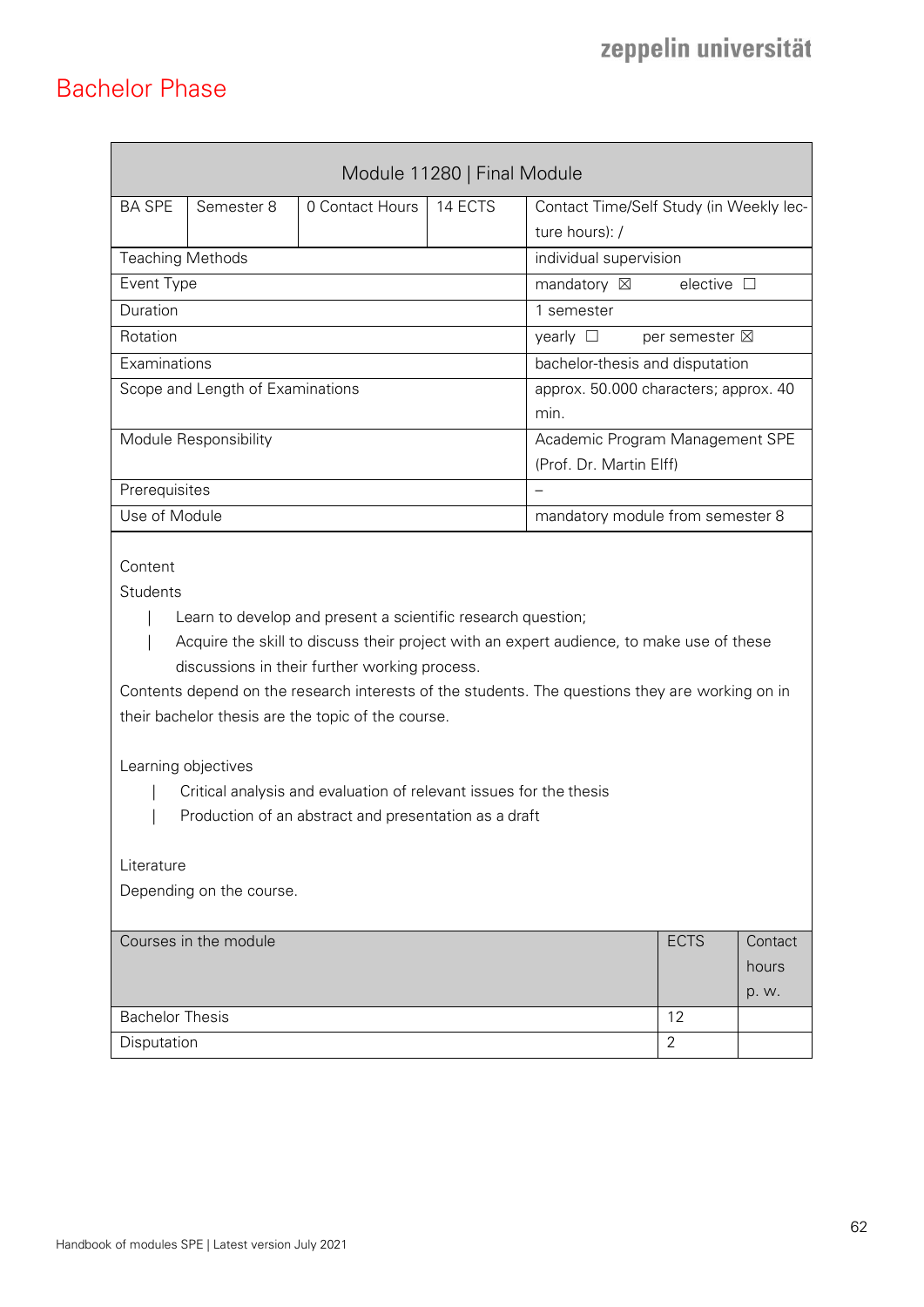# <span id="page-62-0"></span>ZU|Plus

<span id="page-62-1"></span>

| Workshop 110012   Creativity & Performativity |                |       |                      |                                             |  |  |  |
|-----------------------------------------------|----------------|-------|----------------------|---------------------------------------------|--|--|--|
| <b>BA SPE</b>                                 | 1.-8. Semester | 2 SWS | 1 ECTS               | Contact Time/Self Study (in h): 18/7        |  |  |  |
| <b>Teaching Methods</b>                       |                |       |                      | workshop                                    |  |  |  |
| Event Type                                    |                |       |                      | mandatory $\square$<br>elective $\boxtimes$ |  |  |  |
| Duration                                      |                |       | semester             |                                             |  |  |  |
| Rotation                                      |                |       |                      | per semester <b>図</b><br>vearly<br>$\Box$   |  |  |  |
| Examinations                                  |                |       | active participation |                                             |  |  |  |
| Scope and Length of Examinations              |                |       | 80% attendance       |                                             |  |  |  |
| Module Responsibility                         |                |       |                      | Prof. Dr. Karen van den Berg                |  |  |  |
| Prerequisites                                 |                |       |                      |                                             |  |  |  |
| Use of Module                                 |                |       | <b>ZU Plus</b>       |                                             |  |  |  |

### **Content**

This module focuses on what makes innovation possible and how one can gain a new perspective on what is common. The students will receive the possibility to put various forms of artistic and aesthetic knowledge to test in an experimental and performative setting. Employing strategies and ideas that derive from the practical interaction with their body, they will get an insight into new techniques of observing, improvising and imagining that are not usually taught in academic setting.

Within the module, different focuses can be chosen or combined: they will span from the field of the performing arts to film, drawing, design, photography and yoga. The program is structured by practical workshops and a final public presentation.

### Learning objectives

The workshop aims to foster the students' perceptiveness and to convey fundamentals in alternative forms of knowledge within an academic setting. Moreover, the students will receive an introduction to design competencies and more sophisticated understanding of their social interactions.

### Literature

Depending on the course.

| Courses in the module                           | ECTS | Contact |
|-------------------------------------------------|------|---------|
|                                                 |      | hours   |
|                                                 |      | p. w.   |
| C 110012   Workshop Creativity & Performativity |      |         |